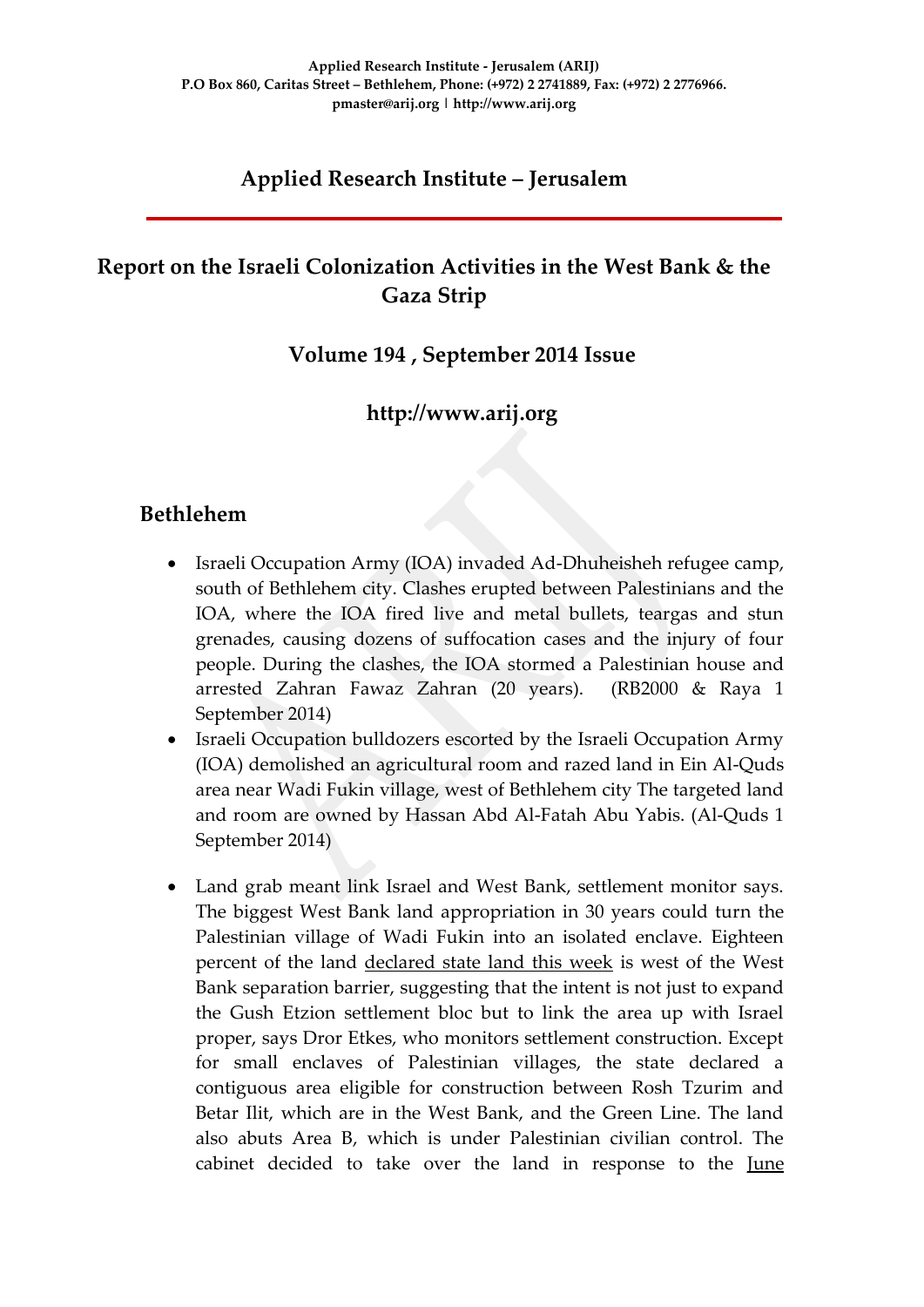[kidnapping a](http://www.haaretz.com/misc/tags/West%20Bank%20kidnapping-1.599015)nd killing of three teenage Jewish boys by Hamas militants in the area. Of the five villages whose land has been declared state land in the takeover, 1,155 dunams (289 acres) — more than a quarter of the land appropriated — belongs to Wadi Fukin. The expropriated land is east of the village, turning it into an enclave that could be surrounded by settlements. Since 1967, around three-quarters of the village's land has been seized for settlement construction. According to 2013 data from the Civil Administration, of 671,000 dunams declared state land in the West Bank, 400,000 have been transferred to the World Zionist Organization to establish settlements, and 103,000 have been allocated to Israeli local authorities in the West Bank. Only 8,600 dunams, 0.7 percent of the total, have been allocated for use by Palestinians, mainly for the resettlement of Bedouin. In addition, private land has been expropriated for military purposes and then transferred to settlements. [\(Haaretz](http://www.haaretz.com/news/diplomacy-defense/.premium-1.613852) 3 September 2014)

- Israeli Occupation Army (IOA) stormed Al-Madares neighborhood in Tequ village, southeast of Bethlehem city. The IOA fired teargas grenades at Palestinians and houses, causing dozens of suffocation cases. (Al-Quds 5 September 2014)
- Dozens of Palestinians suffered gas inhalation after the Israeli Occupation Army (IOA) attacked a non-violent protest against the Segregation wall and settlements in Wadi Fukin village, west of Bethlehem city. The IOA fired teargas and stun grenades at Palestinians. (Maannews 5 September 2014)
- Israeli Occupation Army (IOA) stormed and toured in Beit Fajjar village, south of Bethlehem city. The IOA stopped and questioned Palestinians, and checked their ID cards. (Mawwal 7 September 2014)
- Israeli Occupation Army (IOA) invaded and toured in several areas in Beit Sahour town, east of Bethlehem city. (RB2000 7 September 2014)
- Israeli Occupation Army (IOA) invaded and searched two Palestinian houses in Al-Azza refugee camp, north of Bethlehem city. The targeted houses are owned by: Nawaf Ismail Al-Qaisi and Omar Mohammad Attala. (Wafa 8 September 2014)
- Israeli Occupation Army (IOA) confiscated a Palestinian bulldozer in Khallit Haja area, east of Beit Fajjar village, south of Bethlehem city. The targeted bulldozer is owned by Abd At-Tawel. (Al-Quds 8 September 2014)
- Israeli Occupation Authorities tried to transfer the ownership of 3 dunums of land in Al-Khader village, southwest of Bethlehem city to an Israeli company, while the owner of the land is Musa Mohammad Hussen Salah. (Wafa 8 September 2014)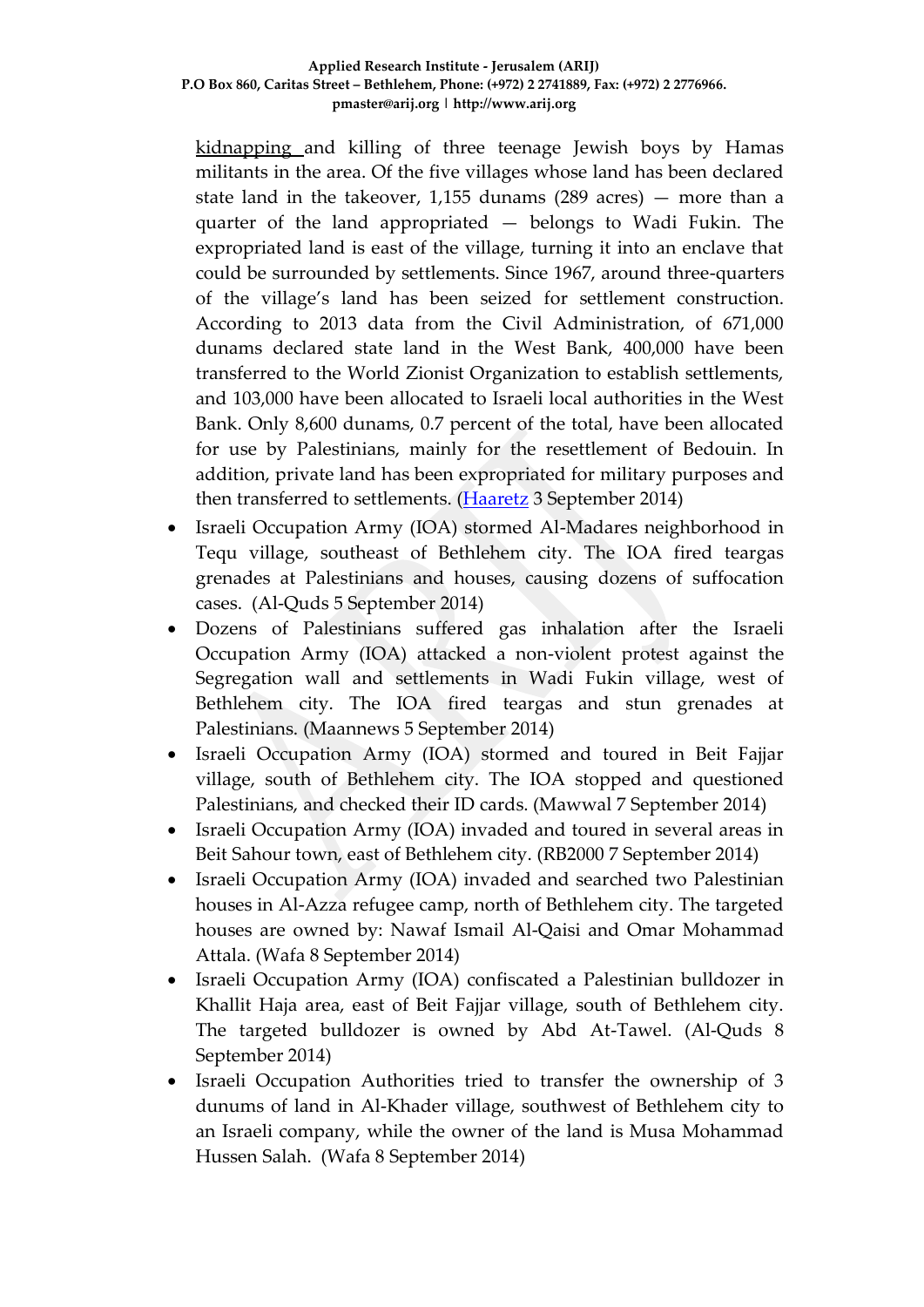- Israeli Occupation Army (IOA) assaulted and injured Mohammad Ahmed Issa Shahen (28 years) from Artas village, south of Bethlehem city, after stopping him at a sudden checkpoint erected by the IOA near Beit Fajjar village, south of Bethlehem city. (Wafa 9 September 2014)
- Israeli Occupation Army (IOA) fired teargas grenades at a Palestinian school in Al-Khader village, southwest of Bethlehem city. Dozens of Palestinians suffered gas inhalation. (Al-Quds 10 September 2014)
- Israeli Occupation Army (IOA) attacked the weekly non-violent protest in Al-Masara village, south of Bethlehem city. The IOA closed the main entrance of the village and prevented the participants from reaching to the confiscation land. (Maannews 12 September 2014)
- Clashes erupted between Palestinians and the Israeli Occupation Army (IOA) in Ayda refugee camp, north of Bethlehem city. The IOA fired rubber bullets, teargas and stun grenades at Palestinians and houses, causing dozens of suffocation cases. (Wafa 14 September 2014)
- Israeli Occupation Army (IOA) closed all the entrances of Tequ village, southeast of Bethlehem city. The IOA prevented Palestinians from entering or leaving the village. (Wafa 14 September 2014)
- Israeli Occupation Army (IOA) stormed and toured in several areas and neighborhoods in Bethlehem city. (Al-Quds 15 September 2014)
- Clashes erupted between Palestinians and the Israeli Occupation Army (IOA) in Jabal Al-Mawaleh area and Hindaza village, south of Bethlehem city. The IOA fired rubber bullets and teargas grenades causing dozens of suffocation cases. (Al-Quds 15 September 2014)
- Clashes erupted between Palestinians and the Israeli Occupation Army (IOA) in Tequ village, southeast of Bethlehem city. The IOA fired rubber bullets and teargas grenades, causing dozens of suffocation cases. (RB2000 16 September 2014)
- Israeli Occupation Army (IOA) and Israeli settlers started military trainings near Al-Fureidis village, east of Bethlehem city. (Wafa 16 September 2014)
- Israeli Occupation Army (IOA) invaded and toured in Beit Jala town, west of Bethlehem city. (Al-Quds 16 September 2014)
- Israeli Occupation Authorities handed out military orders to demolish 7 Palestinian houses in Kisan village, east of Bethlehem city. Three of the targeted houses are owned by: Diyab and Mahmoud Hussen Abdalla Abiyat and Abd Al-Qadir Ali Abiyat. (RB2000 18 September 2014)
- Israeli Occupation Army (IOA) handed out a military order to demolish a Palestinian garage in Um Rukba area, south of Al-Khader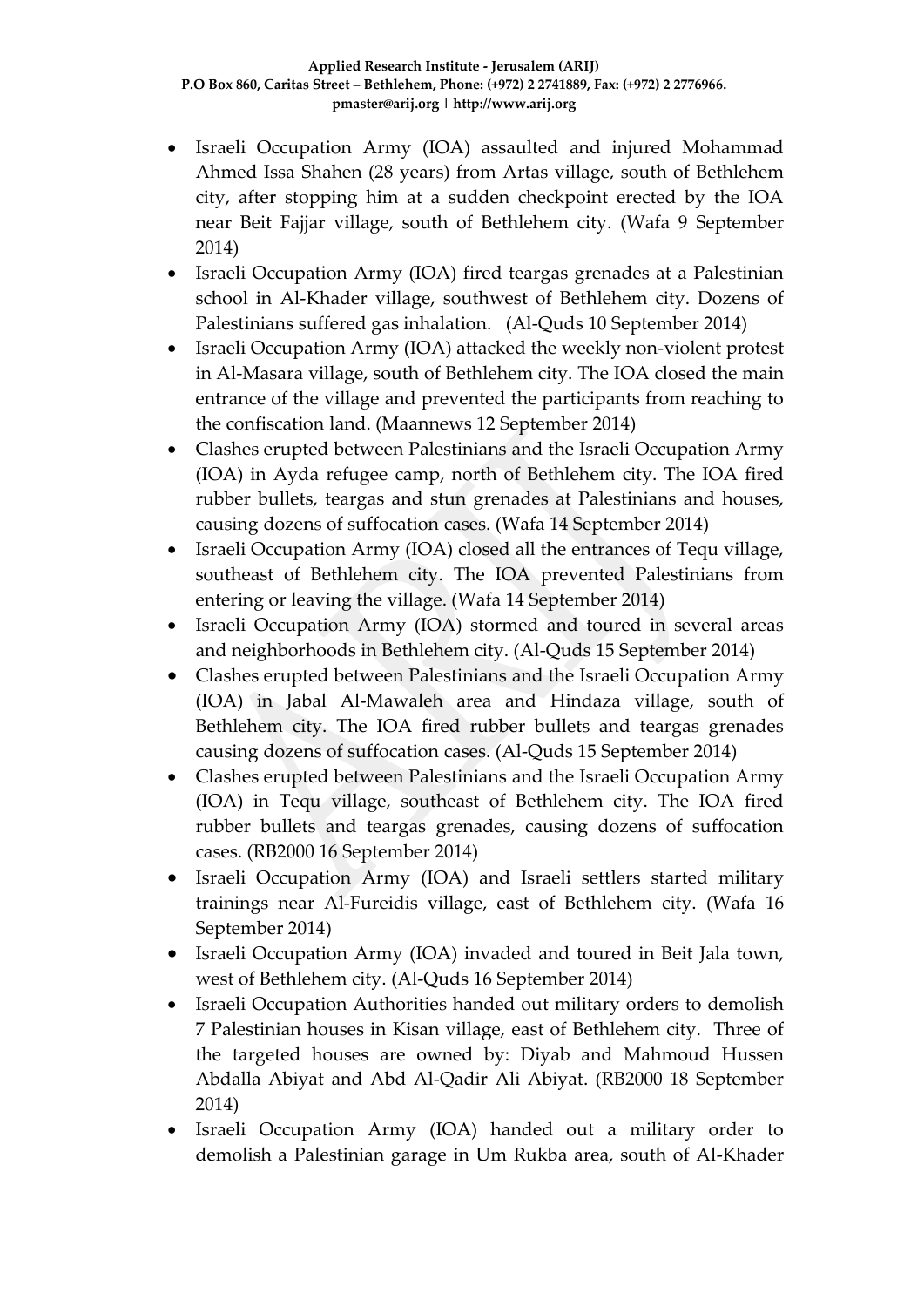village, southwest of Bethlehem city. The targeted garage is owned by Osama Salah. (Wafa 18 September 2014)

- Israeli Occupation Army (IOA) stormed and searched a number of Palestinian stores in Tequ village, southeast of Bethlehem city. The IOA closed the main entrance of the village, and detained Palestinians. (Al-Quds 19 September 2014)
- Clashes erupted between Palestinians and the Israeli Occupation Army (IOA) in Wadi Fukin village, west of Bethlehem city. The IOA fired teargas and stun grenades, causing dozens of suffocation cases. (Wafa 19 September 2014)
- Israeli Occupation Army (IOA) attacked the weekly non-violent protest against the Segregation wall and settlements in Al-Masara village, south of Bethlehem city. The IOA closed the main entrance of the village and assaulted participants. (Maannews 19 September 2014)
- Israeli settlers escorted the Israeli Occupation Army (IOA) stormed Al-Fureidis village, southeast of Bethlehem city, and performed Talmudic rituals. (Wafa 19 September 2014)
- Cabinet due to again approve controversial section of West Bank barrier. Terraces at Batir, near Bethlehem, were declared UNESCO World Heritage site in attempt to save them from construction of the separation barrier. During its weekly meeting on Sunday, the government is expected to again approve the construction of the West Bank separation barrier in the vicinity of the village of Batir, near Bethlehem. The course of the barrier will be the same as that originally approved which was opposed by the Nature and Parks Authority and criticized by UNESCO as endangering ancient terraces. The residents of the Gush Etzion settlement bloc also oppose the construction, believing that it will leave them on the far side of the barrier. A legal battle over the construction of the barrier has been waged for the past seven years. Among the opponents of the barrier are the residents of Batir, who maintain that the barrier will destroy the landscape and their unique traditional irrigation system, the residents of the Gush Etzion bloc, who are opposed to a fence in the area, the parks authority and the Friends of the Earth organization. The ministry of defense, which is promoting construction of the barrier, maintains that the damage to the terraces will be minimal and that the irrigation system will not be affected. In an emergency move last June, the UNESCO World Heritage Committee decided to recognize Batir as an endangered world heritage site. As a result, High Court President Asher Grunis ordered the government to review its decision to build the barrier in the Batir area in light of its diplomatic implications.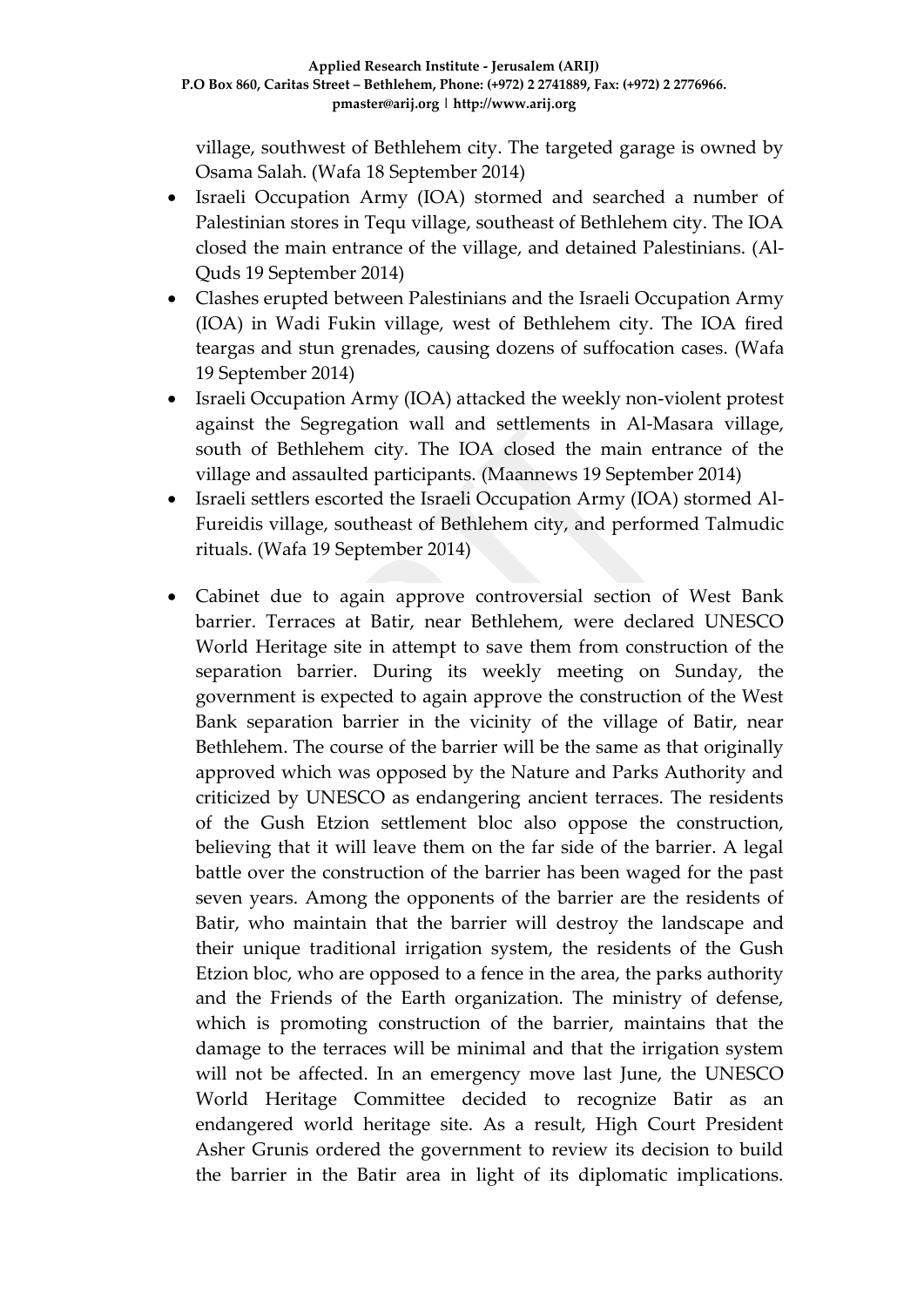Sunday's discussion is a response to Grunis' ruling. According to the draft resolution that will be placed before the government, the original path of the barrier will be approved again, despite the potential damage to terraces. The resolution notes that the UNESCO decision was taken in Qatar, with the support of countries such as Algeria, Qatar, Lebanon, Malaysia and Turkey, and was contrary to the opinion of a UNESCO professional group which stated that the Batir terraces do not meet the criteria required for recognition of an endangered world heritage site. "The draft resolution presents the whole thing as a political problem of bad Arabs but pays no attention to the fact that the parks authority, a state body, takes the same position as UNESCO," said Yaron Rosenthal, head of the Kfar Etzion field school. "If they were to say that it was an issue of considerations of nature versus security considerations and they decided in favor of security, I would accept it. But that's not the case. There has been no discussion, no assessment of consequences and it will cost hundreds of millions of shekels." [\(Haaretz](http://www.haaretz.com/news/diplomacy-defense/.premium-1.616634) 19 September 2014)

- Israeli Occupation Army (IOA) raided and searched a number of Palestinian stores in Al-Khader village, southwest of Bethlehem city. (Wafa 21 September 2014)
- Clashes erupted between Palestinians and the Israeli Occupation Army (IOA) in Ayda refugee camp, north of Bethlehem city. The IOA fired teargas and stun grenades, causing dozens of suffocation cases, and the injured of a Palestinian. (Maannews & RB2000 21 September 2014)
- Senior defense official: No operational reason to build West Bank Battir barrier at present. IDF's goal is to preserve its right to build the barrier in the area in the future, official tells the Post. Building a threekilometer stretch of the security barrier near the West Bank Palestinian village of Battir is "not a priority" at present, a senior defense official told *The Jerusalem Post* on Sunday night. "At present, there is no operational reason to build it," he explained. The IDF's goal here is to preserve its right to build the barrier in that area in the future, even though it has no intention to construct it at this time, the official said. The barrier's route near Battir, located just outside of Jerusalem, in the Gush Etzion region of the West Bank is bitterly contested by Palestinians, environmentalists and settlers before the High Court of Justice, in part because it threatens to harm ancient agricultural stone terraces that date back to Biblical times. In June the United Nations Educational, Scientific and Cultural Organization (UNESCO[\)registered](http://www.jpost.com/Diplomacy-and-Politics/Battir-becomes-second-World-Heritage-site-registered-to-under-Palestine-360121) Battir's [terraces](http://www.jpost.com/Diplomacy-and-Politics/Battir-becomes-second-World-Heritage-site-registered-to-under-Palestine-360121) as an endangered World Heritage site under the "state of Palestine." In response to UNESCO's decision, the High Court of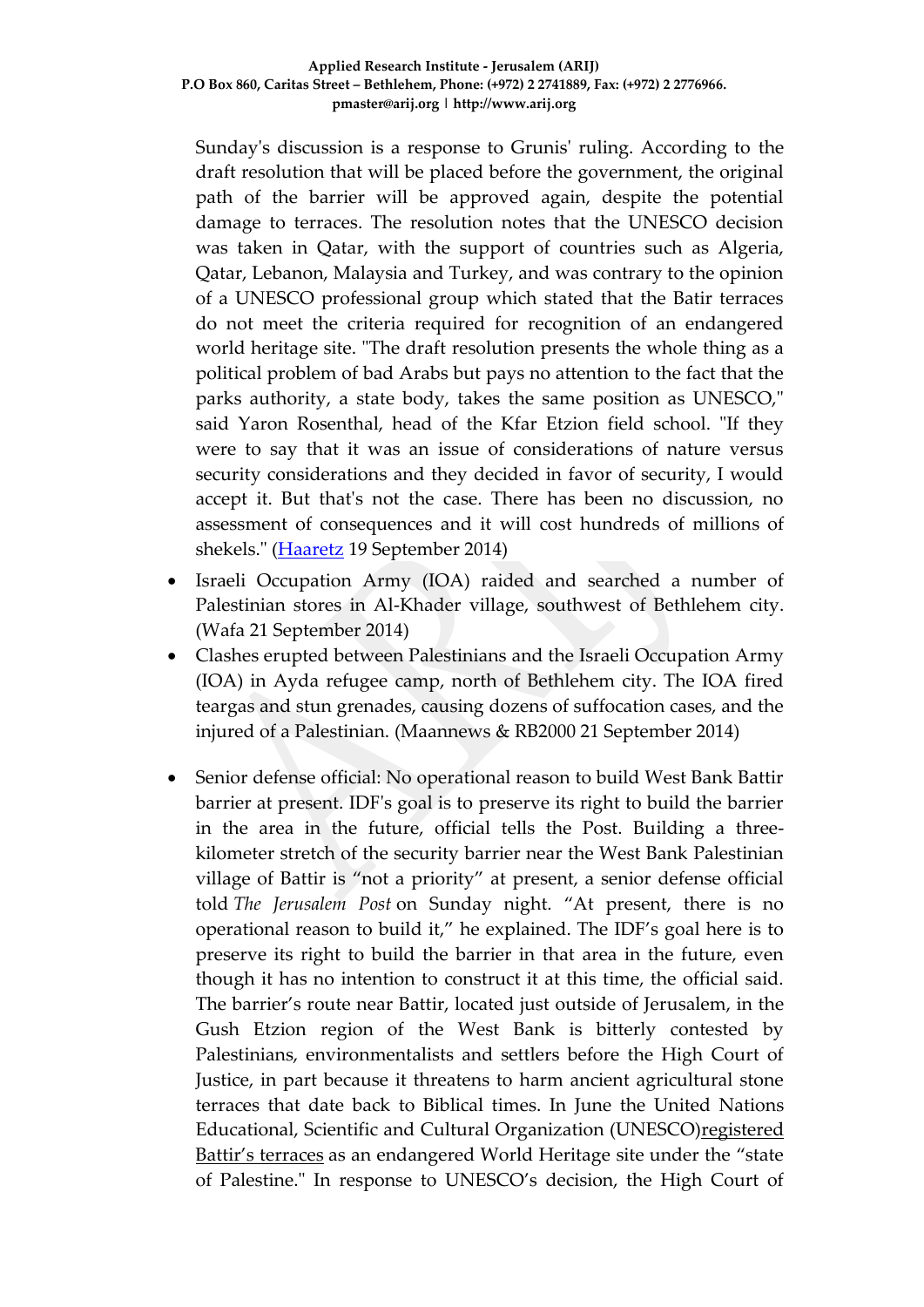Justice on July 29, asked that the issue of the barrier be brought to the government by October 2 so the minister could be appraised of the implications of the Battir's placement on the World Heritage List. On Sunday the government debated the security barrier route near Battir, which it had approved in 2006. It issued the following statement after its meeting. "Pursuant to the Supreme Court's July 29, 2014 decision regarding the route of the security fence in the area of Battir and UNESCO's June 20, 2014 decision, the cabinet did not see fit to change its previous decisions." But it did not take the extra step of voting to affirm it, according to an Israeli official. The court did not obligate the government to reauthorize the route. But the absence of such a vote was widely interpreted by barrier opponents as a sign that the government's resolve with regard to building the barrier near Battir and in the Gush Etzion region as a whole had weakened. They also believe it bolsters their legal battle against the barrier. A senior security official explained the meeting this way. "The intention from the outset was to confirm the route, but not its construction." A security and budgetary assessment would have to be done, before moving forward with construction, the official said. (*JPOST* 21 September 2014)

- Clashes erupted between Palestinians and the Israeli Occupation Army (IOA) in Ayda refugee camp, north of Bethlehem city. The IOA fired rubber bullets, teargas and stun grenades, causing dozens of suffocation cases. (Mawwal 24 September 2014)
- Two Palestinians from Tequ village, southeast of Bethlehem city were injured after the Israeli Occupation Army (IOA) assaulted them while they were working in Jerusalem city. (ARN 24 September 2014)
- Israeli Occupation Army (IOA) stationed at At-Tal area in Al-Khader village, southwest of Bethlehem city, fired teargas and stun grenades at Palestinian students while they were leaving their schools. Dozens of Palestinians were suffered gas inhalation. (Wafa 24 September 2014)
- The Israeli Civil Administration submitted a building scheme in Al Quds Daily Newspaper for Public Review**<sup>1</sup>** . The Regional Plan No. (402/6), Mandate scheme, RJ-5, pool No. 4 parts of Wadi Salem area and pool No. 2 part of Abu Bikair and Ras ASaleh in Al-Khader village, southwest of Bethlehem city. The plan indicates a modification of the use of open area and land to residential area, road network, public buildings and agricultural land. (Al-Quds 24 September 2014)

1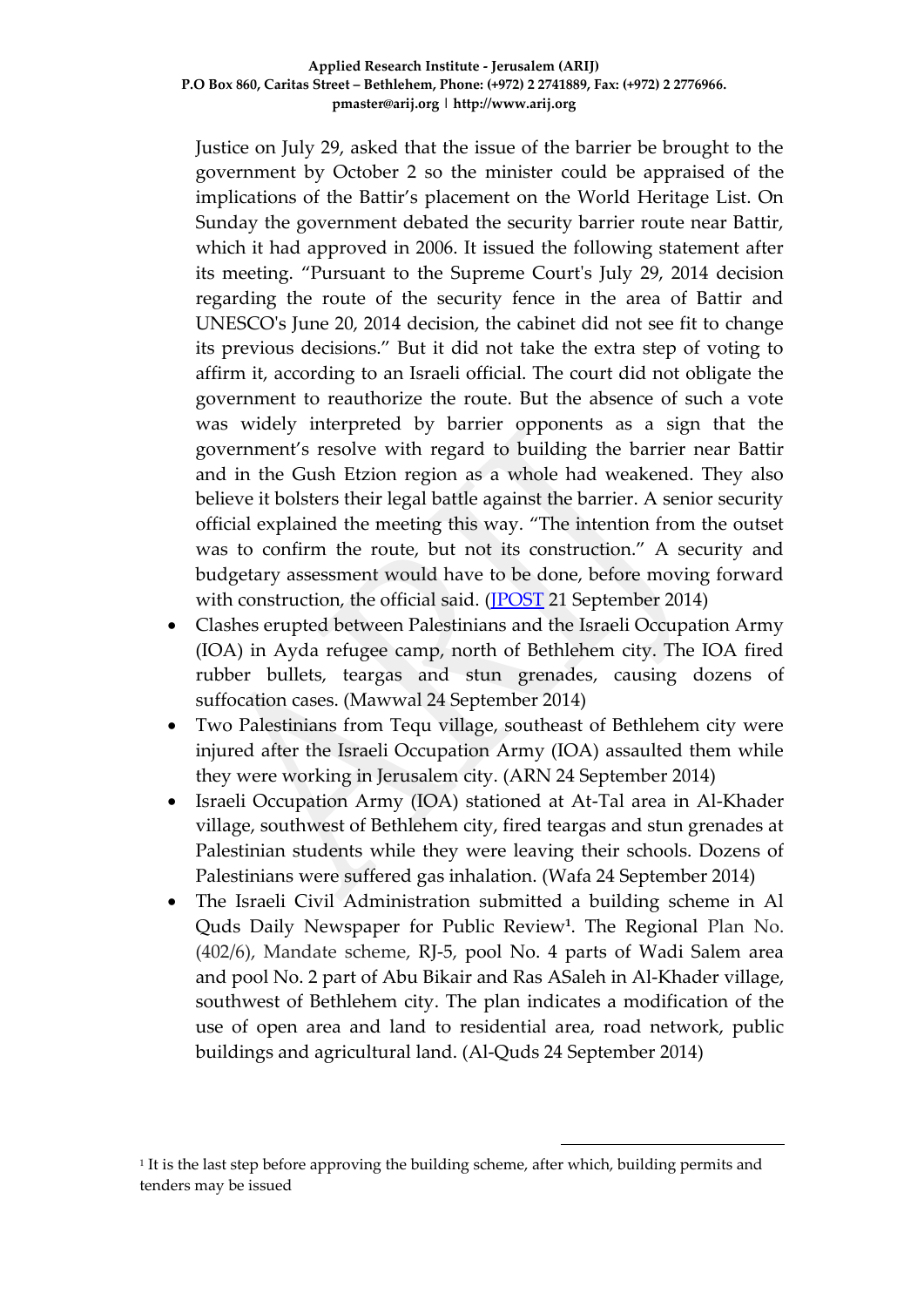- Israeli Occupation Army (IOA) raided and searched dozens of Palestinian houses in Wadi Abu Friha area in Beit Sahour town, east of Bethlehem city. (Raya 25 September 2014)
- Dozens of Palestinians suffered gas inhalation during clashes that erupted between Palestinians and the Israeli Occupation Army (IOA) after the IOA attacked a non-violent protest against the confiscation of Palestinian land in Wadi Fukin village, west of Bethlehem city. The IOA fired teargas and stun grenades. (Wafa 26 September 2014)
- Israeli Occupation Army (IOA) attacked the weekly non-violent protest against the Segregation wall and settlements in Al-Masara village, south of Bethlehem city. (RB2000 26 September 2014)
- Israeli Occupation Army (IOA) erected a military checkpoint at Qabir Hilwa area, east of Beit Sahour town, east of Bethlehem city. The IOA stopped and searched Palestinian vehicles and checked ID cards. (Mawwal 26 September 2014)
- Dozens of Palestinian students suffered gas inhalation after the Israeli Occupation Army (IOA) fired teargas grenades at them, while they were leaving their Schools in Al-Khader village, southwest of Bethlehem city. (RB2000 28 September 2014)
- Israeli Occupation Army (IOA) raided and searched several Palestinian houses in Tequ village, southeast of Bethlehem city. During the operation, the IOA fired teargas grenades at Palestinians. (RB2000 28 September 2014)
- Clashes erupted between Palestinians and the Israeli Occupation Army (IOA) in Ayda refugee camp, north of Bethlehem city. The IOA fired teargas and stun grenades at Palestinians, causing dozens of suffocation cases. (RB2000 28 September 2014)
- Clashes erupted between Palestinians and the Israeli Occupation Army (IOA) in Tequ village, southeast of Bethlehem city. The IOA fired teargas and stun grenades at Palestinians, causing dozens of suffocation cases. (Wafa 30 September 2014)
- Israeli Occupation Army (IOA) invaded and searched dozens of Palestinian houses in Al-Khader village, southwest of Bethlehem city. (Raya 30 September 2014)
- Israeli settlers escorted by the Israeli Occupation Army (IOA) performed Talmudic rituals near Bilal Ben Rabah mosque, north of Bethlehem city. (NBPRS 30 September 2014)
- Israeli Occupation Authorities handed out military orders to demolish and stop the construction of 9 Palestinian houses in Wadi An-Nis village, south of Bethlehem city. (NBPRS 30 September 2014)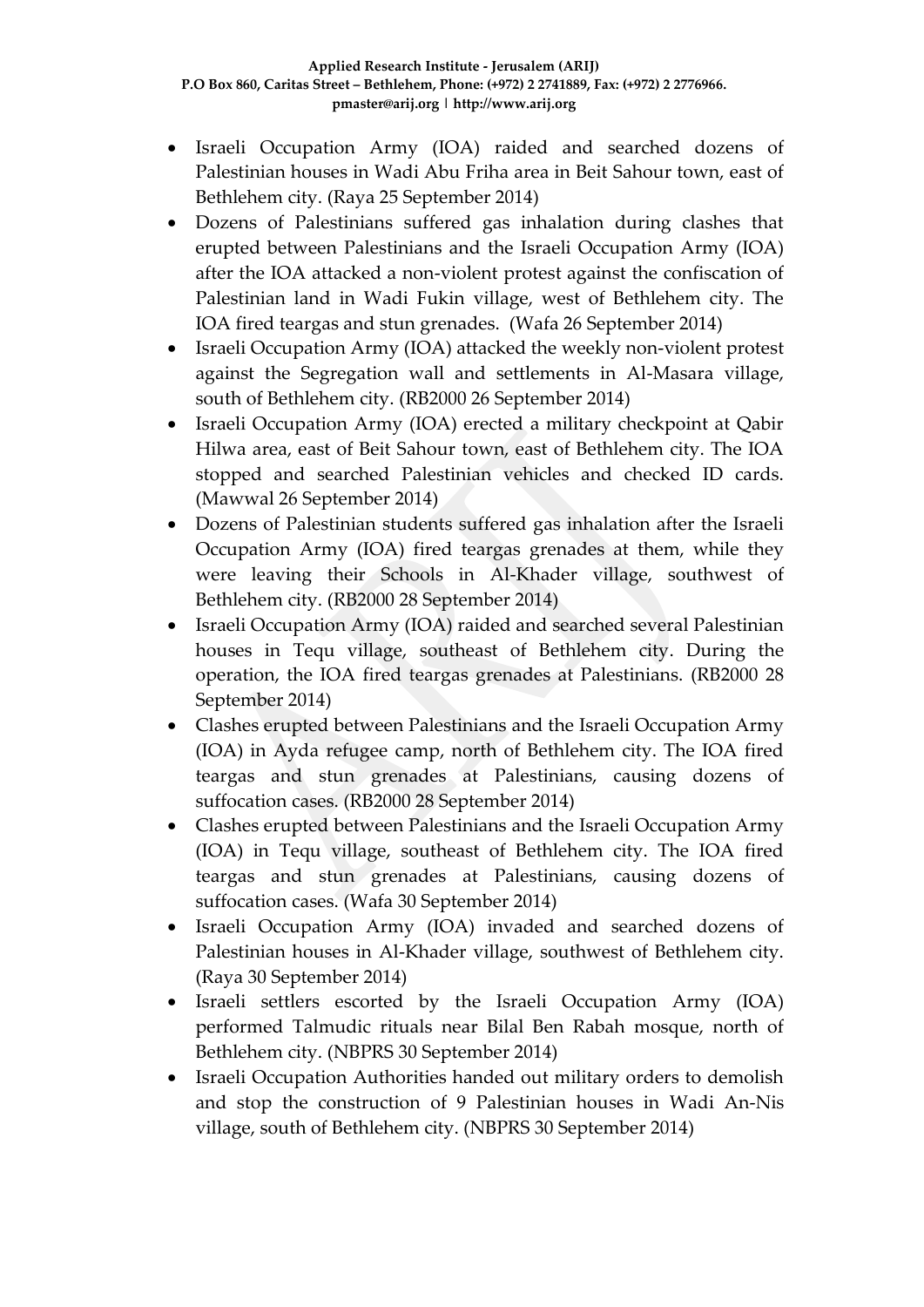# **Jenin**

- Clashes erupted between Palestinians and the Israeli Occupation Army (IOA) in Yabad town, west of Jenin city. The IOA fired metal bullets and stun grenades at Palestinians and houses. (Wafa 1 September 2014)
- Israeli Occupation Army (IOA) invaded and searched several Palestinian houses in Al-Yamun and Silat Al-Harithiya villages in Jenin governorate. (Wafa 4 September 2014)
- Israeli Occupation Authorities handed out military order to stop the construction in water well and an agricultural room in Al-Hafira area, west of Jenin city. The targeted well and room are owned by Zayoud family. (Wattan 4 September 2014)
- Clashes erupted between Palestinians and the Israeli Occupation Army (IOA) in Jaba village, south of Jenin city. The IOA fired metal bullets, teargas and stun grenades at Palestinians and houses. (Safa 7 September 2014)
- Israeli Occupation Army (IOA) stormed and searched several areas in Az-Zababida, Siris, Meithalun, Anza, Sir, and Jaba villages in Jenin governorate. (Wafa 8 September 2014)
- Israeli Occupation Army (IOA) stormed and searched Marj Ben Amer area, west of Jenin city. The IOA was looking for water wells that uses by Palestinians for agricultural matters. (NBPRS 9 September 2014)
- Clashes erupted between Palestinians and the Israeli Occupation Army (IOA) in Yabad town, west of Jenin city. The IOA fired live bullets and teargas grenades, dozens of suffocation cases and the injury of Imad Hirzalla (14 years). During the clashes, the IOA arrested Mohammad Ma'mun Amarnih (13 years), Ahmed Sadiq Abu Bakir (14 years), Khalid Arafat Amro (15 years) and Akrama Khalid Amarniah (14 years). (RB2000 9 September 2014)
- Israeli Occupation Army (IOA) erected 20 military tents on agricultural land in Al-Malol area in Yabad town, west of Jenin city. The IOA prevented Palestinians from reaching their land. During the operation, the IOA invaded and searched several Palestinian houses. The targeted houses are owned by Ahmed Abu Bakir and Nawaf Al-Amer. Clashes erupted between Palestinians and the IOA, where the IOA fired metal bullets and teargas grenades at Palestinians and houses, causing dozens of suffocation cases and the injury of Amjad Hirzalla. (Wafa & Maannews 10 September 2014)
- For the second day on the row, the Israeli Occupation Army (IOA) prevented Palestinians from reaching their land in Yabad town, west of Jenin city. (Wafa 11 September 2014)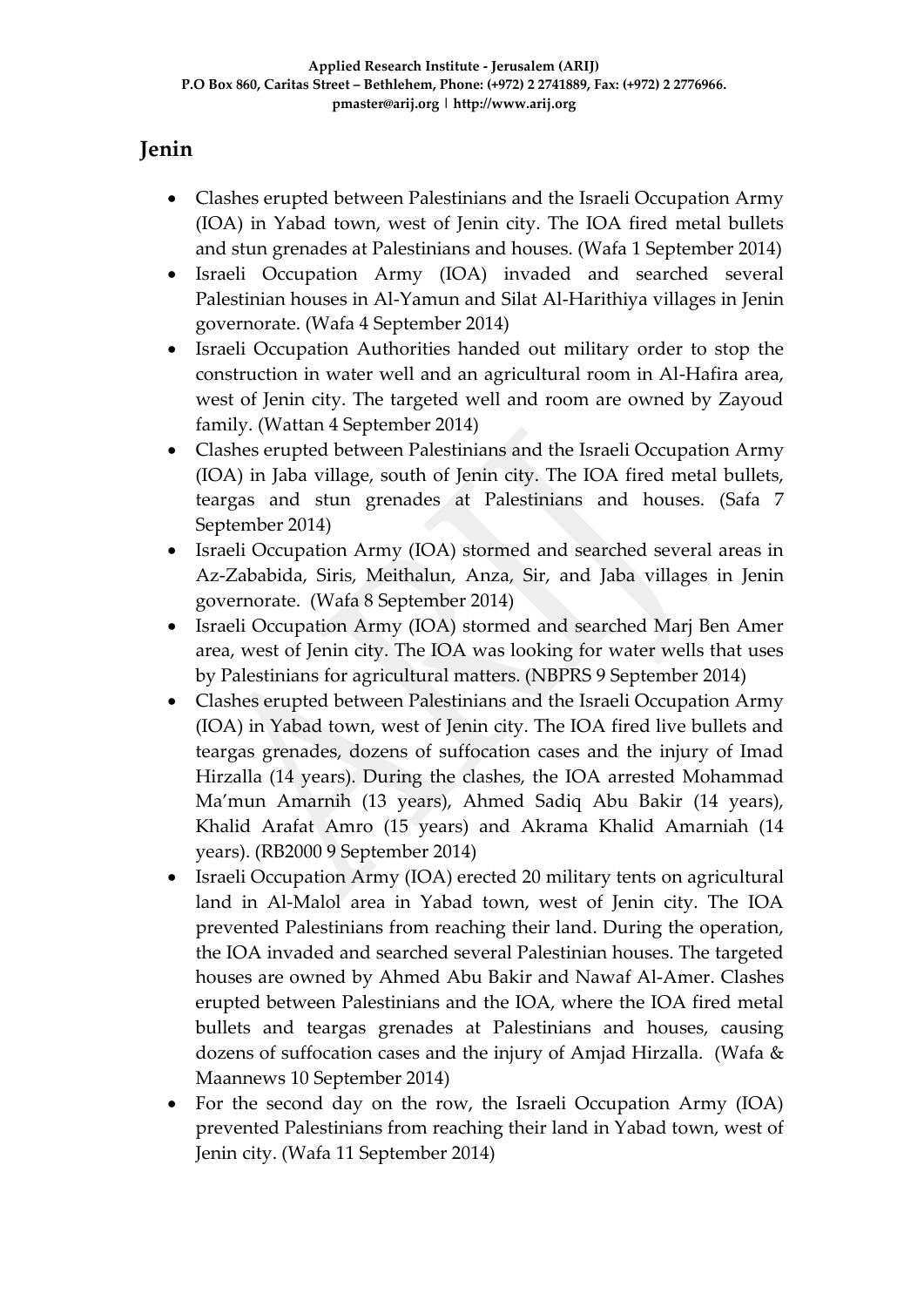- Israeli Occupation Army (IOA) invaded and searched two Palestinian houses in Imreiha village, west of Jenin city, and questioned Palestinians. (Wafa 11 September 2014)
- Israeli Occupation Army (IOA) stormed and searched several Palestinian stores in Silat Al-Harithiya village, northwest of Jenin city, and questioned more than 15 Palestinians. (Safa 11 September 2014)
- For the third days in the row, the Israeli Occupation Army (IOA) prevented Palestinians from reaching their land in Al-Maloul area in Yabad town, west of Jenin city. Noted that the IOA three days ago, they erected 20 military tents in Palestinian land. (Safa 12 September 2014)
- Marouf Asied Khader (60 years) and Qusi Ayoub Qabha (2 years) were injured after the Israeli Occupation Army (IOA) closed the military gate at Barta'a military checkpoint, west of Jenin city, on them. (Sama News 14 September 2014)
- Israeli Occupation Army (IOA) erected a military checkpoint at the eastern entrance of Yabad town, west of Jenin city. The IOA stopped and searched Palestinian vehicles and checked ID cards. (Safa 14 September 2014)
- Israeli Occupation Army (IOA) invaded and searched several Palestinian houses in Silat Al-Harithiya, Al-Yamun and Kafr Dan villages in Jenin governorate. Four of the targeted houses are owned by: Salim Abu Al-Hija', Mohammad Jamel Zaoud, Alam Abed and Jamal Kassab. (Wafa 15 September 2014)
- Israeli Occupation Army (IOA) invaded Barta'a Ash-Sharqiyah village and hold military trainings in the area. (Wafa 17 September 2014)
- Israeli Occupation Army (IOA) raided Arrana, Arabbuna, Faqqu'a, Beit Qad, and Deir Abu Da'if village in Jenin governorate. The IOA erected military checkpoints in the aforementioned villages, stopped and searched Palestinian vehicles and checked ID cards. (Wafa 17 September 2014)
- Israeli Occupation Army (IOA) stormed and searched areas in Kafr Dan village, east of Jenin city. The IOA were looking for water wells. (Wafa 17 September 2014)
- Clashes erupted between Palestinians and the Israeli Occupation Army (IOA) in Yabad town, west of Jenin city. The IOA fired metal bullets, teargas and stun grenades, causing dozens of suffocation cases. (Wafa 18 September 2014)
- Israeli Occupation Army (IOA) stormed and searched a Palestinian house in Faqqu'a village, east of Jenin city, and questioned the residents. The targeted house is owned by Waleed Abd Al-Hadi Abu Abed. (RB2000 18 September 2014)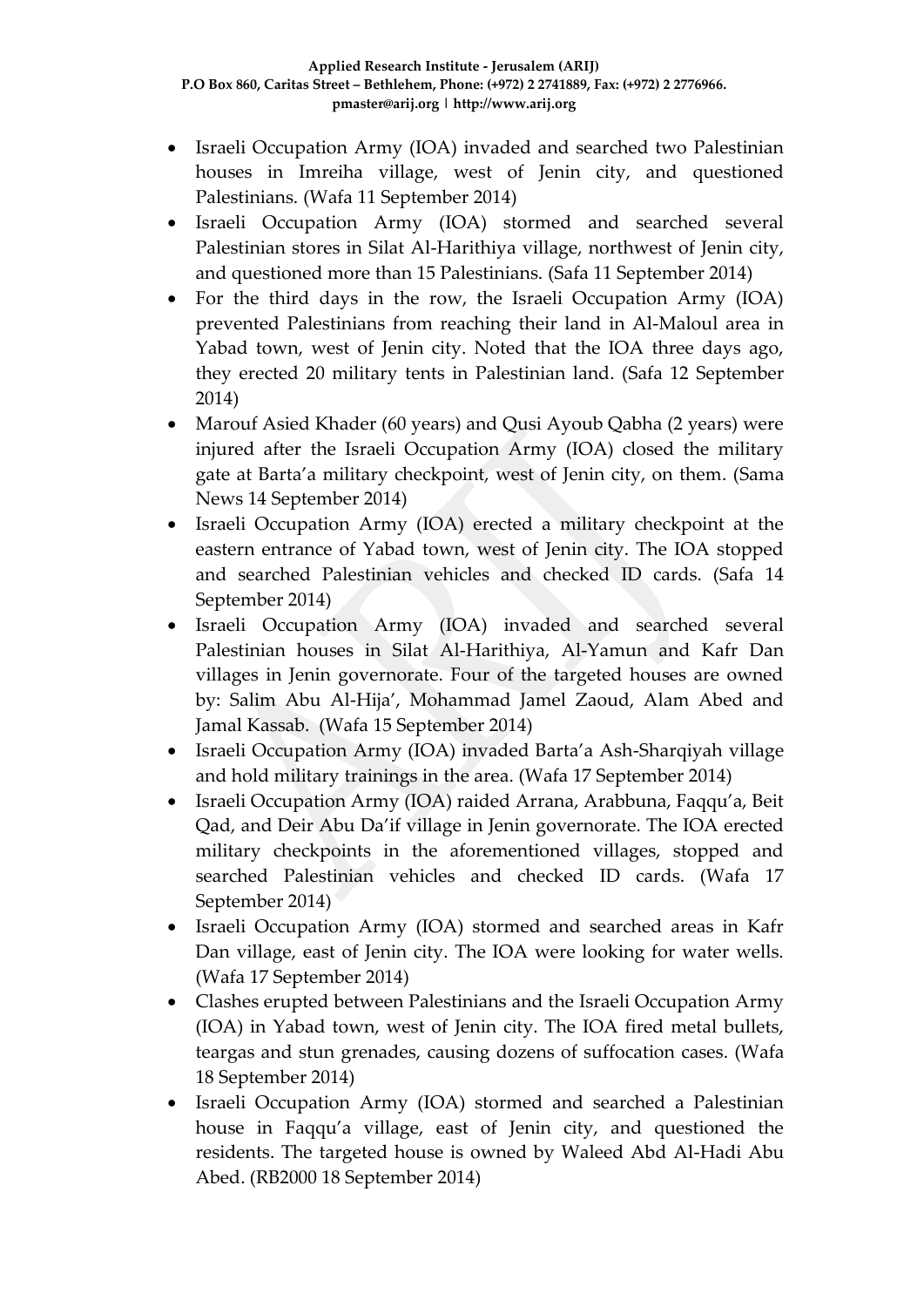- Israeli settlers living in Mevo Dotan settlement hurled stones at Palestinian vehicles driving at Jenin-Tulkarm road. (RB2000 18 September 2014)
- Clashes erupted between Palestinians and the Israeli Occupation Army (IOA) in Az-Zababida and Misliya villages in Jenin governorate. The IOA fired teargas and stun grenades, causing dozens of suffocation cases. (Al-Quds 19 September 2014)
- Israeli Occupation Army (IOA) erected military checkpoints at the entrances of Yabad town, west of Jenin city. The IOA stopped and searched Palestinian vehicles and checked ID cards. (Wafa 19 September 2014)
- Israeli Occupation Army (IOA) erected two sudden checkpoints at the entrances of Zububa and Rummana village in Jenin governorate. The IOA stopped and searched Palestinian vehicles and checked ID cards. (Al-Quds 19 September 2014)
- Clashes erupted between Palestinians and the Israeli Occupation Army (IOA) in Zububa village, northwest of Jenin city. The IOA fired metal bullets, teargas and stun grenades at Palestinians and houses, causing dozens of suffocation cases. The IOA erected a military checkpoint at the entrance of the village. The IOA stopped and searched Palestinian vehicles and checked ID cards. (Wattan & Wafa 21 September 2014)
- Israeli Occupation Army (IOA) invaded and searched a Palestinian house in Birqin village, west of Jenin city, and questioned the residents. The targeted house is owned by Ali Ateq. (Wattan 21 September 2014)
- Israeli Occupation Army (IOA) stormed and searched a Palestinian mosque and 12 houses in Bir Al-Basha village, south of Jenin city. The targeted houses are owned by: Shadi Ghawadra, Thair Ghawadra, Sharif Ghawadra, Ja'far Ghawadra, Muayyad Hamdan, Fouad Ghawadra, Ghanam Ghawadra, Abdalla Ghawadra, Faried Ghawadra, Fahed Ghawadra, Ziyad Al-Qadri and Laith Al-Qadri. (Wafa 21 September 2014)
- Israeli Occupation Army (IOA) erected military checkpoints around Yabad town, west of Jenin city. The IOA searched the areas, stopped Palestinian vehicles and checked ID cards. (Safa 21 September 2014)
- Israeli Occupation Army (IOA) stormed and searched 7 Palestinian houses and barracks in Kafr Dan village, west of Jenin city. The targeted houses are owned by: Abd Al-Jabar Salah (19 years), Nedal Ahmed Salah, Waled Diyab Mer'I, Salem Diyab Mer'I, Issam Abdalla Mir'I, and Adnan Abdalla Mir'i. (Wafa 22 September 2014)
- Israeli Occupation Army (IOA) erected a military checkpoint at the entrance of Al-Araqa village, west of Jenin city. The IOA stopped and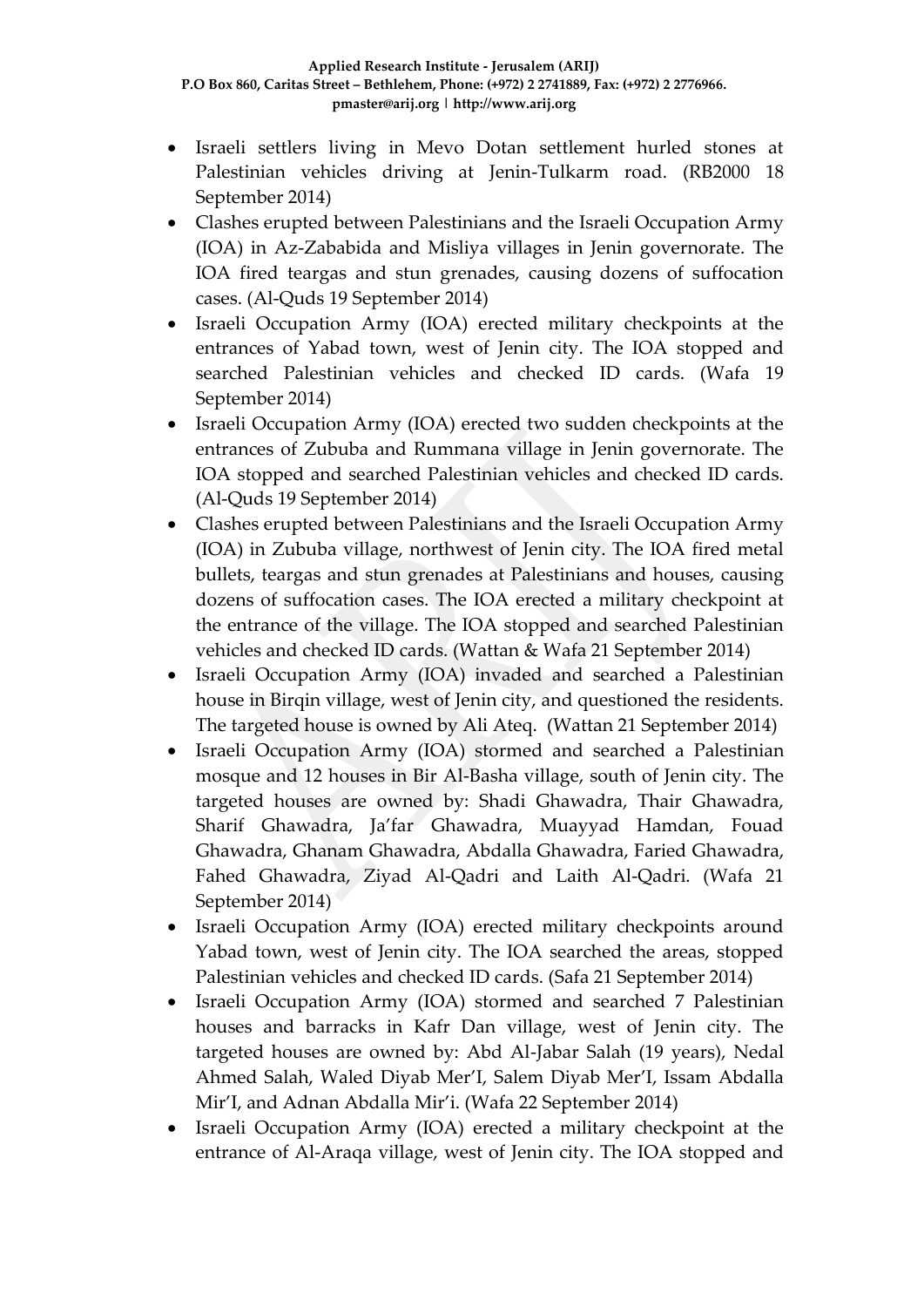searched Palestinian vehicles and checked ID cards. (Al-Quds 22 September 2014)

- Israeli Occupation Army (IOA) invaded and searched two Palestinian houses in Kafr Dan village, west of Jenin city. The targeted houses are owned by: Imad Abd Al-Jabar Saleh and his brother Raid. (Wattan 25 September 2014)
- Dozens of Palestinians suffered gas inhalation during clashes that erupted between Palestinians and the Israeli Occupation Army (IOA) in Zububa village, northwest of Jenin city. The IOA fired teargas and stun grenades at Palestinians, houses and stores. (Raya 25 September 2014)
- Israel Occupation Army (IOA) invaded and toured in Jenin city, Ash Shuhada and Bir Al-Basha villages in Jenin governorate. (Wafa 25 September 2014)
- Israeli Occupation Authorities decided to close Al-Jalamah military checkpoint, north of Jenin city on the  $25<sup>th</sup>$  and  $26<sup>th</sup>$  of September 2014, under the claim of the New Jewish Year. (Wafa 25 September 2014)
- Israeli Occupation Army (IOA) erected a military checkpoint at the eastern entrance of Yabad town, west of Jenin city. The IOA stopped and searched Palestinian vehicles, and checked ID cards. (Pal Into 26 September 2014)
- Israeli Occupation Army (IOA) stormed and searched dozens of Palestinian houses in Kharouba neighborhood at the northern part of Jenin city. (Safa 28 September 2014)
- Israeli Occupation Army (IOA) erected a military checkpoint at the main entrance of Yabad town, west of Jenin city. The IOA stopped and searched Palestinian vehicles, checked ID cards and questioned Palestinians. (Wafa 28 September 2014)
- Israeli Occupation Army (IOA) erected a sudden checkpoint at the eastern entrance of Jenin city. The IOA stopped and searched Palestinian vehicles and checked ID cards. (Wafa 28 September 2014)
- Clashes erupted between Palestinians and the Israeli Occupation Army (IOA) in Yabad town, west of Jenin city. The IOA fired rubber bullets, teargas and stun grenades. The IOA also, erected a military checkpoint at the southern entrance of the town. The IOA stopped and searched Palestinian vehicles and checked ID cards. (Pal Info 29 September 2014)
- Israeli Occupation Army (IOA) invaded and toured in several areas in Al-Yamun village, northwest of Jenin city. (Pal Info 29 September 2014)
- Israeli Occupation Army (IOA) stormed and searched a Palestinian coffee shop in Jenin city, and questioned Palestinians inside it. Clashes erupted between Palestinians and the IOA. (Wafa 29 September 2014)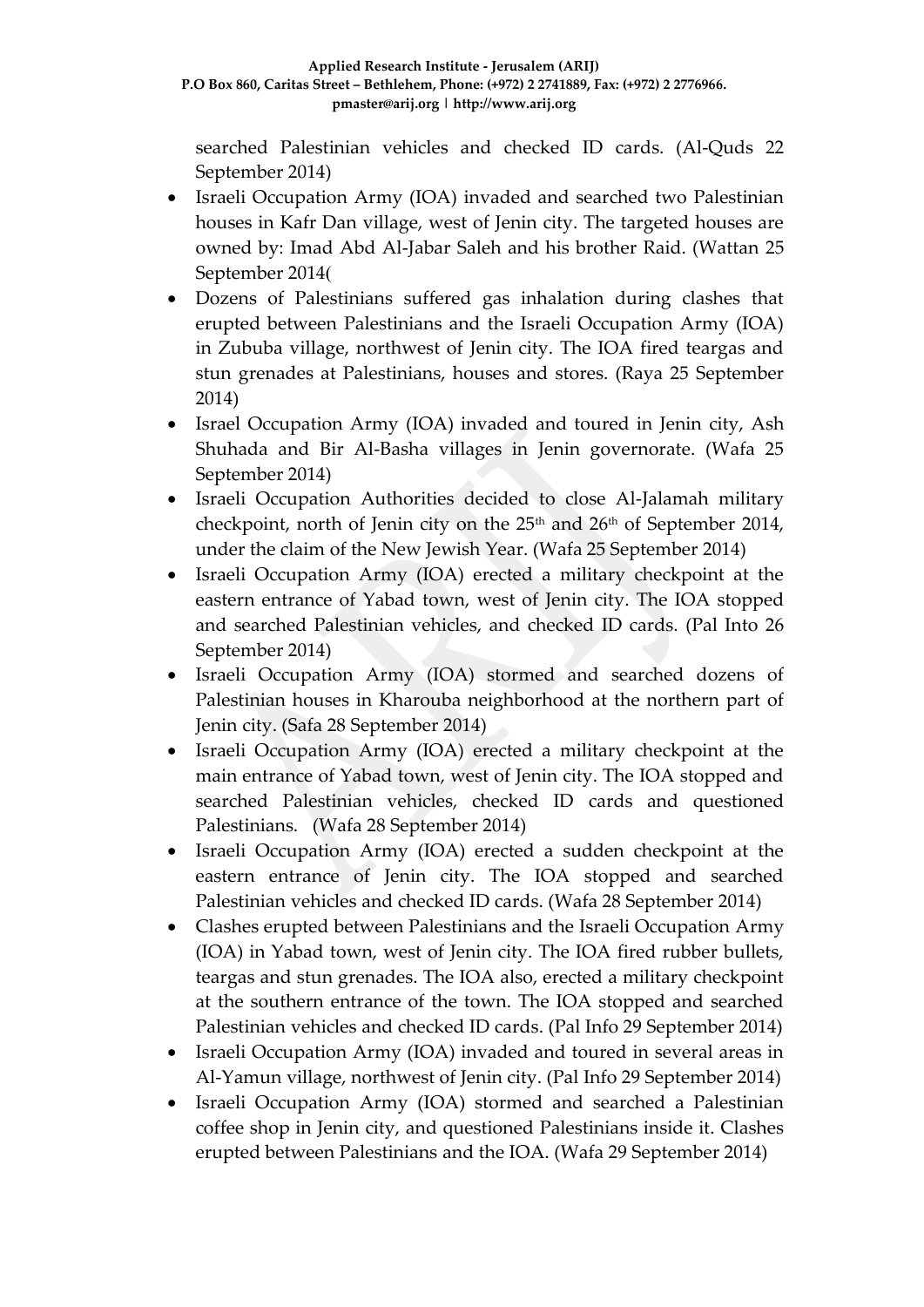- Israeli settlers escorted by the Israeli Occupation Army (IOA) stormed the evacuation site of Tarsalah, south of Jenin city. (Safa 7 September 2014)
- $\bullet$

# **Jerusalem**

- Dozens of Palestinian students suffered gas inhalation during clashes that erupted between Palestinians and the Israeli Occupation Army (IOA) in Jabal Al-Mukkabir neighborhood in Jerusalem city. The IOA fired teargas grenades at Palestinian students and schools. (Maannews 1 September 2014)
- Israeli settlers escorted by the Israeli Occupation Army (IOA) stormed Al-Aqsa mosque in Jerusalem city. The IOA prevented Palestinian from entering the mosque and detained dozens of Palestinians ID cards at the entrance of the mosque. (Wattan 1 September 2014)
- Israeli Occupation Army (IOA) stormed several Palestinian houses in Al-Issawiya town in Jerusalem city. Clashes erupted between Palestinians and the IOA, where the IOA fired teargas and stun grenades, causing dozens of suffocation cases. During the operation, the IOA arrested a number of Palestinians. (Wafa 2 September 2014)
- Israeli settlers escorted the Israeli Occupation Army (IOA) stormed Al-Aqsa mosque in Jerusalem city and toured in its courtyard. At the same time, the IOA prevented dozens of Palestinian women from entering the mosque. (NBPRS 2 September 2014)
- Israeli Occupation Army (IOA) demolished five residential structures, four barracks and an animal shed, in Al-Hathaleen Bedouin in Jaba village, northeast of Jerusalem city. The IOA stormed the area and decaled it as "close military zone". (Wafa & Raya 2 September 2014)
- Israeli settlers escorted by the Israeli Occupation Army (IOA) stormed Al-Aqsa mosque in Jerusalem city and toured in its courtyard. During the operation, the IOA arrested three Palestinians; Younis Darwish Turk (52 years), Nassem Abu An-Nada (32 years) and Ibrahim Siyam (65 years). (Wafa & NBPRS 3 September 2014)
- Israeli settlers escorted by the Israeli Occupation Army (IOA) opened a new Talmudic school at Salah Ad-Din Street in Jerusalem city. The news school took over a part of the Post center building in the heart of Jerusalem city. (NBPRS 3 September 2014)
- Israeli Occupation bulldozers along with Israeli Army demolished a garage, an aluminum shop and a number of commercial structures in Al-Jib village, north of Jerusalem city. The targeted structures are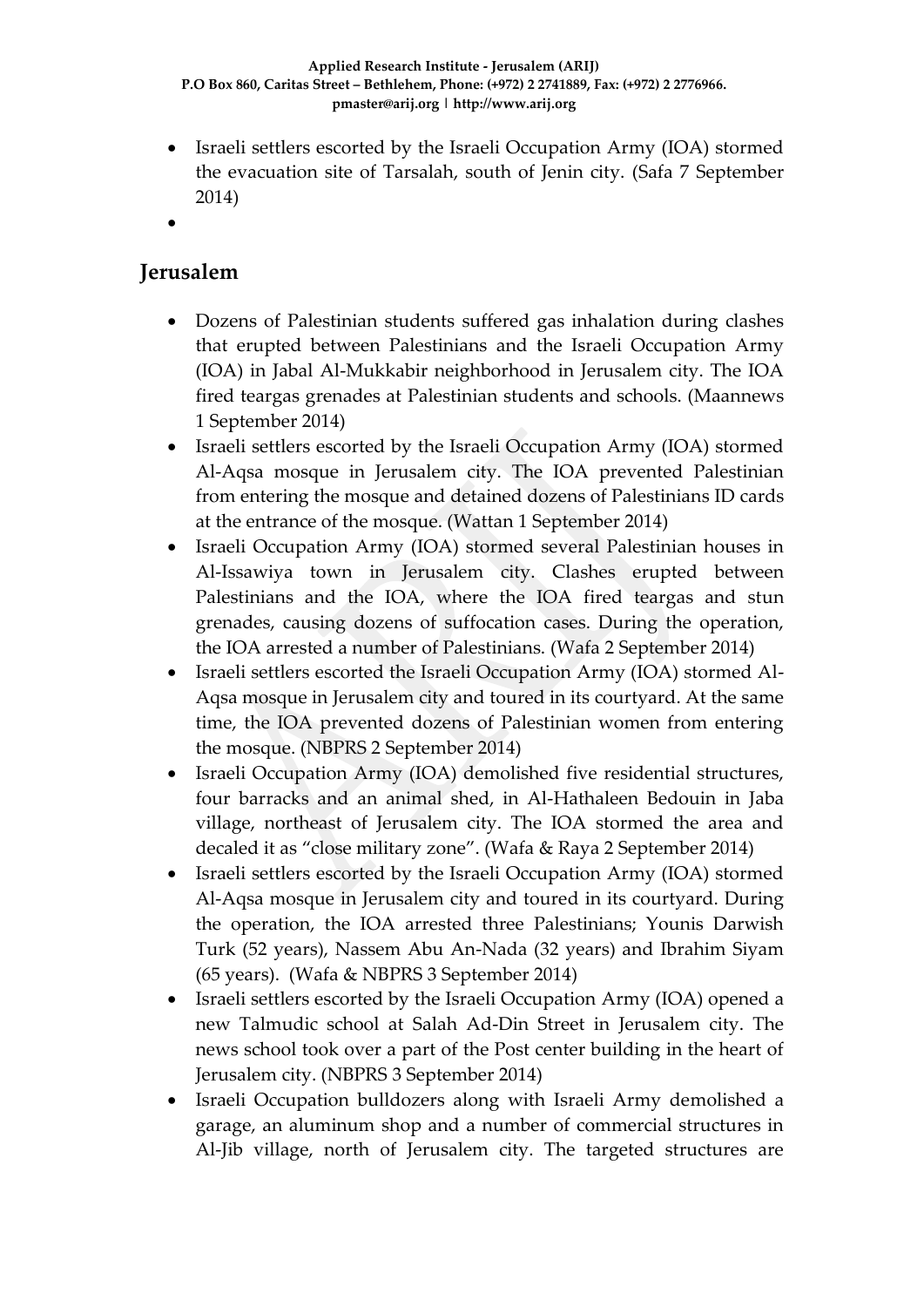owned by Amir Adel Abed and Tareq As-Sous. (Wafa 3 September 2014)

- Israeli settlers escorted by the Israeli Occupation Army (IOA) stormed Al-Aqsa mosque in Jerusalem city, toured in its courtyard and tried to perform Talmudic rituals. During the operation, the IOA assaulted Palestinians. (Wafa 4 September 2014)
- Israeli Occupation Army (IOA) demolished a residential barracks, two residential rooms and an animal barracks in Wadi Ad-Dam area in Beit Hanina town in Jerusalem city. The targeted structures are owned by: Az Abu Nijima and his two brothers Tareq and Nadim. During the operation, the IOA arrested Tareq Abu Nijma. Note: it's the fifth times that the IOA demolished these structures (in 1996, 2002, 2008, 2012 and 2014). (SilwanIC 4 September 2014)
- Mohammad Abd Al-Majed Sunqrut (16 years) died of wounds he sustained 6 days ago after the Israeli Occupation Army (IOA) fired bullets at his head while he was in Wadi Al-Jouz neighborhood in Jerusalem city. (SilwanIC 7 September 2014)
- Clashes erupted between Palestinians and the Israeli Occupation Army (IOA) in Wadi Al-Jouz neighborhood in Jerusalem city. The IOA fired rubber bullets and teargas grenades, causing dozens of suffocation cases and the injury of 13 people. The IOA assaulted and injured two Palestinians(SilwanIC 7 September 2014)
- Clashes erupted between Palestinians and the Israeli Occupation Army (IOA) in Baten Al-Hawa, Ein Al-Louza and Ras Al-Amoud neighborhoods in Silwan town in Jerusalem city. (SilwanIC 7 September 2014)
- Clashes erupted between Palestinians and the Israeli Occupation Army (IOA) at Shufat checkpoint in Jerusalem city. (SilwanIC 7 September 2014)
- Israeli settlers escorted by the Israeli Occupation Army (IOA) stormed Al-Aqsa mosque in Jerusalem city and toured in its courtyard. During the operation, the IOA arrested Ahmed Taha. (Safa 7 September 2014)
- Israeli Occupation Army (IOA) closed with cement blocks the main entrance of Al-Issawiya town in Jerusalem city. Clashed erupted between Palestinians and the IOA. (Maannews 7 September 20140
- Clashes erupted between Palestinians and the Israeli Occupation Army (IOA) in Al-Issawiya town in Jerusalem city after the IOA closed the main entrance of the town. The IOA fired stun grenades at Palestinians and houses. (Maannews 8 September 2014)
- Israeli settlers escorted by the Israeli Occupation Army (IOA) stormed Al-Aqsa mosque in Jerusalem city and toured in its courtyard. During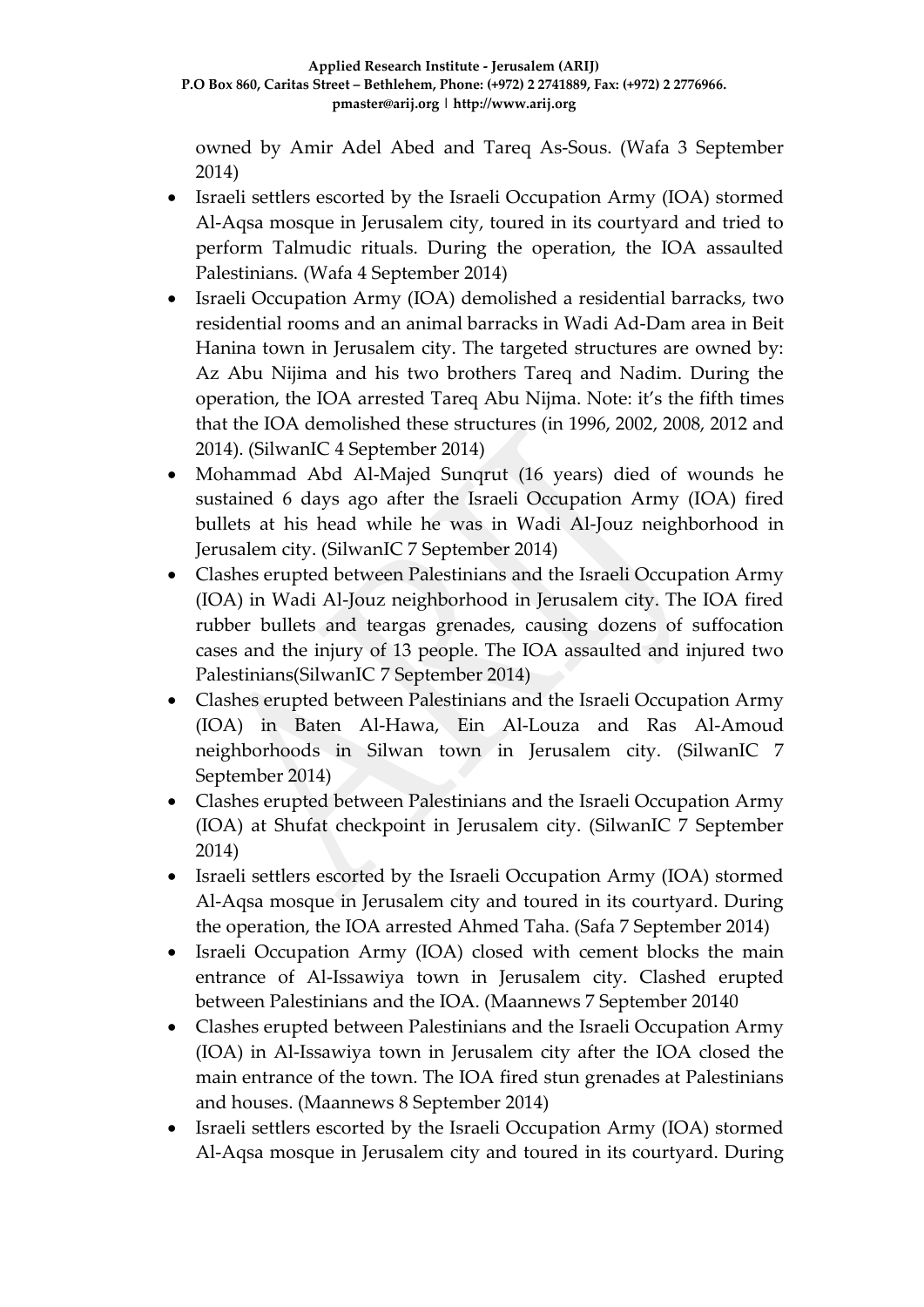the operation, the IOA assaulted and arrested a Palestinian old man. (RB2000 8 September 2014)

- Israeli Occupation Army (IOA) attacked the funeral of Mohammad Abd Al-Majed Sunqrut near As-Sahera gate in the old city of Jerusalem. The IOA fired rubber bullets, teargas and stun grenades, causing dozens of suffocation cases and the injury of 11 Palestinians. Clashes erupted between Palestinians and the IOA. During the clashes, the IOA arrested four Palestinians, identified as: Zaki Al-Mahlous, Shakir Nasser Ad-Din, Anas Ayesh and Nedal Sanqrut. (SilwanIC 9 September 2014)
- Clashes erupted between Palestinians and the Israeli Occupation Army (IOA) in Ein Al-Louza and As-Sawana neighborhoods in Silwan town in Jerusalem city. The IOA fired bullets, causing the injury of Ashraf Abu Diyab (35 years). (SilwanIC 9 September 2014)
- Clashes erupted between Palestinians and the Israeli Occupation Army (IOA) around Al-Quds University in Abu Dis town. The IOA fired rubber bullets, teargas and stun grenades at Palestinians. (Maannews 9 September 2014)
- Israeli settlers escorted by the Israeli Occupation Army (IOA) stormed Al-Aqsa mosque in Jerusalem city and toured in its courtyard. (Al-Quds 9 September 2014)
- Clashes erupted between Palestinians and the Israeli Occupation Army (IOA) in Ar-Ram town, north of Jerusalem city, after the IOA closed the main entrance of the town with cement blocks. The IOA fired rubber bullets, teargas and stun grenades, causing dozens of suffocation cases and the injury of others. (Wafa 10 September 2014)
- Israeli settlers escorted by the Israeli Occupation Army (IOA) stormed Al-Aqsa mosque in Jerusalem city and toured in its courtyard, (NBPRS 10 September 2014)
- Israeli Occupation Army (IOA) fired teargas and grenades at a Palestinian school in Shufat refugee camp in Jerusalem city. (Sama News 11 September 2014)
- Israeli settlers escorted by the Israeli Occupation Army (IOA) stormed Al-Aqsa mosque in Jerusalem city and toured in its courtyard. (Wafa 11 September 2014)
- Israeli Occupation Army (IOA) stationed at Bier Ayoub neighborhood in Silwan town. The IOA stopped and searching Palestinians. As a result, clashes erupted between Palestinians and the IOA, where the IOA fired rubber bullets and teargas grenades, causing the injury of a Palestinian. During the clashes, the IOA detained Samer Adkidik and Ahmed Nader Odeh. (SilwanIC 12 September 2014)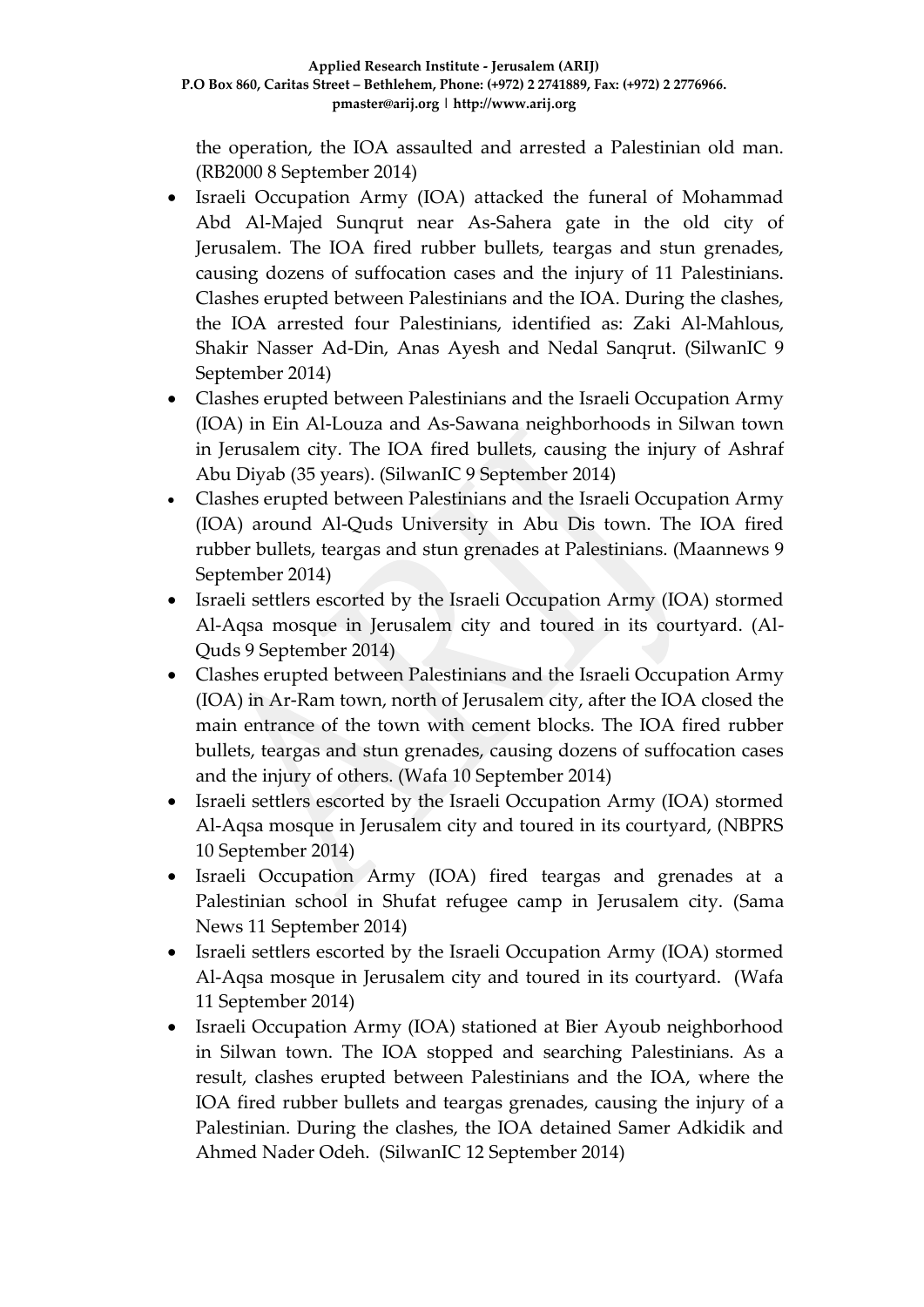- Clashes erupted between Palestinians and the Israeli Occupation Army (IOA) in Ein Al-Louza neighborhood in Silwan town in Jerusalem city. The IOA fired teargas grenades and rubber bullets at Palestinians and houses, causing dozens of suffocation cases. (SilwanIC 12 September 2014)
- Dozens of Palestinians suffered gas inhalation after the Israeli Occupation Army (IOA) fired teargas grenades at Palestinian houses in Beir Ayoun and Ein Al-Louza neighborhoods in Silwan town in Jerusalem city. (SilwanIC 14 September 2014)
- Deputy in the Israeli Knesset; Moshi Filjin, along with a group of Israeli settlers escorted by the Israeli Occupation Army (IOA) stormed Al-Aqsa mosque in Jerusalem city and toured in its courtyard. During the operation, the IOA prevented Palestinians under the age of 40 from entering the mosque. (SilwanIC 14 September 2014)
- Israeli settlers escorted by the Israeli Occupation Army (IOA) stormed Al-Aqsa mosque in Jerusalem city and toured in its courtyard. (RB2000 16 September 2014)
- Israeli government plans to forcibly relocate 12,500 Bedouin. Plans to expel communities from land east of Jerusalem and move them to new town in Jordan Valley were drafted without consulting tribes. Israel's Civil Administration in the West Bank is advancing a plan to expel thousands of Bedouin from lands east of Jerusalem and forcibly relocate them to a new town in the Jordan Valley. Between late August and last week, the administration published nine plans that together comprise the master plan for the proposed new town north of Jericho. The plans were drafted without consulting the Bedouin slated to live there, in violation of the Supreme Court's recommendation. In explanatory notes to the plans, to which the public now has 60 days to submit objections, the administration said its proposal suits the "dynamic changes" Bedouin society is undergoing as it moves from an agricultural society to "a modern society that earns its living by commerce, services, technical trades and more." The town is slated for about 12,500 Bedouin from the Jahalin, Kaabneh and Rashaida tribes. It is the third and largest of the towns the administration has designated for Bedouin in the West Bank. The first is already inhabited by some 300 Jahalin Bedouin, though a portion of this plan has been frozen due to its dangerous proximity to the Abu Dis dump. The second, to be located in the northern Jordan Valley, is still in the planning stage. Concentrating the Bedouin into a few permanent towns represents the culmination of a 40-year process of limiting their pasturage, restricting their migrations and refusing to let them build permanent homes in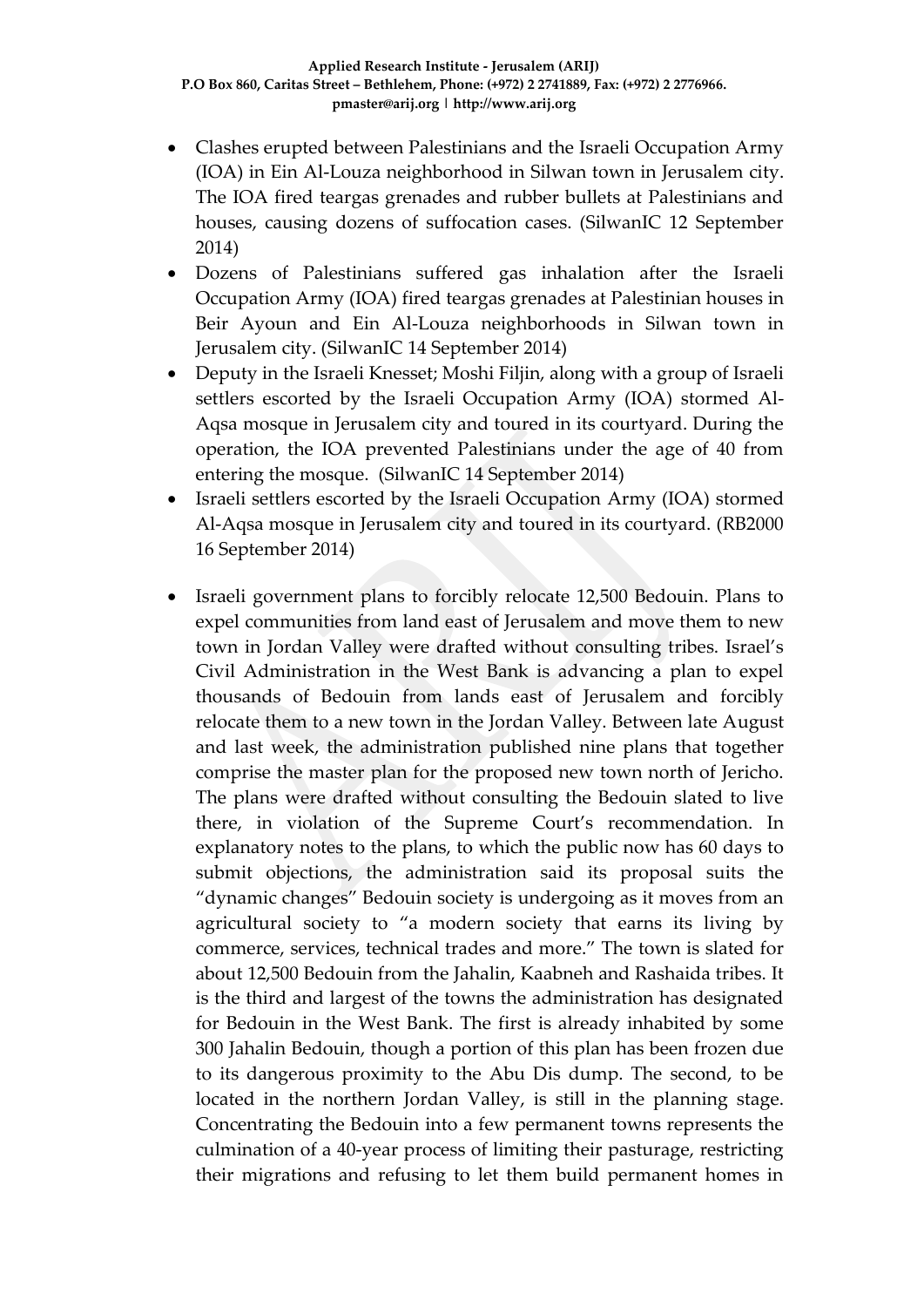places where they have lived for decades. This process accelerated after the Oslo Accords were signed in 1993. Since then, the Civil Administration has issued thousands of demolition orders against Bedouin tents and shacks, to which the Bedouin frequently responded by petitioning the High Court of Justice. Shlomo Lecker, a lawyer who represented the Bedouin in nearly 100 such cases, told Haaretz that while the court never addressed his claim that the Bedouin were being discriminated against in comparison to Jewish settlers, it did accept his argument that they can't be evicted when they have no other place to live. That is what prompted the Civil Administration to start planning new towns for them. The latest plan was commissioned from a Palestinian firm called Asia, which is based in Ramallah. Members of the Rashaida tribe already live on the land earmarked for the new town, to be called Talet Nueima, and four years ago, they consented in principle to its establishment. Rashaida representatives told Haaretz they were reassured by the fact that the planners were Palestinian. But two years ago, after the plan to relocate some of the Bedouin to the town near the Abu Dis dump was frozen, the Civil Administration altered the original plan for Talet Nueima, deciding to expand the town significantly and use it to house Bedouin from other areas and tribes as well. Thus the plan grew from a town of some 370 dunams earmarked solely for the Rashaida tribe to one of 1,460 dunams earmarked for three different tribes. The town will be divided into 1,129 half-dunam plots, each of which is supposed to contain two houses plus one agricultural building. [\(Haaretz](http://www.haaretz.com/news/national/.premium-1.615986) 16 September 2014)

- Israeli settlers escorted by the Israeli Occupation Army (IOA) stormed Al-Aqsa mosque in Jerusalem city from Al-Maghariba gate. At the same time, the IOA tightened its procedures at the entrance of the mosque, by detaining the ID cards from dozens of Palestinians. (ARN 17 September 2014)
- Israeli Occupation Army (IOA) along with Israeli bulldozers stormed a number of Palestinian Bedouin committee (Ahfad Younis, Jabal Al Baba, Khallit Al-Qamar and Az-Za'ayim), in Al-Eiziriya and Abu Dis towns, east of Jerusalem city. The Israeli bulldozers demolished fence surrounded land and houses. The IOA stormed a number of houses, took photos from houses, land and the entrance of the committee. The Israeli bulldozers demolished 5 houses and 4 animal sheds. (Maannews & ARN 18 September 2014)
- Israeli settlers escorted by the Israeli Occupation Army (IOA) stormed Al-Aqsa mosque in Jerusalem city and toured in its courtyard. (RB2000 18 September 2014)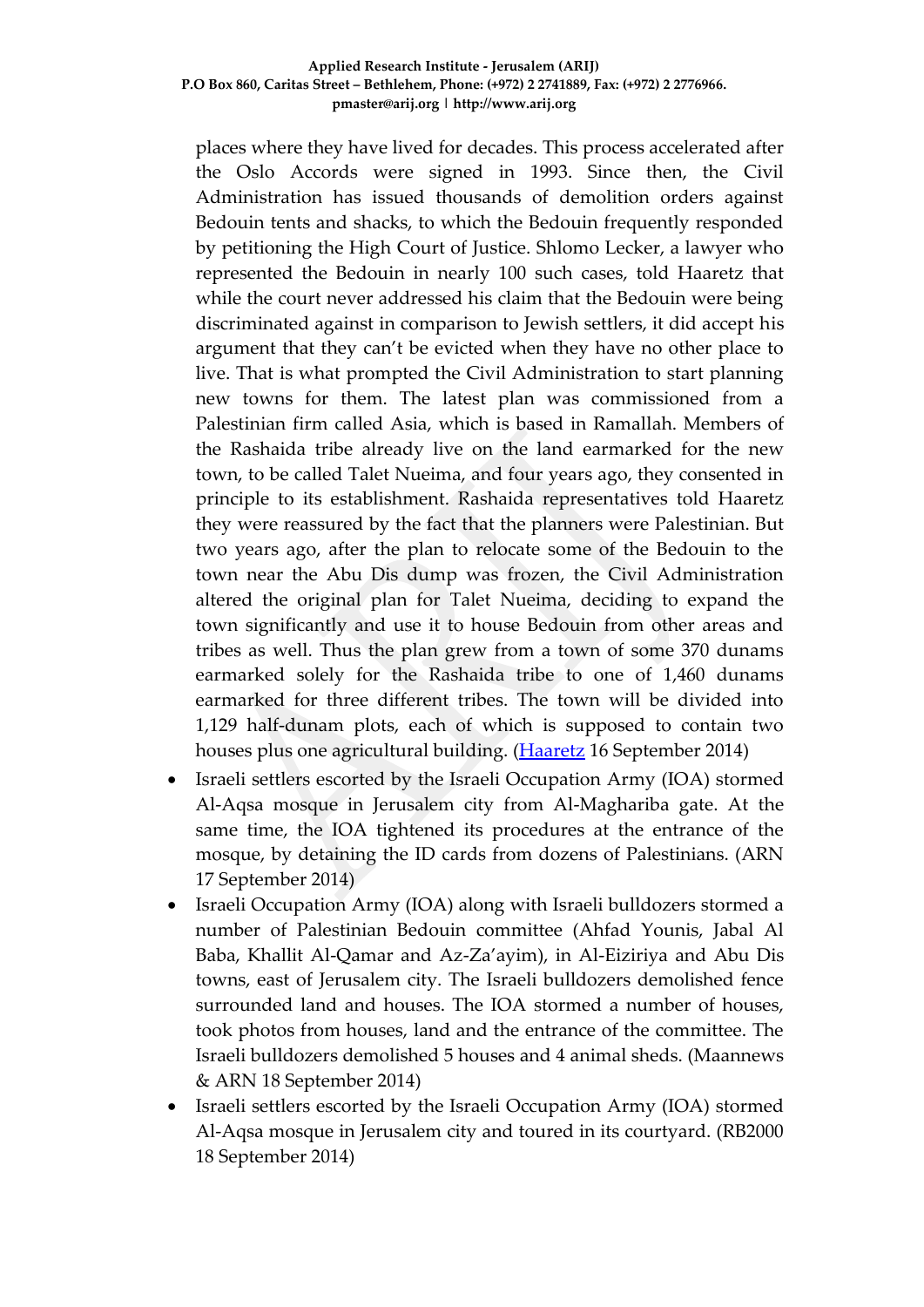- Israeli Occupation Army (IOA) invaded a Palestinian house in Ein Al-Louza neighborhood in Silwan town in Jerusalem city, and fired teargas grenades inside the house, causing the injury of No'uman Abu Isninah (67 years), his wife, and his son Mazen (40 years). (SilwanIC 19 September 2014)
- Israeli Occupation Army (IOA) stopped and searched the public buses in Silwan town in Jerusalem city. The IOA checked ID cards and questioned Palestinians. (Wafa 21 September 2014)
- Israeli settlers escorted by the Israeli Occupation Army (IOA) stormed Al-Aqsa mosque in Jerusalem city and toured in its courtyard. The Israeli settlers performed Talmudic rituals. (Wafa 21 September 2014)
- Israeli Occupation Army (IOA) and Israeli Nature Authority demolished 20 graves in Ash-Shuhada' cemetery near Al-Asbat gate in the old city of Jerusalem. (Maannews 21 September 2014)
- Israeli settlers escorted by the Israeli Occupation Army (IOA) stormed Al-Aqsa mosque in Jerusalem city and toured in its courtyard. (Safa 22 September 2014)
- Israeli Occupation Army (IOA) prevented Palestinians under the age of 45 from entering Al-Aqsa mosque in Jerusalem city. The IOA closed several streets and neighborhoods in the old city of Jerusalem. (Wafa 23 September 2014)
- Israeli Municipality of Jerusalem forced Al-Abeidi family to demolish their house in the fifth floor and to close apartments in the fourth floor in Beit Hanina town, north of Jerusalem city, under the claim that these two floors were build without permeations from the Israeli Authorities. (Maannews 23 September 2014)
- Clashes erupted between Palestinians and the Israeli Occupation Army (IOA) at the courtyard of Al-Aqsa mosque in Jerusalem city, after the IOA stormed it. The IOA fired rubber bullets, teargas and stun grenades at Palestinians, causing dozens of suffocation cases and the injury of 15 people, and evacuated the courtyard of the mosque from Palestinians. At the same time, a group of Israeli settlers escorted by the IOA stormed the mosque and toured in its courtyard. (Maannews 24 September 2014)
- Israeli Occupation Amy (IOA) assaulted a Palestinian from the old city of Jerusalem during clashes that erupted between Palestinians and the IOA in the city. (ARN 24 September 2014)
- Three Palestinians were injured after the Israeli Occupation Army (IOA) fired rubber bullets at the courtyard of Al-Aytam High School in the old city of Jerusalem. (Maannews 24 September 2014)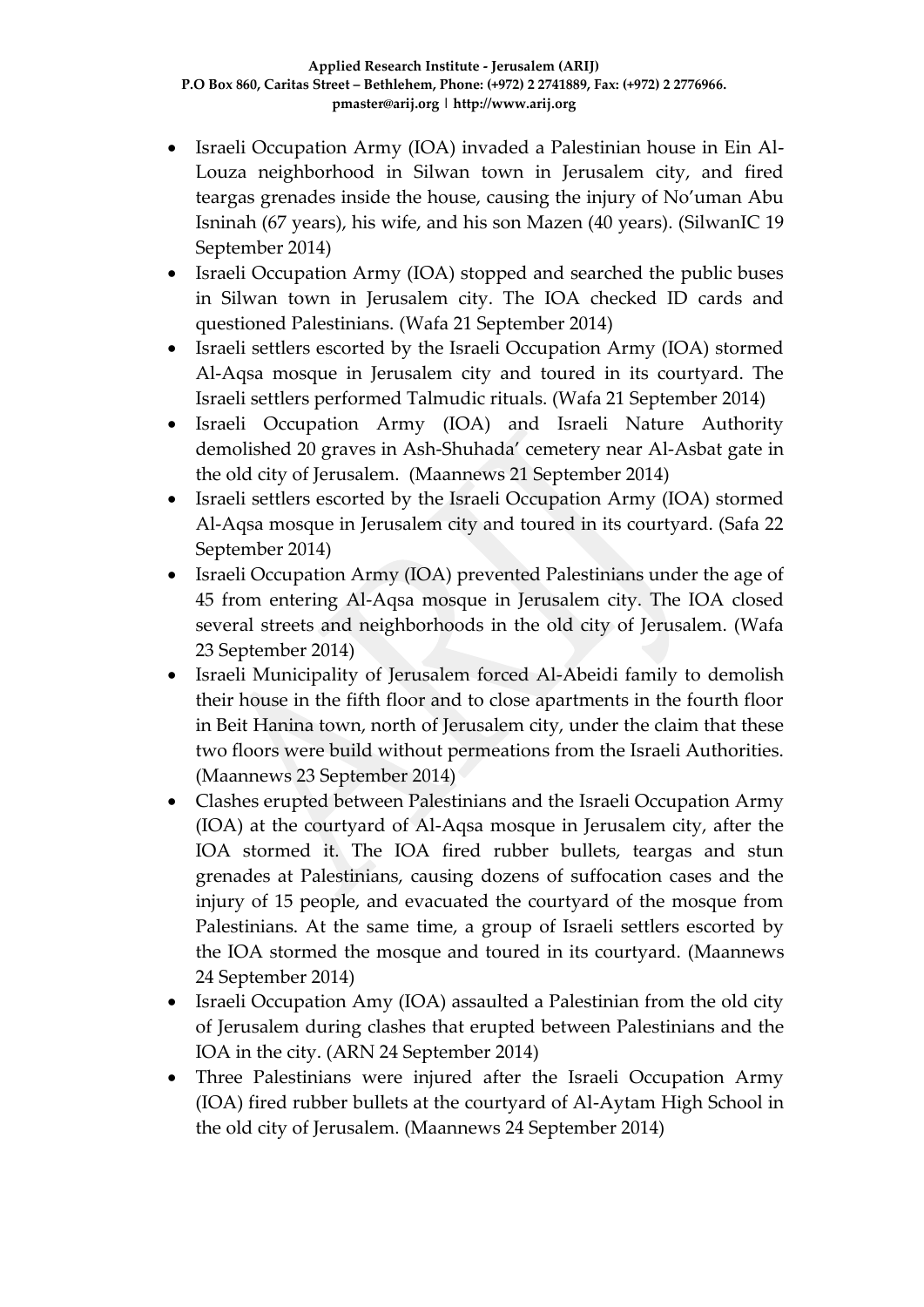- Israeli settlers tried to kidnap a Palestinian child; Mohammad Khalid Al-Zaghal (11 years) while he was in his way home in the old city of Jerusalem. (Maannews 24 September 2014)
- Israel steps up pace of Bedouin home demolitions. The targeted area, east of Jerusalem, is slated for an expansion of the settlement of Ma'aleh Adumim. The Civil Administration in the West Bank has stepped up demolitions of Bedouin buildings in the E-1 area east of Jerusalem since April. The area is slated for an expansion of the settlement of Ma'aleh Adumim. The number of such demolitions in the first eight months of 2014 was higher than in any comparable period in the last five years, as was the number of people who lost their homes as a result, according to an analysis by the Association of International Development Agencies of data compiled by the United Nations Office for the Coordination of Humanitarian Affairs. Although demolitions were carried out in only four of these eight months (March, April, May and August), more buildings were razed in the E-1 area in those months (35) than in all of 2013 (21). The number of people who lost their homes as a result rose to 156, from 57. The disproportionate increase in the number of people who were made homeless as a result of the demolitions in the first eight months of 2014 relative to the number of buildings that were razed indicates that a larger proportion of the structures that were destroyed this year were residential. That, as opposed to being used for livestock or other purposes. In Area C as whole— portions of the West Bank under exclusive Israeli control, according to the Oslo Accords – the Civil Administration razed 346 buildings in the eight-month period, leaving 668 Palestinians homeless. In 2013 as a whole, 565 demolitions left 805 Palestinians homeless. The only demolitions so far this month occurred on September 8, when the Civil Administration razed three homes and a sheep pen in Khan al-Ahmar, a Bedouin encampment near Ma'aleh Adumim. A family of 14, including eight children, lived in the three homes. It was the fourth time in three years that the family's homes were destroyed, on the grounds that they were within an Israel Defense Forces firing zone. The family, like most Bedouin in the same situation, would rather risk repeated demolitions than leave the area where they live, supporting themselves by raising sheep and goats and doing odd jobs in nearby communities. The Palestinian news agency Ma'an also reported that on Thursday, Civil Administration inspectors accompanied by dozens of soldiers, a bulldozer and a helicopter photographed all the buildings in several Bedouin communities near Azariyeh and Abu Dis and destroyed some fences. Bedouin representatives said they think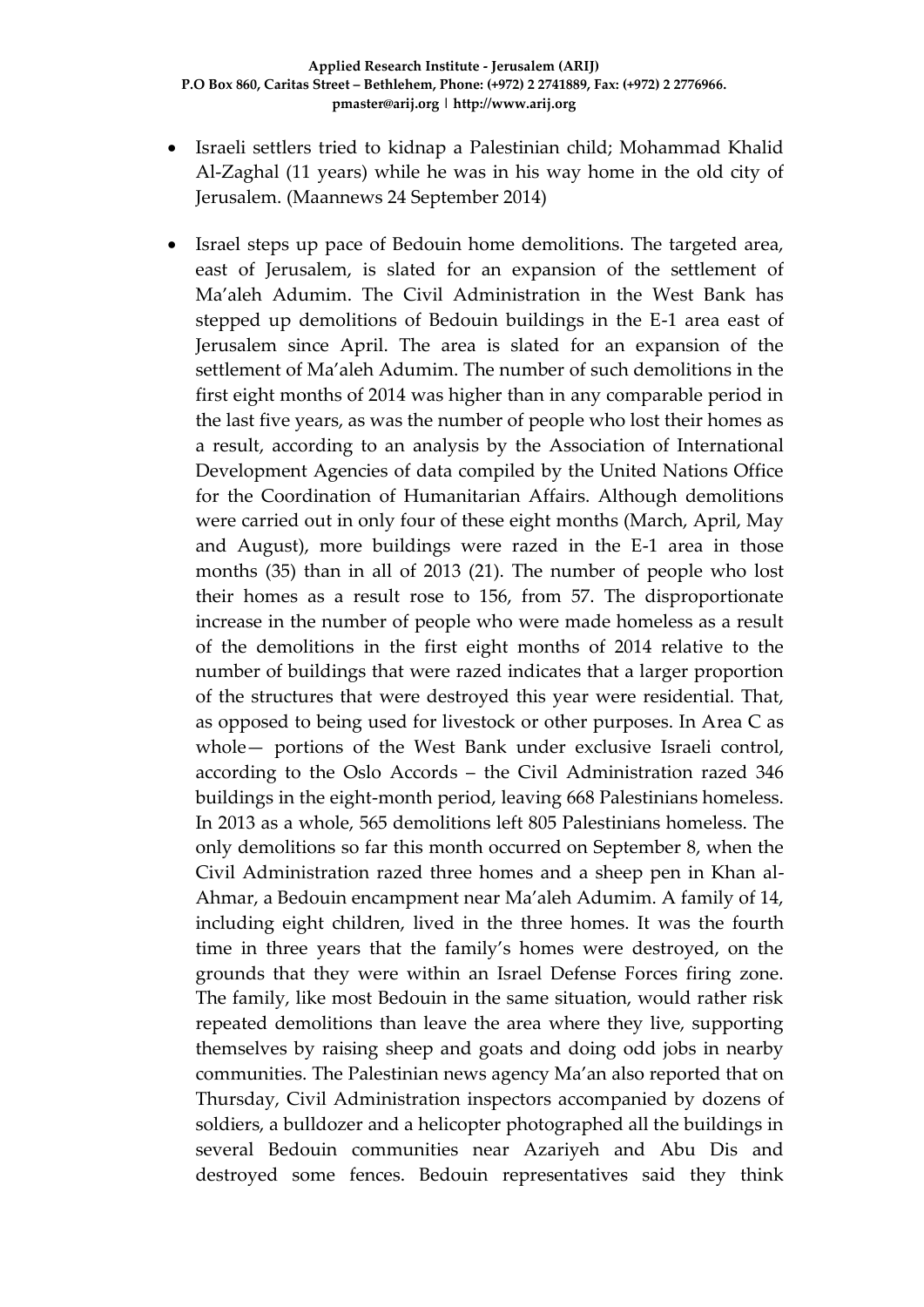demolitions have escalated recently because the Civil Administration's plan to resettle them in a new, permanent town north of Jericho is advancing and the agency hopes to pressure them into agreeing to the move. The plan calls for removing thousands of Bedouin from 23 communities east of Jerusalem and resettling them in the new town, Talet Nueima, together with members of other Bedouin tribes. Their removal would allow for the expansion of several Jewish settlements. The Civil Administration refuses to give the Bedouin building permits for their existing communities or connect these communities to infrastructure, even though they have lived in this area since the 1950s. Meanwhile, their mobility has grown more and more restricted due to the construction of settlements and roads and the declaration of certain areas as firing zones or nature reserves. Over the past 20 years, the Bedouin have repeatedly petitioned the High Court of Justice against demolitions. While the court has never ruled on their claim that the demolitions are illegal in principle, it has repeatedly canceled them on the grounds that the Bedouin have nowhere else to live. The construction of Talet Nueima, even if the Bedouin have already announced their opposition to it, will let the authorities claim they do have somewhere else to live. UNRWA, the UN agency that aids Palestinian refugees, on Sunday urged donor states to the Palestinian Authority to make their opposition to the plan clearer. Most of the Bedouin were expelled from the Negev in 1948 and are consequently registered as refugees. UNRWA Commissioner-General Pierre Krahenbuhl said the plan might constitute forcible transfer, thereby violating international law, and would also enable additional settlement construction, thereby undermining chances for a two-state solution. [\(Haaretz](http://www.haaretz.com/news/diplomacy-defense/.premium-1.617537) 24 September 2014)

- Israeli Occupation Army (IOA) imposed a military blockade on Jerusalem city. The IOA erected several checkpoints in the city and closed a number of roads and streets. (Wafa 25 September 2014)
- Israeli settlers escorted by the Israeli Occupation Army (IOA) stormed Al-Aqsa mosque in Jerusalem city and toured in its courtyard. (Wafa 25 September 2014)
- Adam Al-Rashaq (10 years) was injured after an Israeli settlers his hum by his vehicle in Silwan town in Jerusalem city. (Wafa 25 September 2014)
- Israeli Occupation Army (IOA) prevented the celebration of a Palestinian wedding in the old city of Jerusalem. The IOA threatened to arrest the groom; Amjad Al-Akawi. (SilwanIC 26 September 2014)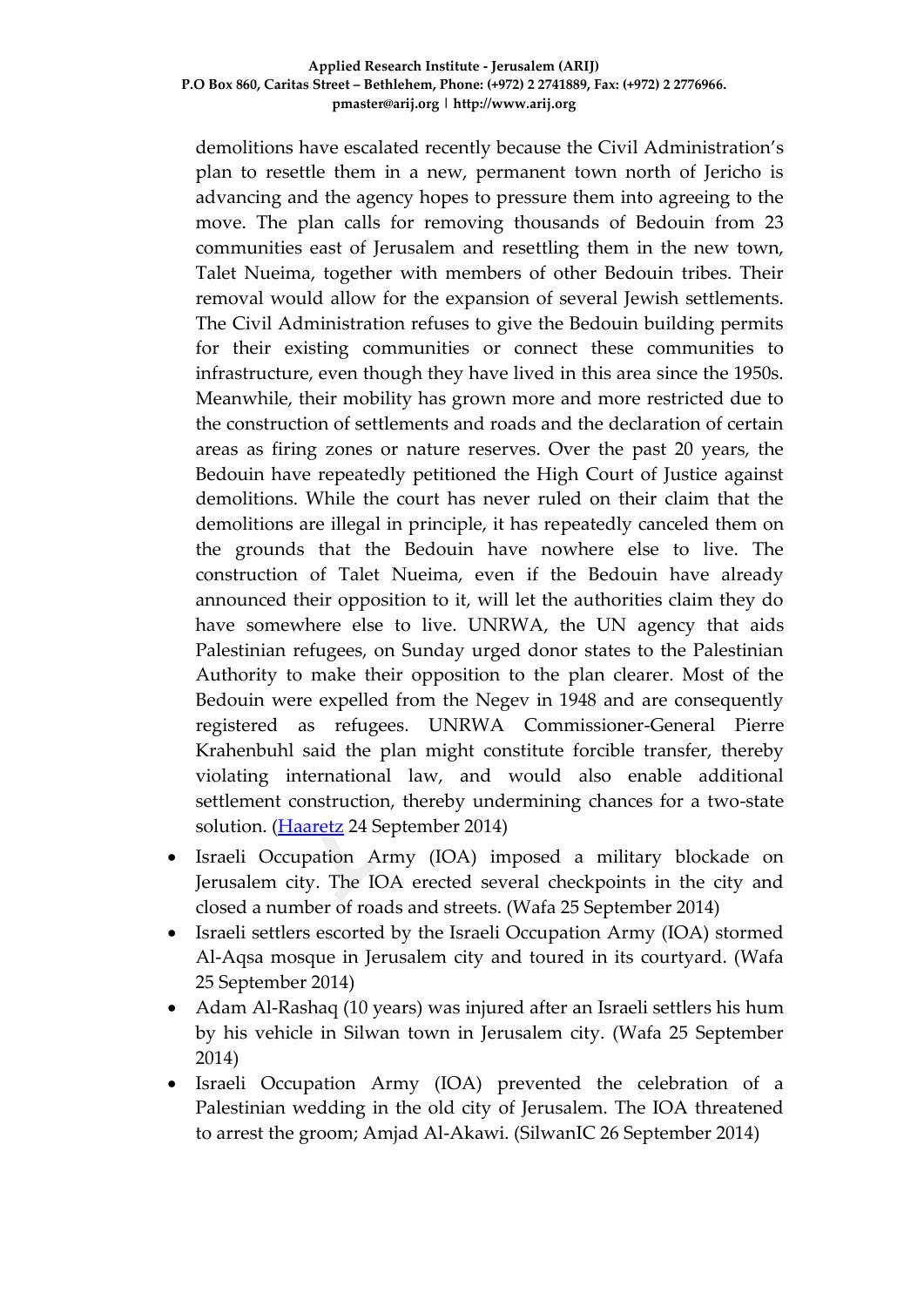- Clashes erupted between Palestinians and the Israeli Occupation Army (IOA) in Wadi Hilwah neighborhood in Silwan town in Jerusalem city, after the IOA closed the main street in the neighborhood to allow Israeli settlers the celebration of Jewish New Year. During the operation, the Israeli settlers and the IOA assaulted Palestinians and chanted anti-Palestinian slogans. The IOA arrested Muhdi Siya, Khalid Az-Zier and Murad. (SilwanIC 26 September 2014)
- Israeli Occupation Army (IOA) tightened its procedures in Jerusalem city, where the IOA prevented the Palestinians under the age of 50 years from entering Al-Aqsa mosque in the city. The IOA closed several neighborhoods and roads and erected dozens of military checkpoints in the city. (Wafa 26 September 2014)
- Israeli settlers escorted by the Israeli Occupation Army (IOA) stormed Al-Aqsa mosque in Jerusalem city, and toured in its courtyard. (NBPRS 28 September 2014)
- Israeli Occupation Army (IOA) demolished a part of a Palestinian building consist of 5 floors in Abu Dis town, east of Jerusalem city. The targeted house is owned by Mutasem Adela. (SilwanIC 29 September 2014)
- Peace Now: 25% of new Jerusalem homes built in East. Some 500 homes built in East Jerusalem during first half of 2014, amounting approximately 25% of new construction in city. About 25 percent of new Israeli houses being built in Jerusalem in the first half of 2014 were in the city's eastern neighborhoods, an Israeli NGO said on Sunday. Jerusalem city council published a statement saying that between January 1 and June 30 work began on 2,100 homes in the city as a whole. It did not say where construction was taking place, in line with Israel's definition of the entire city as in integral and indivisible part of the Jewish state. But Hagit Ofran, of settlement watchdog Peace Now, told AFP in response to a query that about a quarter of the new homes were in settlements in the Arab areas captured by Israel in the 1967 Six-Day War. East Jerusalem was later annexed in a move never recognized by the international community. "We're talking about approximately 500" homes, Ofran said, adding that the figures were broadly in line with the pace established in recent years. The Palestinians want East Jerusalem as the capital of an independent state and Israeli settlement building in the area is a source of constant international criticism. Figures provided by the municipality say there are about 306,000 Palestinians living in East Jerusalem, whose civil status is that of residents, not citizens. They account for 38 percent of the city's overall population. Some 200,000 Israelis also live in East Jerusalem. [\(Ynetnews](http://www.ynetnews.com/articles/0,7340,L-4575727,00.html) 29 September 2014)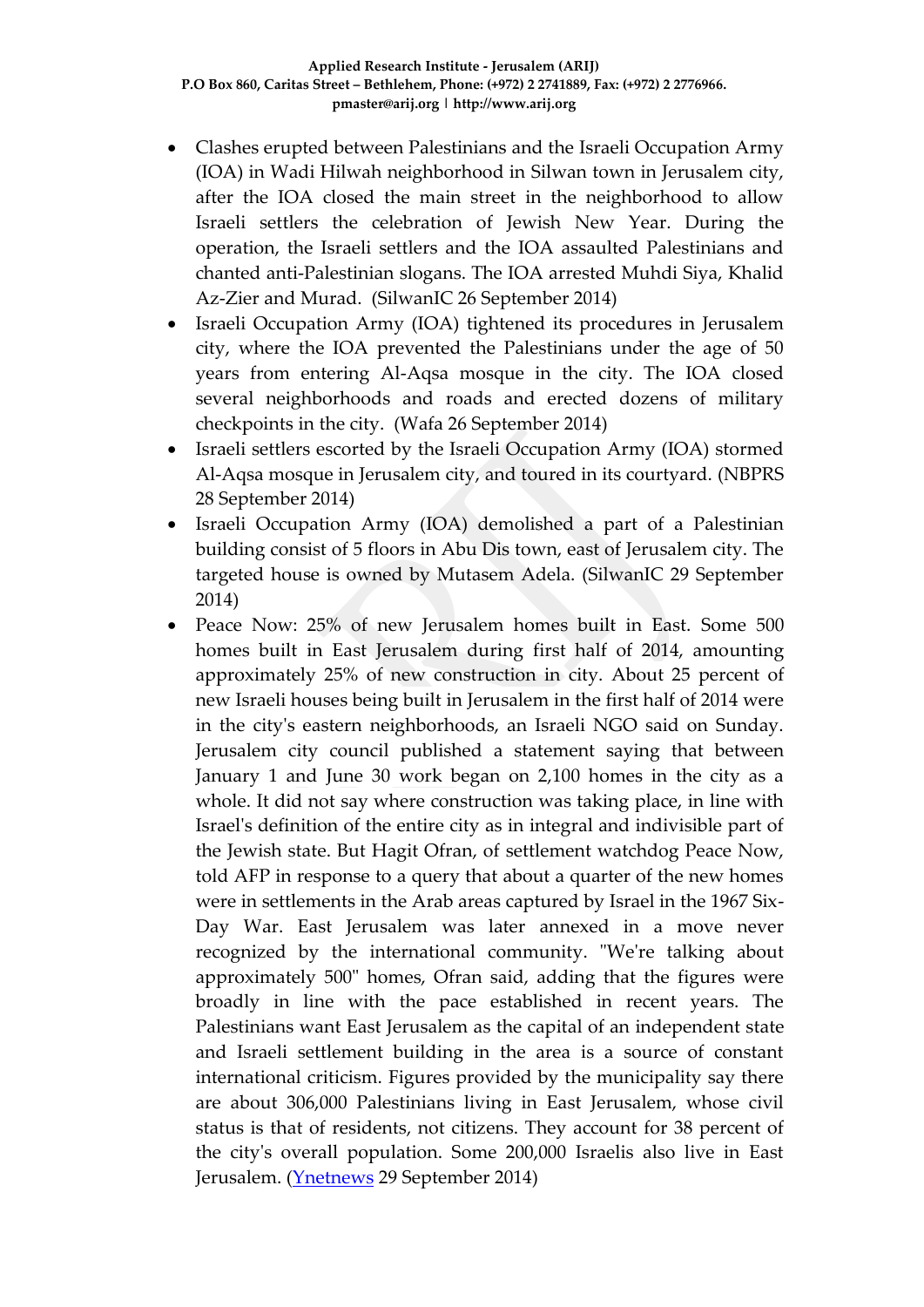- Israeli settlers escorted by the Israeli Occupation Army (IOA) stormed Al-Aqsa mosque in Jerusalem city and toured in its courtyard. (Al-Quds 30 September 2014)
- Israeli settlers and a group of Elad settlement Association escorted by the Israeli Occupation Army (IOA) occupied 23 houses (10 buildings and a number of single houses) in Wadi Hilwah and Baiydoun neighborhoods in Silwan town, south of Al-Aqsa mosque in Jerusalem city. The targeted houses and buildings are owned by: Baiydoun, Al-Karki, Abu Sohebh, Az-Zawahra, Al-Khayat, Qara'een and Al-Yamani. During the operation, clashes erupted between Palestinians and the IOA. Noted that nowadays there are about 29 Israeli outposts in Silwan town. (SilwanIC 30 September 2014)
- Plan for Givat Hamatos Approved. The plan to build 2,610 units in Givat Hamatos (East Jerusalem), got the final approval last week (24/9/14) with the publication of an official ad announcing the plan as valid. The plan (no. 14295) was approved by the planning committee already in December 2012, but the required publication of the validation was put on hold. The publication is the last step before tenders can be issued and construction can start. Peace Now: "Givat Hamatos is destructive to the two states solution. Like the E1 plan, it divides the potential Palestinian state and blocs the possibility to connect the Palestinian neighborhoods in south Jerusalem with the future Palestinian state. Netanyahu continues his policy to destroy the possibility of a two state solution. He is doing so in the West Bank, and he is doing so in East Jerusalem". [\(Peace Now](http://peacenow.org.il/eng/GivatHamatosAproved) 2 October 2014)

# **Hebron**

- Israeli settlers living in Beit Ayin settlement cut 7 grapes trees in Wadi Abu Ar-Reish area, north of Beit Ummer town in Hebron governorate. The targeted trees are owned by Hamad Abd Al-Hamid Jaber As-Salibi. (Maannews 1 September 2014)
- Clashes erupted between Palestinians and the Israeli Occupation Army (IOA) in Beit Ummer town, north of Hebron city. The IOA fired rubber bullets and teargas grenades, causing dozens of suffocation cases and the injury of two people. (Wafa 2 September 2014)
- Israeli Occupation bulldozers demolished 4 residential structures, three animal barracks and three bathrooms in Khirbet Al-Rahwa, south of Ad-Dhahiriya town, south of Hebron city. The targeted structures are owned by: Suliman Hamad Jabareen. Rateb Mohammad Ahmed Al-Amour and Ayman Salem At-Tal. (Wafa 2 September 2014)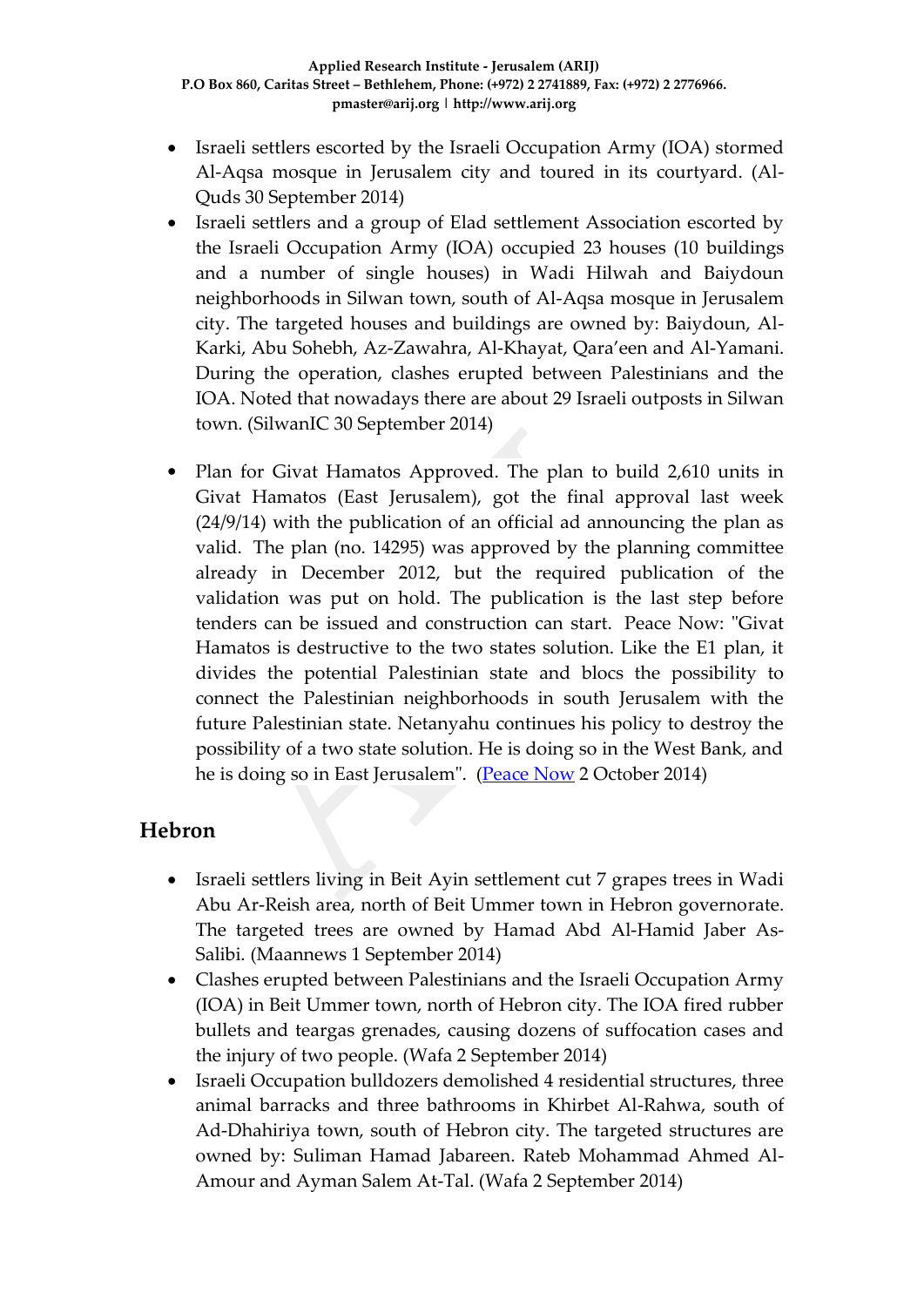- Israeli Occupation Army (IOA) demolished a part of a dairy factory in Ar-Ramiya neighborhood, northeast of Hebron city. During the operation, the IOA razed land and demolished a house, a water well and retaining walls. The targeted house is owned by Mohammad Nayif Al-Jirbawi. (Maannews 2 September 2014)
- Israeli Occupation Authorities handed out military orders to demolish a number of residential tents and structures in Wadi Ar-Rakhim area, southeast of Yatta town, south of Hebron city. The targeted structures are owned by: Ihsan Hassan Shinran and Sad Khalil Shinran. (Wafa 3 September 2014)
- Israeli Occupation Army (IOA) closed a number of agricultural roads in Eiun Al-Basa, Khirbit Al-Baiada, Khirbit Ar-Ras and Khallit Maharba areas in Idhna town, west of Hebron city. The IOA alos destroyed an agricultural room owned by Hassan Farak Alla. The IOA confiscated water networks. (Wafa 4 September 2014)
- Israeli Occupation Army (IOA) torched a number of olive trees on Wad Al-Hassen neighborhood in Hebron city.(NBPRS 5 September 2014)
- Israeli Occupation Army (IOA) invaded and toured in several areas in Hebron city. (Wafa 6 September 2014)
- **•** Israeli Occupation Authorities notified Palestinians that around 2000 dunums of their land in Wad Ben Zied area, east of Yatta town, south of Hebron city, are "State land". The targeted lands are owned by: An-Na'ameen, Al-Jabareen, Abu 'Aram, Al-Adra and Al-Hamamda families. (RB2000 6 September 2014).
- Israeli Occupation Army (IOA) erected military checkpoints at the entrances of Sair, Halhul and Yatta towns in Hebron governorate. The IOA stopped and searched Palestinian vehicles and checked ID cards. (Wafa 6 September 2014)
- Israeli settlers escorted the Israeli Occupation Army (IOA) cut around 20 trees in land located near Beit Ayin settlement in Beit Ummer town, north of Hebron city. The targeted trees are owned by Hamad Abd Al-Hamid Jaber As-Salibi. (Safa 7 September 2014)
- A Palestinian prisoner; Raid Abd As-Salam Al-Ja'bari (35 years) from Hebron city, died in an Israeli hospital. Mr. Al-Ja'bari was arrested on the 24<sup>th</sup> of July 2014, and transferred to Ashil jail. In the early morning on the 9th of September 2014, Mr. Al-Ja'bari was moved to the hospital, and died there. (Wafa 9 September 2014)
- Israeli Occupation Army (IOA) stormed Sair town, northeast of Hebron city and fired stun grenades at Palestinians, causing the injury of Ishaq Shalalda (42 years). During the operation, the IOA arrested Thair Rida Shalalda and Salah Husniya (20 years). (Raya 10 September 2014)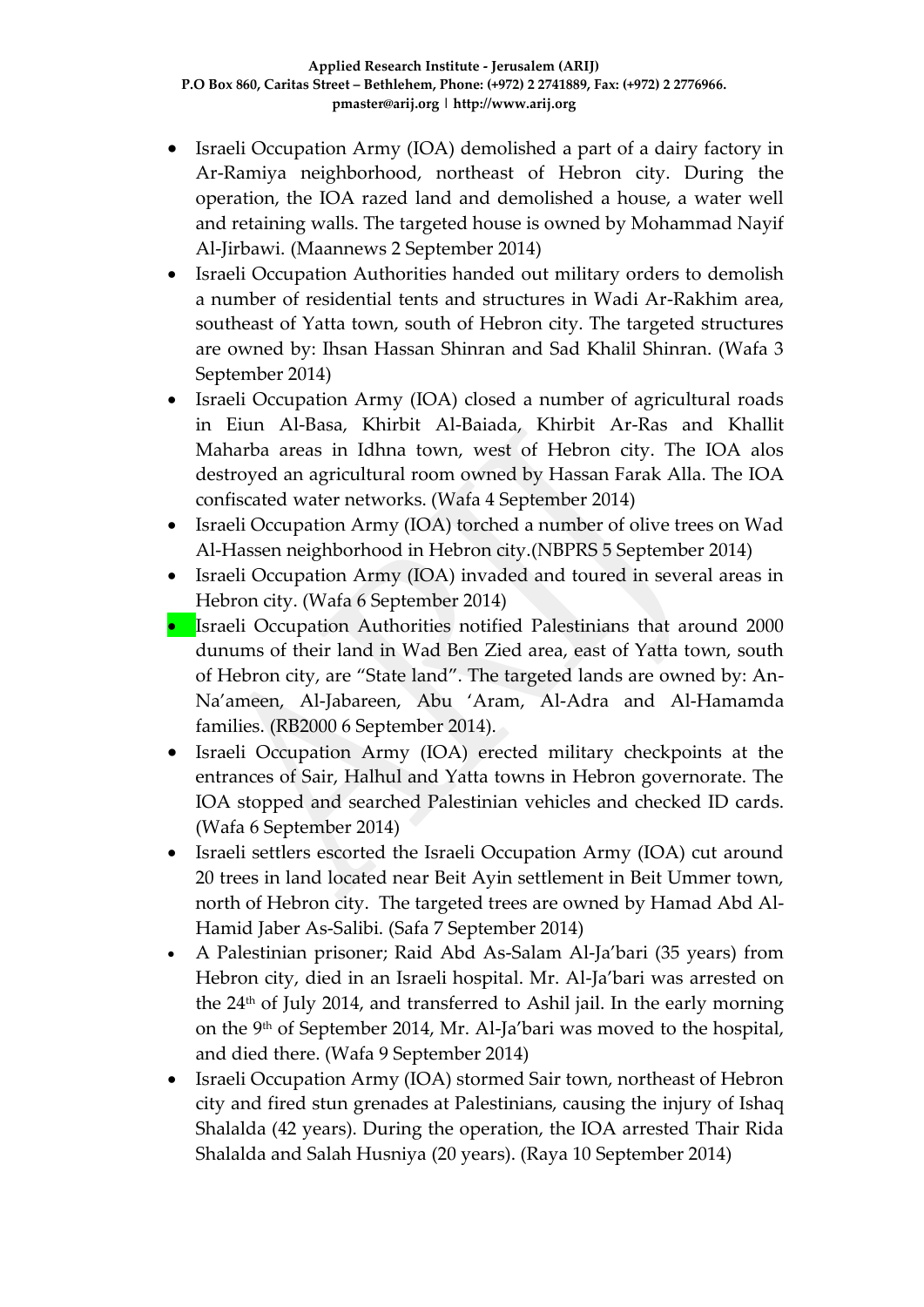- Israeli Occupation bulldozers demolished five Palestinian houses in Khasim Ad-Daraj area, east of Yatta town, south of Hebron city. The targeted houses are owned by Al-Hathaleen family. (RB2000 10 September 2014)
- Israeli Occupation bulldozers razed 13 dunums of Palestinian land in Tal Ar-Ramida neighborhood in the central of Hebron city. The targeted land is owned by the Municipality of Hebron and Abd Al-Aziz Abu Hikal. (Wafa 10 September 2014)
- Israeli Occupation Army (IOA) erected military checkpoints at the northern entrance of Hebron city. The IOA stopped and searched Palestinian vehicles and checked ID cards. (Raya 10 September 2014)
- Israeli Occupation Army (IOA) erected military checkpoints at the entrances of Sair and Bani Naim towns in Hebron governorate. The IOA stopped and searched Palestinian vehicles and checked ID cards. (Raya 10 September 2014)
- Mohammad Firas Al-Ja'bari (6 years) was injured after an Israeli settler hit him by his vehicle in Jaber neighborhood in Hebron city. (Wattan 11 September 2014)
- Clashes erupted between Palestinians and the Israeli Occupation Army (IOA) in At-Tabaqa village, southwest of Hebron city. The IOA fired live bullets and teargas grenades, causing dozens of suffocation cases and the injury of a Palestinian. (Wattan 12 September 2014)
- Clashes erupted between Palestinians and the Israeli Occupation Army (IOA) at Bab Az-Zawiya area in Hebron city. (Safa 12 September 2014)
- Israeli Occupation Army (IOA) stormed and searched Palestinian houses in Hebron city. The targeted houses are owned by: Ghaith and Al-Qawasmi families. (Safa 12 September 2014)
- Israeli Occupation Army (IOA) erected a military checkpoint at the entrance of Beit Ummer town, north of Hebron city. The IOA stopped and searched Palestinian vehicles, checked ID cards and detained two Palestinians. (Safa 12 September 2014)
- Israeli Occupation Army (IOA) invaded and toured in Idhna, Bani Naim and Dura towns in Hebron governorate. (Wafa 14 September 2014)
- Israeli Occupation Army (IOA) tightened its procedures in the old city of Hebron. The IOA detained a number of Palestinians. (Wafa 14 September 2014)
- Abdi Nasser Idris (10 years) and Mohammad Makram An-Nawa'ja (12 years) suffered gas inhalation after an Israeli settler fired toxic gas on their faces, while they were near their houses on the old city of Hebron. (Wattan 14 September 2014)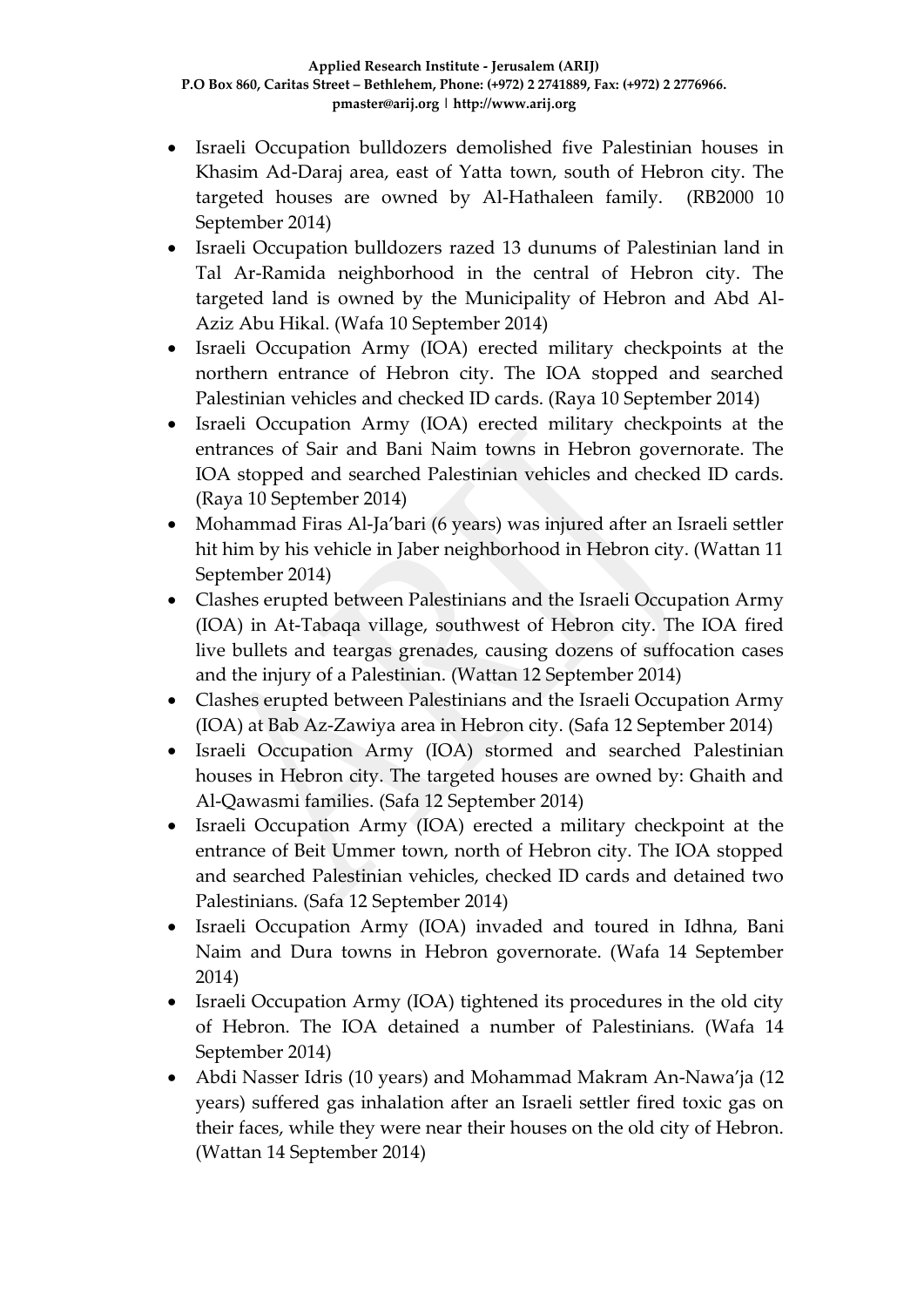- Israeli Occupation Army (IOA) erected a military checkpoint at the entrance of Dura town, west of Hebron city. (RB2000 15 September 2014)
- Israeli Occupation Authorities set up a new control room at the main entrance of the Ibrahimi mosque in the old city of Hebron. (Sama News 16 September 2014)
- Israeli Occupation Army (IOA) stormed and searched dozens Palestinian stores in Idhna town, west of Hebron city. One of the targeted stores is owned by Mohammad Azmi Abu Juhiaesh. (Wafa 17 September 2014)
- Israeli Occupation Army (IOA) assaulted and injured Abd Al-Jabar Barqan (21 years) while he was in Al-Jalajil area in Hebron city. (Safa 17 September 2014)
- An Israeli settler ran over 14 sheep and killed 8 of them in Qawawis village, south of Hebron city. The targeted sheep are owned by: Taleb and Ibrahim Mohammad Ahmed N'aman. (Maannews 17 September 2014)
- Israeli Occupation Army (IOA) erected military checkpoints at the entrances of Sair, Halhul, Al-Fawar refugee camps and at the northern entrance of Hebron city. The IOA stopped and searched Palestinian vehicles and checked ID cards. (Wafa 17 September 2014)
- Israeli Occupation Army (IOA) invaded and searched dozens of Palestinian houses in Khirbet Ma'in, southeast of Yatta town, south of Hebron city. During the operation, the IOA forced the residents to stay outside their houses. Four of the targeted houses are owned by: Issa Ibrahim, Musa Makhamrah, Adel Hamamrah and Ahmed Hamamrah. (Wafa 18 September 2014)
- Israeli settlers escorted by the Israeli Occupation Army (IOA) stormed Al-Karmil area, southeast of Yatta town, south of Hebron city, and occupied the roofs of a number of Palestinian houses. (Wafa 18 September 2014)
- Israeli Occupation Army (IOA) handed out military orders to demolish three Palestinian houses (two of them 150 square meters and the third 140 square meters) in Khallit Ibrahim in Idhna town, west of Hebron city. The targeted houses inhabited by 20 Palestinians and owned by: Amjad Hilmi Noufal, Awad Hilmi Noufal and Aref Abd Al-Hafid Abu Zalta. (NBPRS 18 September 2014)
- Israeli Occupation Army (IOA) attacked a non-violent protest against the segregation wall and settlements in Susiya village, southeast of Yatta town, south of Hebron city. The IOA assaulted participants. (Wafa 20 September 2014)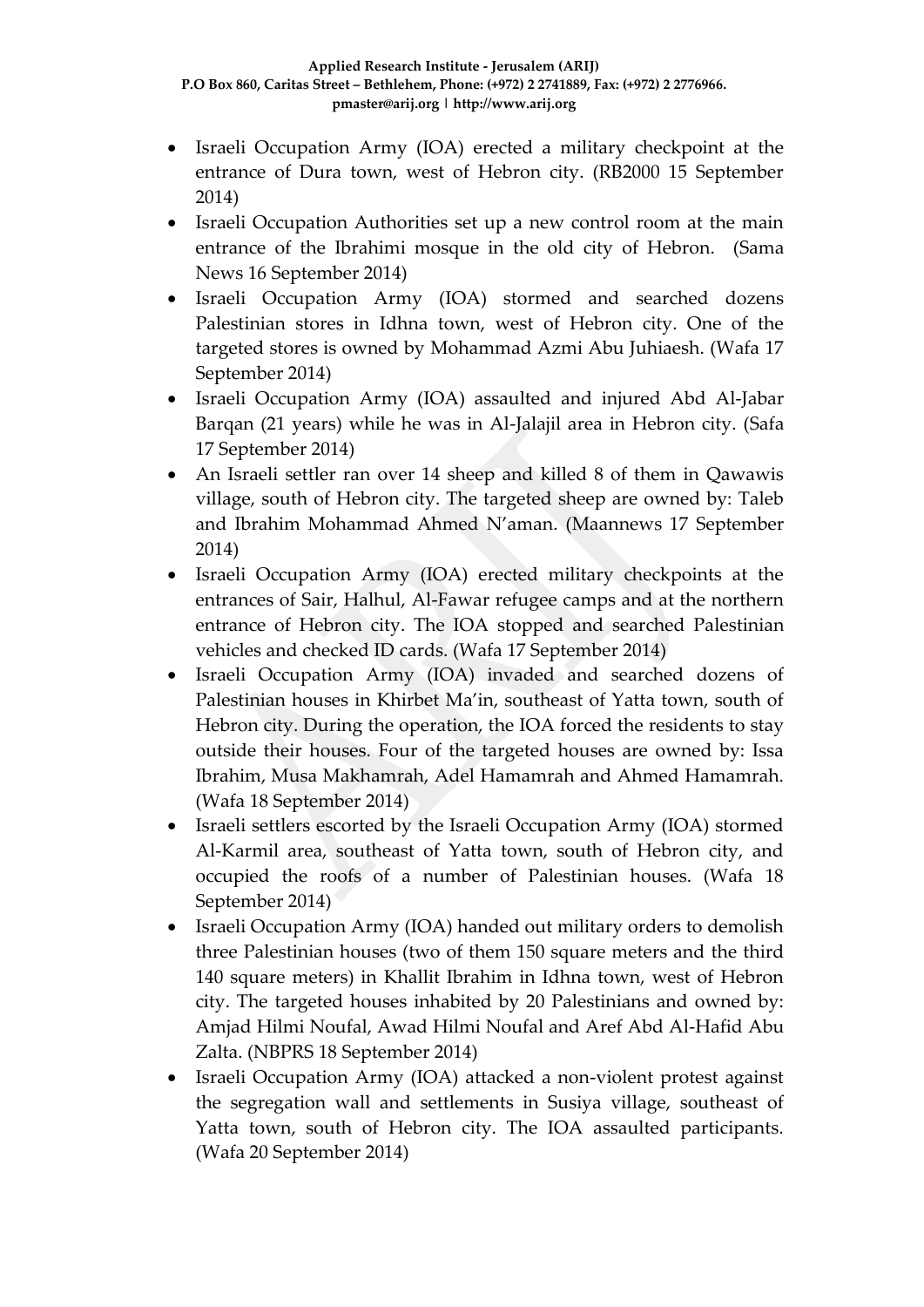- Israeli Occupation Army (IOA) erected military checkpoints at the entrance of Sair and Halhul towns. The IOA stopped and searched Palestinian vehicles and checked ID card. (Wafa 20 September 2014)
- Israeli Occupation Authorities decided to close Al-Ibrahimi mosque in the old city of Hebron on the face of Palestinians on the 25<sup>th</sup> and 26<sup>th</sup> of September 2014, under the claim of Jew holidays. (Wafa 21 September 2014)
- Israeli Occupation Army (IOA) closed the main entrance of Al-Arroub refugee camp, north of Hebron city. The IOA prevented Palestinians from entering or leaving the camp. (Wafa 21 September 2014)
- Three Palestinians were injured and dozens suffered gas inhalation during clashes erupted between Palestinians and the Israeli Occupation Army (IOA) in Al-Jam'a neighborhood and at Tareq Bani Ziyad crossroad in Hebron city. The IOA fired rubber bullets, teargas and stun grenades at Palestinians. (Wafa 23 September 2014)
- Amer Abu 'Aisha and Marwan Al-Qawasmi were killed after Israeli Occupation Army (IOA) and undercover Israeli Army along with Israeli bulldozers stormed Al-Jam'a and Da'irat As-Sar neighborhoods in Hebron city, surrounded their houses, fired live bullets at them and their houses, and demolished part of the houses and parts of a number of stores. During the operation, the IOA arrested a number of Palestinians; four of them were identified as: Younis Aziz Al-Qawasmi, Bashar Arafat Al-Qawasmi, Thair Al-Qawasmi and Mohammad Al-Qawasmi. The IOA transferred the arrestees to unknown location. (RB2000 23 September 2014)
- Israeli Occupation Army (IOA) invaded and searched dozens of Palestinian houses in Sair town, north of Hebron city. One of the targeted houses is owned by Ibrahim Mohammad Mustafah Shalalda. During the operation, the IOA erected a military checkpoint at the main entrance of the town. The IOA stopped and searched Palestinian vehicles and checked ID cards. (Wafa 24 September 2014)
- Israeli Occupation Army (IOA) erected military checkpoints at the northern entrance of Hebron city, and at the main entrances of Dura and Halhul towns. The IOA stopped and searched Palestinian vehicles and checked ID cards. (Wafa 24 September 2014)
- Israeli Occupation Army (IOA) raided and searched a Palestinian house in Deir Samit village, west of Hebron city, and detained the residents in a small room. The targeted house is Zuhair Ash-Sharawnah. (Pal Info 26 September 2014)
- Israeli Occupation Army (IOA) invaded and searched a Palestinian house in Saffa area in Beit Ummer town, north of Hebron city, and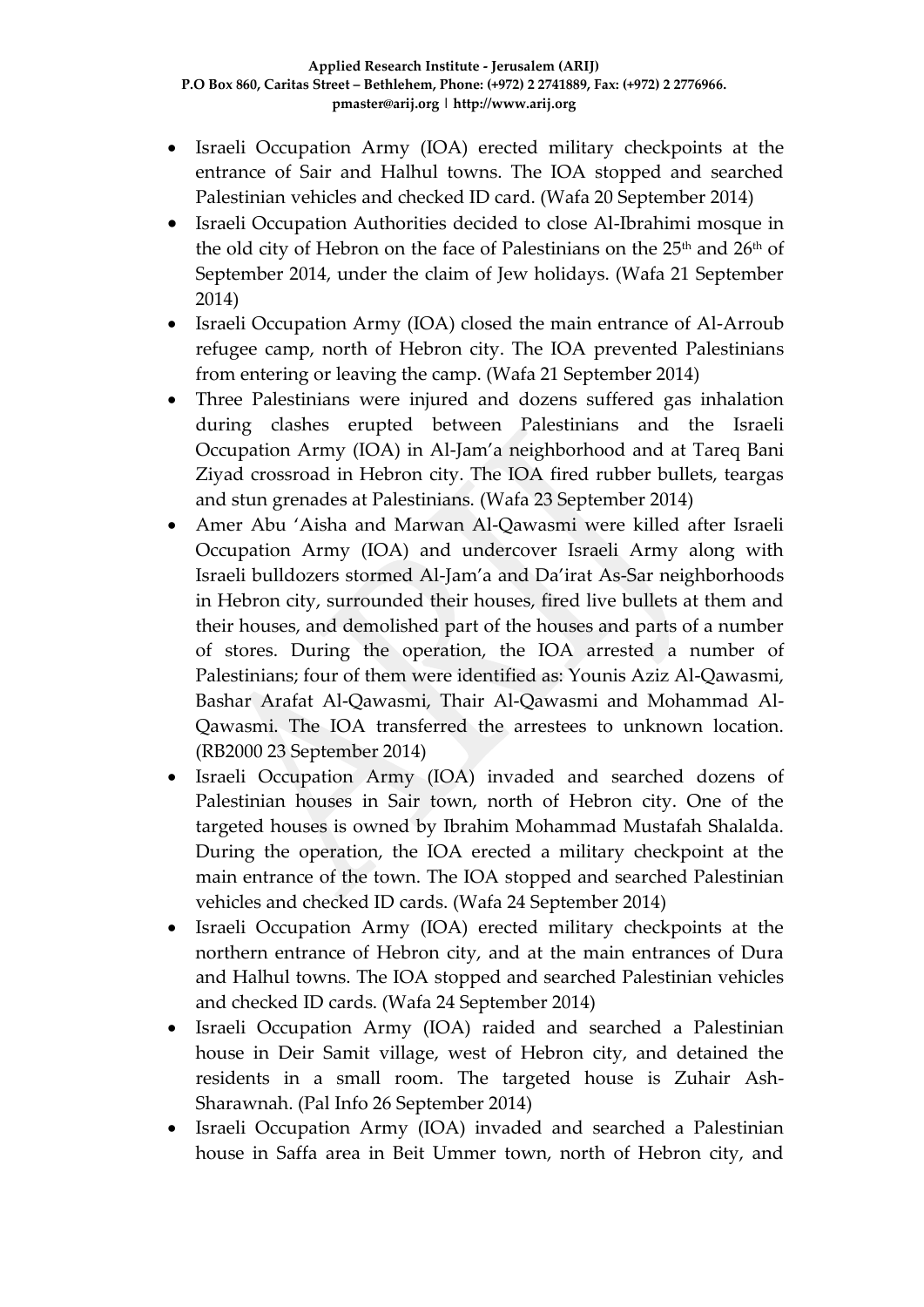fired stun grenades inside the house. The targeted house is owned by Mohammad Adi. (Pal Info 26 September 2014)

- Israeli Occupation Army (IOA) erected a military checkpoint at the entrance of Beit 'Awa village, west of Hebron city. The IOA stopped and searched Palestinians vehicles and checked ID cards. (Pal Info 26 September 2014)
- Clashes erupted between Palestinians and the Israeli Occupation Army (IOA) in Al-Karki neighborhood in Hebron city. The IOA fired teargas and stun grenades at Palestinians and houses, causing dozens of suffocation cases. During the clashes, the IOA assaulted and injured Mohammad Ar-Rajabi (22 years). (Raya 27 September 2014)
- Israeli Occupation Army (IOA) invaded and searched dozens of Palestinian houses in Hebron city. One of the targeted houses is owned by Muaz Tawfiq Ar-Rajabi. (Raya 27 September 2014)
- Israeli Occupation Army (IOA) stormed and toured in several areas in Idhna and Halhul towns in Hebron governorate. (Safa 27 September 2014)
- Israeli Occupation Army (IOA) erected military checkpoints at the entrances of Sair, Ad-Dhahiriya and Halhul towns in Hebron city. The IOA stopped and searched Palestinian vehicles and checked ID cards. (Raya 27 September 2014)
- Islam Bassem Al-Amour (6 years) was injured after an Israeli settler hit her by his vehicle in Ad-Deriat village, east of Yatta town, south of Hebron city. (Wafa 28 September 2014)
- Israeli Occupation Army (IOA) erected a military checkpoint at the entrance of Khursa village, southwest of Hebron city. The IOA stopped and searched Palestinian vehicles and checked ID cards. (Pal Info 28 September 2014)
- For the second time in less than a week, Israeli authorities will ban Muslim worshipers from entering Hebron's Ibrahimi Mosque beginning Tuesday, Sept. 30 in preparation for the Jewish holiday Yom Kippur on Oct. 4. The mosque would be completely closed to Muslim worshipers, while "Jewish settlers" would be allowed free access. The Israeli authorities closed the mosque to Muslim worshipers last Thursday and Friday on the occasion of the Jewish New Year as well. [\(FOA](http://www.foa.org.uk/news/israel-bans-muslims-from-ibrahimi-mosque-beginning-tuesday) & Maannews 28 September 2014)
- The Israeli Civil Administration submitted a building scheme in Al Quds Daily Newspaper for Public Review**<sup>2</sup>** . The Regional Plan No. (510/18/1), Mandate scheme, RJ-5, 510/18 and 510/19, pool No. 2 parts

1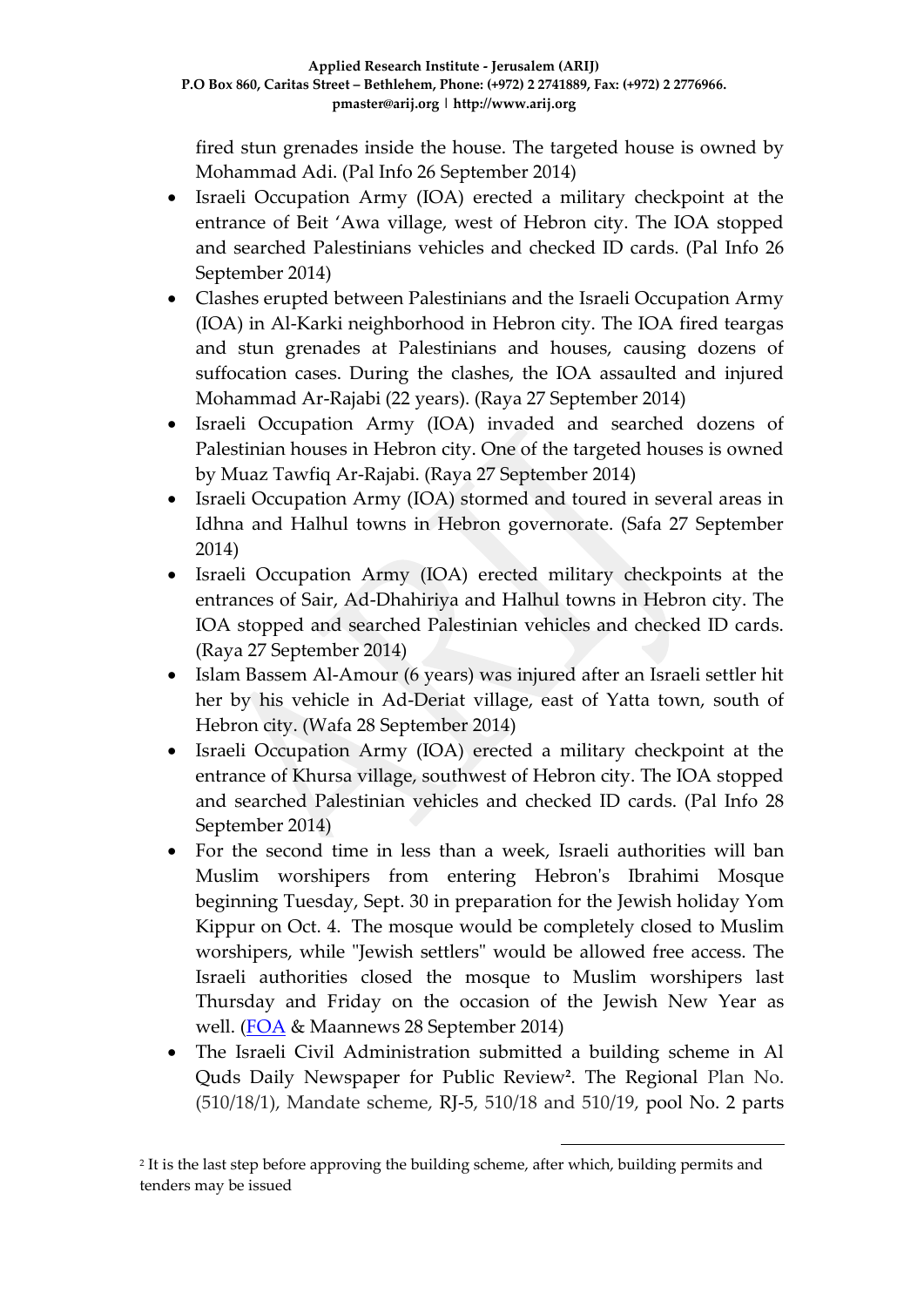of Khallet Ad-Dabe' and Khallet As-Sanasil areas in Hebron city. The targeted land located inside Kiryat Arba settlement in an area named as "Color Park". The plan indicates a modification of the use of agricultural land to Public Park and commercial areas. (Al-Quds 29 September 2014)

# **Qalqilyah**

- Mohammad Naim Sabri Al-Qani (25 years) was killed after the Israeli Occupation Army (IOA) opened fire at him while he was near At-Tayba checkpoint, west of Qalqilyah city. Mr. Qani from Kafr Qallil village, south of Nablus city. (Wafa 3 September 2014)
- Israeli Occupation Army (IOA) attacked the weekly non-violent protest against the segregation wall and settlements in Kafr Qaddum village, east of Qalqilyah city. The IOA fired rubber and live bullets and teargas grenades, causing dozens of suffocation cases and the injury of 2 people. (Al-Ayyam 5 September 2014)
- Israeli Occupation Army (IOA) attacked the weekly non-violent protest against the segregation wall and settlements in Kafr Qaddum village, east of Qalqilyah city. The IOA fired live and rubber bullets and teargas grenades, causing dozens of suffocation cases. (Al-Ayyam 12 September 2014)
- Israeli Occupation Army (IOA) attacked the weekly non-violent protest against the Segregation wall and settlements in Kafr Qaddum village, east of Qalqilyah city. The IOA fired bullets and teargas grenades at Palestinians, causing dozens of suffocation cases. (Pal Info 26 September 2014)

# **Tubas**

 Israeli Occupation Army (IOA) confiscated agricultural tools and tractors after storming agricultural land in Khirbet Attuf and Ar-Ras Al-Ahmer area, north of Tubas city. (Wafa 17 September 2014)

# **Ramallah**

• Clashes erupted between Palestinians and the Israeli Occupation Army (IOA) near the Israeli Jail of Ofar, in Ramallah governorate. The IOA fired live bullets, teargas and stun grenades, causing dozens of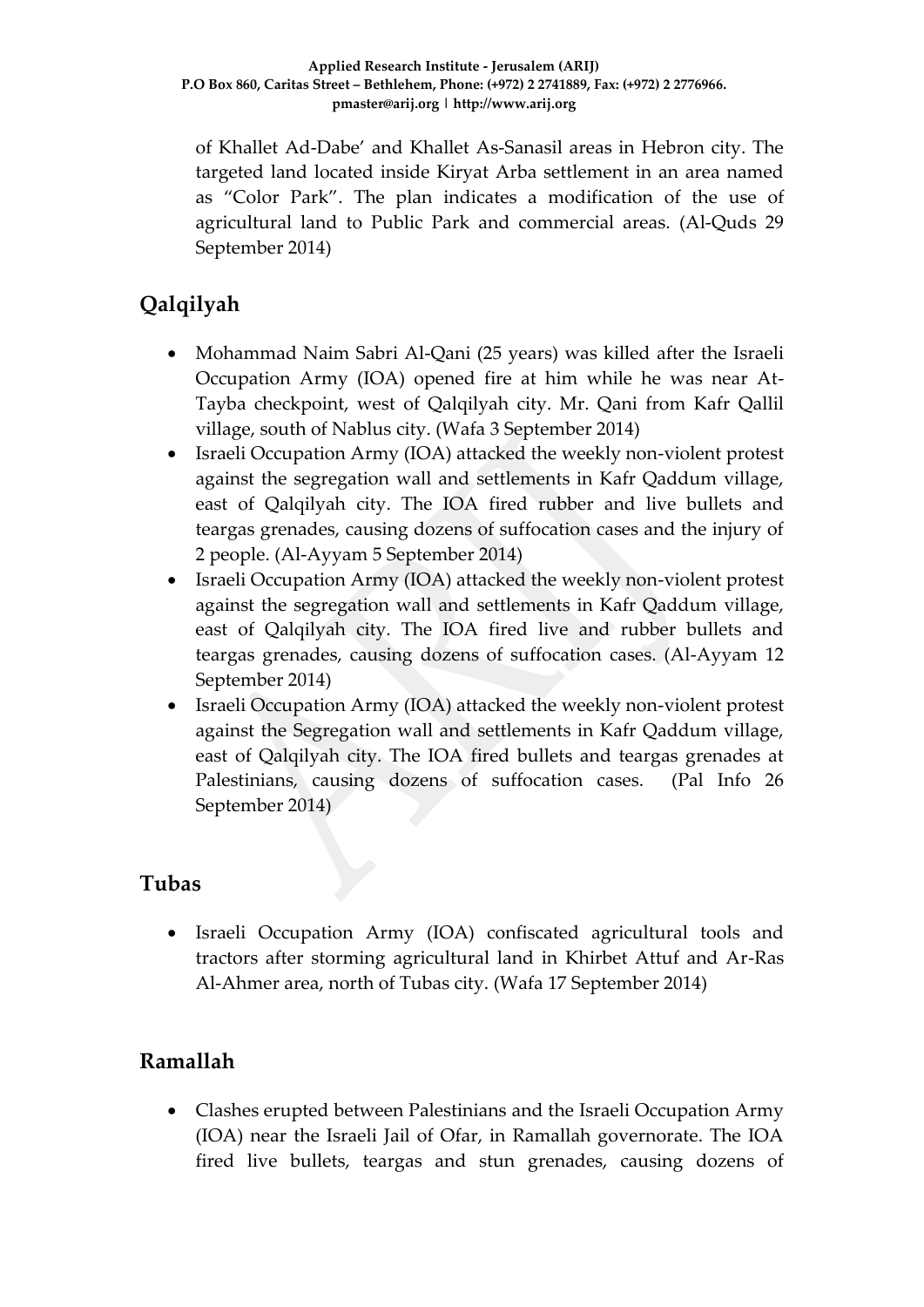suffocation cases and the injury of a Palestinian.(Raya 5 September 2014)

- Dozens of Palestinian and international activists suffered gas inhalation after the Israeli Occupation Army (IOA) attacked the weekly non-violent protest against the Segregation wall and settlements in Bilin village, west of Ramallah city. The IOA fired rubber bullets, teargas and stun grenades at participants. (Maannews 5 September 2014)
- Israeli Occupation Army (IOA) raided the weekly non-violent protest against the segregation wall and settlements in An-Nabi Saleh village, north of Ramallah city. The IOA fired metal bullets and teargas grenades, causing dozens of suffocation cases and the injury of others. (Maannews 5 September 2014)
- Issa Al-Qatari (22 years) was killed after the Israeli Occupation Army (IOA) raided Al-'Am'ari refugee camp, south of Ramallah city. Clashes erupted between Palestinians and the IOA, where the IOA fired live bullets at Palestinians and houses. During the operation, the IOA arrested Ala Ar-Rihawi. (Maannews 10 September 2014)
- Israeli Occupation Army (IOA) attacked the weekly non-violent protest against the Segregation wall and settlements in An-Nabi Saleh village, north of Ramallah city. The IOA fired rubber bullets and teargas grenades causing dozens of suffocation cases and the injury of others. (Paltoday 12 September 2014)
- Dozens of Palestinian and international activists suffered gas inhalation after the Israeli Occupation Army (IOA) raided the weekly non-violent protest against the segregation wall and settlements in Bilin village, northwest of Ramallah city. The IOA fired rubber bullets, teargas and stun grenades. During the operation, the IOA arrested an international activist. (Maannews 12 September 2014)
- Clashes erupted between Palestinians and the Israeli Occupation Army (IOA) in Silwad town, northeast of Ramallah city. The IOA fired rubber bullets, teargas and stun grenades, causing the injury of 10 people, one of them was seriously injured and identified as Osama Bsiso (37 years). During the clashes, the IOA arrested Issa Farouq. (Al-Quds 12 September 2014)
- Clashes erupted between Palestinians and the Israeli Occupation Army (IOA) in Silwad town, northeast of Ramallah city. The IOA fired rubber bullets, teargas and stun grenades at Palestinians. (Raya 19 September 2014)
- Israeli Occupation Army (IOA) attacked the weekly non-violent protest against the segregation wall in Nilin village, west of Ramallah city. The IOA fired teargas and stun grenades at Palestinians, causing dozens of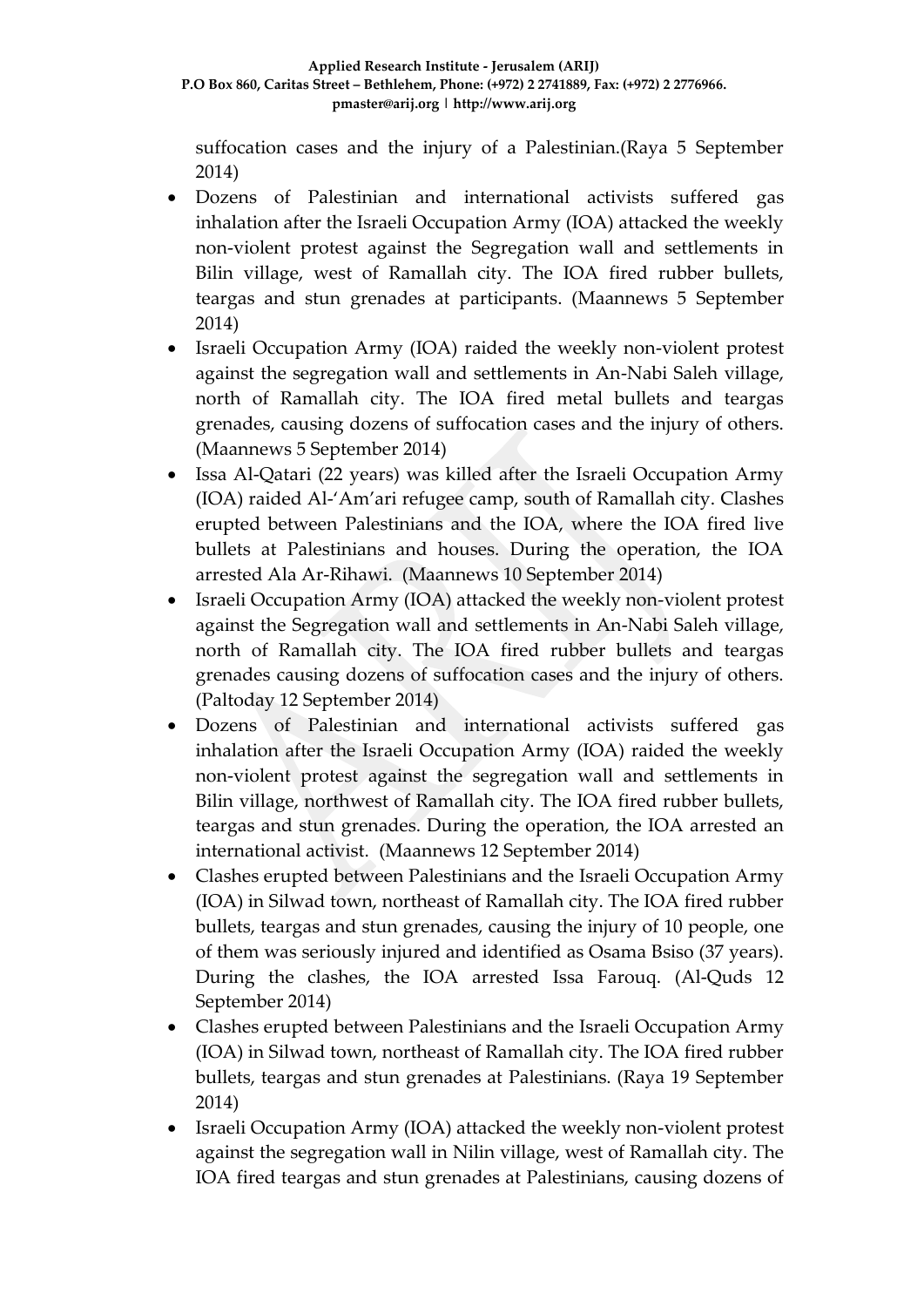suffocation cases. During the operation, the IOA arrested an International journalist. (Wafa 19 September 2014)

- Israeli Occupation Army (IOA) raided the weekly non-violent protest against the segregation wall and settlements in Bilin village, northwest of Ramallah city. The IOA fired metal bullets, teargas and stun grenades at participants, causing dozens of suffocation cases and the injury of Ashrab Abu Rahma. (Maannews 19 September 2014)
- Dozens of Palestinians suffered gas inhalation and others were injured after the Israeli Occupation Army (IOA) attacked the weekly nonviolent protest against the Segregation wall and settlements in An-Nabi Saleh village, north of Ramallah city. The IOA fired rubber bullets, teargas and stun grenades at participants. (Maannews 19 September 2014)
- Israeli Occupation Army (IOA) stormed and searched several Palestinian houses in Turms'ayya village, north of Ramallah city. (Raya 25 September 2014)
- Israeli Occupation Army (IOA) attacked the weekly non-violent protest against the Segregation wall and settlements in An-Nabi Saleh village, north of Ramallah city. As a result, clashes erupted between Palestinians and the IOA at the eastern entrance of the village. The IOA fired teargas grenades, causing dozens of suffocation cases. (Pal Info 26 September 2014)
- Israeli Occupation Army (IOA) raided the weekly non-violent protest against the Segregation wall and settlements in Bilin village, northwest of Ramallah city. The IOA fired rubber bullets, teargas and stun grenades, causing dozens of suffocation cases and the injury of a Palestinian. (Pal Info 26 September 2014)
- Clashes erupted between Palestinians and the Israeli Occupation Army (IOA) at the western part of Silwad town, northeast of Ramallah city. The IOA fired teargas grenades and rubber bullets, causing dozens of suffocation cases. During the clashes, the IOA arrested Raid Ayed Mazid (13 years) and Mahmoud Mohammad Bashir (15 years). (RB2000 26 September 2014)
- Israeli Occupation Army (IOA) invaded Kobar and Abu Shukheidim villages, north of Ramallah city. The IOA fired teargas and stun grenades at Palestinians, houses and land, causing the torch of a number of trees. During the operation, the IOA summoned a Palestinian to interview the Israeli Intelligence Police. (Wafa 28 September 2014)
- Clashes erupted between Palestinians and the Israeli Occupation Army (IOA) in Shuqba village, northwest of Ramallah city, after the IOA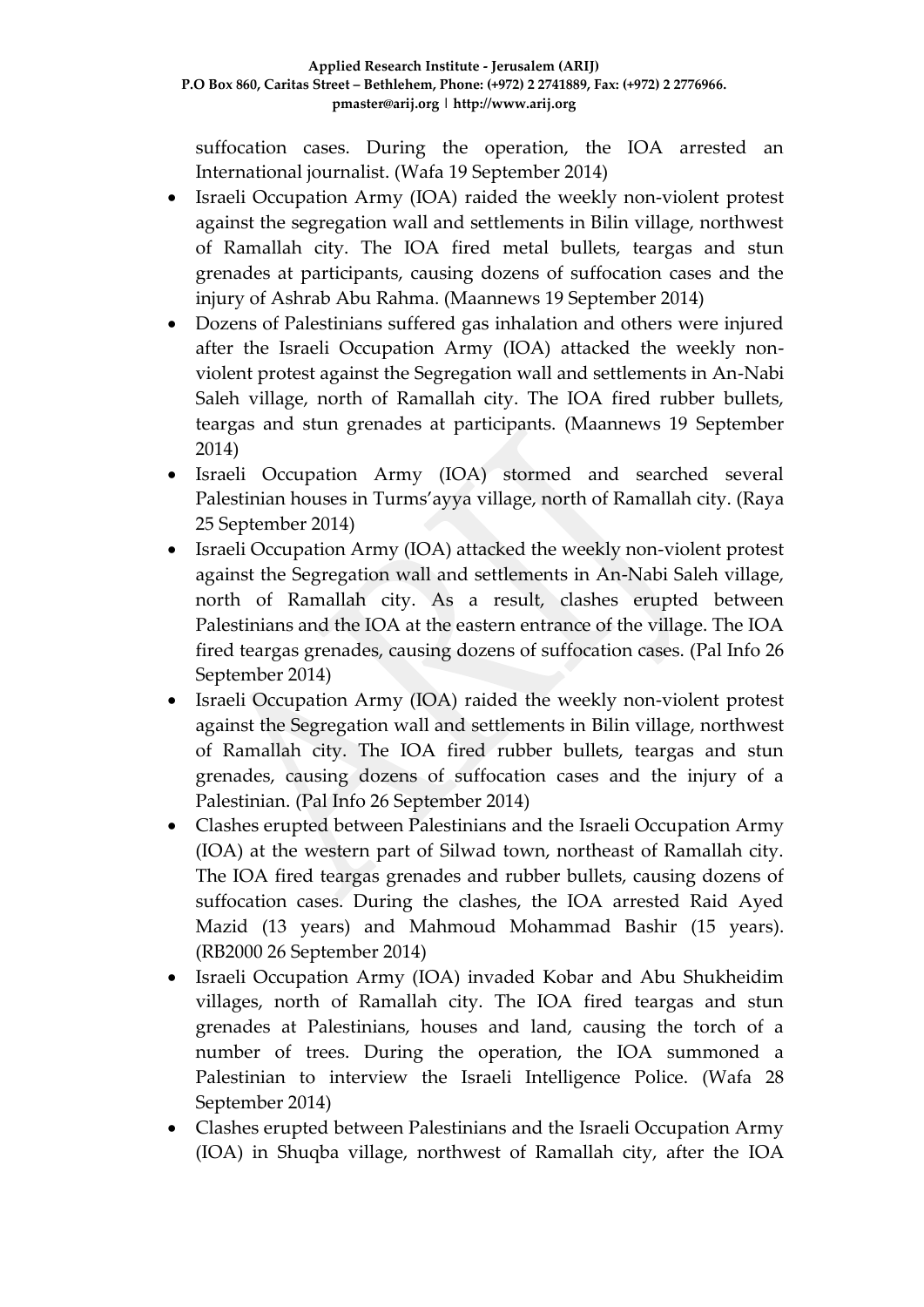stormed the eastern part of the village. The IOA fired stun grenades at Palestinians and houses. (RB2000 30 September 2014)

 The Israeli Civil Administration submitted a building scheme in Al Quds Daily Newspaper for Public Review**<sup>3</sup>** . The Regional Plan No. (1/2/208), Mandate scheme, RJ-6, 206 and 913, pool No. 5 parts of Wa'er Abu Asef and Khallet Shalta areas in Nilin village, northwest of Ramallah city. The targeted land located inside Mattityahu settlement. The plan indicates a modification of the use of agricultural land to Public buildings to be used by the Education and Heath Ministries and commercial areas. (Al-Quds 30 September 2014)

# **Jericho**

### **Salfit**

 Israel issues tenders for 283 homes in West Bank settlement. **After Israel announces largest West Bank land seizure since 1980s, Land Authority announces new homes in settlement of Elkana.** Israel published Friday tenders for 283 new homes in a West Bank settlement, just days after announcing its biggest land grab on Palestinian territory for three decades. The expansion of the Elkana settlement, in the northwest of the West Bank, was approved in January and the tenders published Thursday, Israel's Land Authority said on its website. It came after Israel announced Sunday its biggest land grab in the West Bank since the 1980s, saying it planned to expropriate 400 hectares of land in the south of the territory, between the cities of Bethlehem and Hebron. That move drew international condemnation, even from ally the United States and some cabinet ministers. For example Finance Minister Yair Lapid said the move harms Israel, saying "We have just completed a military operation and we are facing a sensitive international arena. We are already struggling to preserve international support, why was it so urgent to create another crisis with the Americans just now?" Lapid asked rhetorically. The US State Department urged Israel to "reverse this decision," and UN Secretary General Ban Ki-moon said he was "alarmed" by Israel's plans. Israel's settlement building is seen as an obstacle to any lasting peace with the Palestinians, who want their future state to be on land much of which Israel has annexed or built settlements on. ( $Y$ netnews 5 September 2014)

1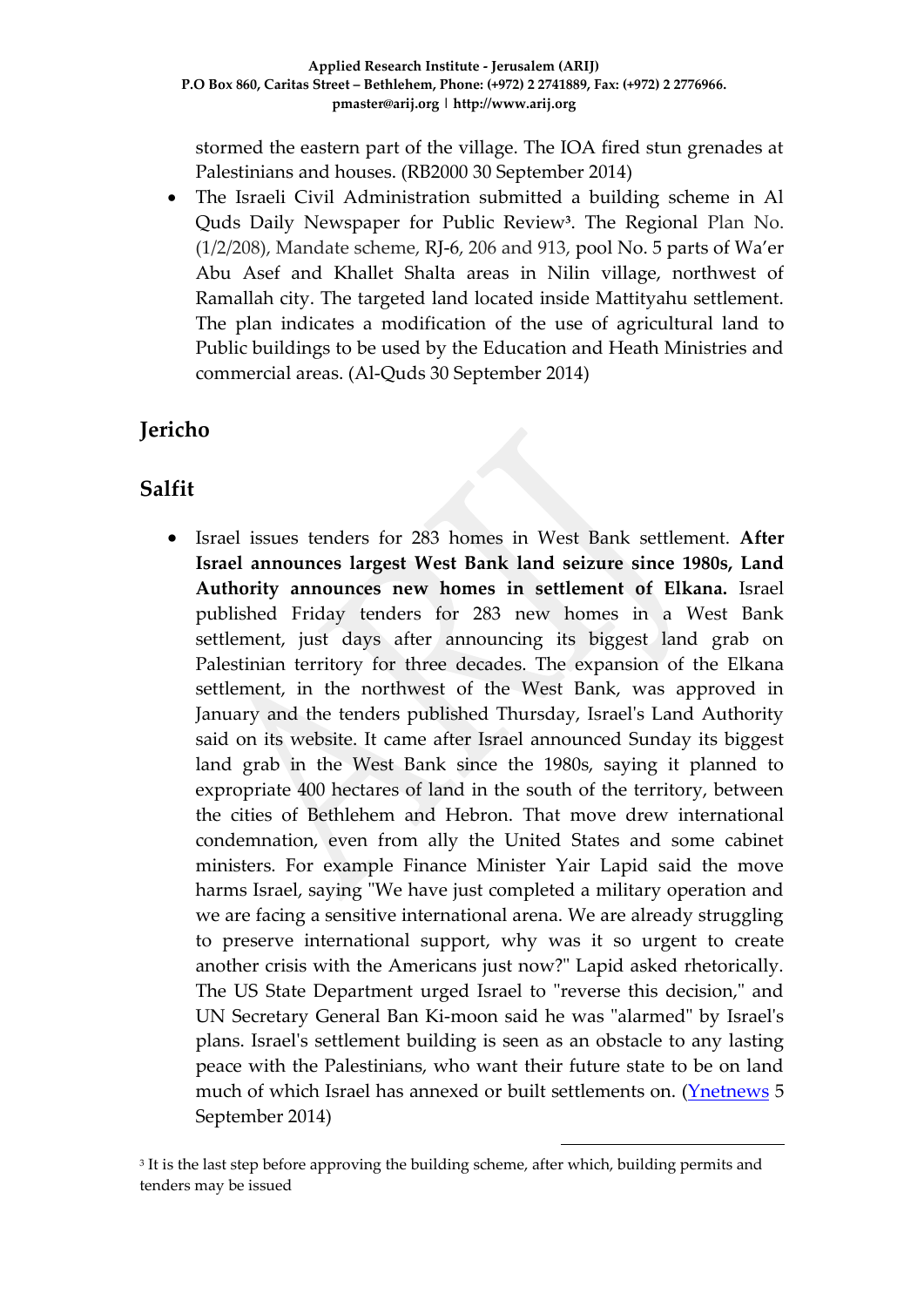Israeli Occupation bulldozers razed Palestinian land and uprooted a number of olive trees in Kifl Haris village, north of Salfit city. (Wattan 14 September 2014)

# **Tulkarem**

 Clashes erupted between Palestinians and the Israeli Occupation Army (IOA) in Tulkarm city. The IOA fired teargas and stun grenades at Palestinians, causing dozens of suffocation cases. (Wafa 2 September 2014)

# **Nablus**

- Israeli Occupation Army (IOA) threatened to close the vegetables market in Beita village, south of Nablus city, and prevented Palestinians trucks from entering or leaving the market. (Wafa 2 September 2014)
- Israeli settlers escorted by the Israeli Occupation Army (IOA) invaded Joseph tomb, near Balata refugee camp, east of Nablus city, and performed Talmudic rituals. Clashes erupted between Palestinians and the IOA, where the IOA fired teargas and stun grenades at Palestinian, causing dozens of suffocation cases. (NBPRS 2 September 2014)
- Israeli Occupation Army (IOA) demolished two barracks in Al-Lubban Ash-Sharqiya village, south of Nablus city. The targeted barracks are owned by: Majed and Mohammad Sameh. (Wattan 2 September 2014)
- Israeli Occupation Army (IOA) stormed Nablus city and surrounded the building of Sama Gym center. The IOA opened fire at the building causing the injury of Amir Qamhiya (20 years). During the operation, the IOA arrested Mustafah Hussam Ad-Diyn Abu Rialah (26 years). (Maannews & Raya 3 September 2014)
- Israeli Occupation Army (IOA) cut three seedlings in Khan Al-Labban area in Al-Lubban Ash-Sharqiya village, south of Nablus city. The targeted seedlings are owned by Khalid Daraghmah. (Wafa 3 September 2014)
- Israeli settlers attacked a number of Palestinian students in As-Sawiya village, south of Nablus city. The Israeli settlers also, tried to storm As-Sawiya –Lubban High school. (Wafa 3 September 2014)
- Israeli Occupation Army (IOA) invaded and searched several Palestinian houses in An-Nassariya village, east of Nablus city, and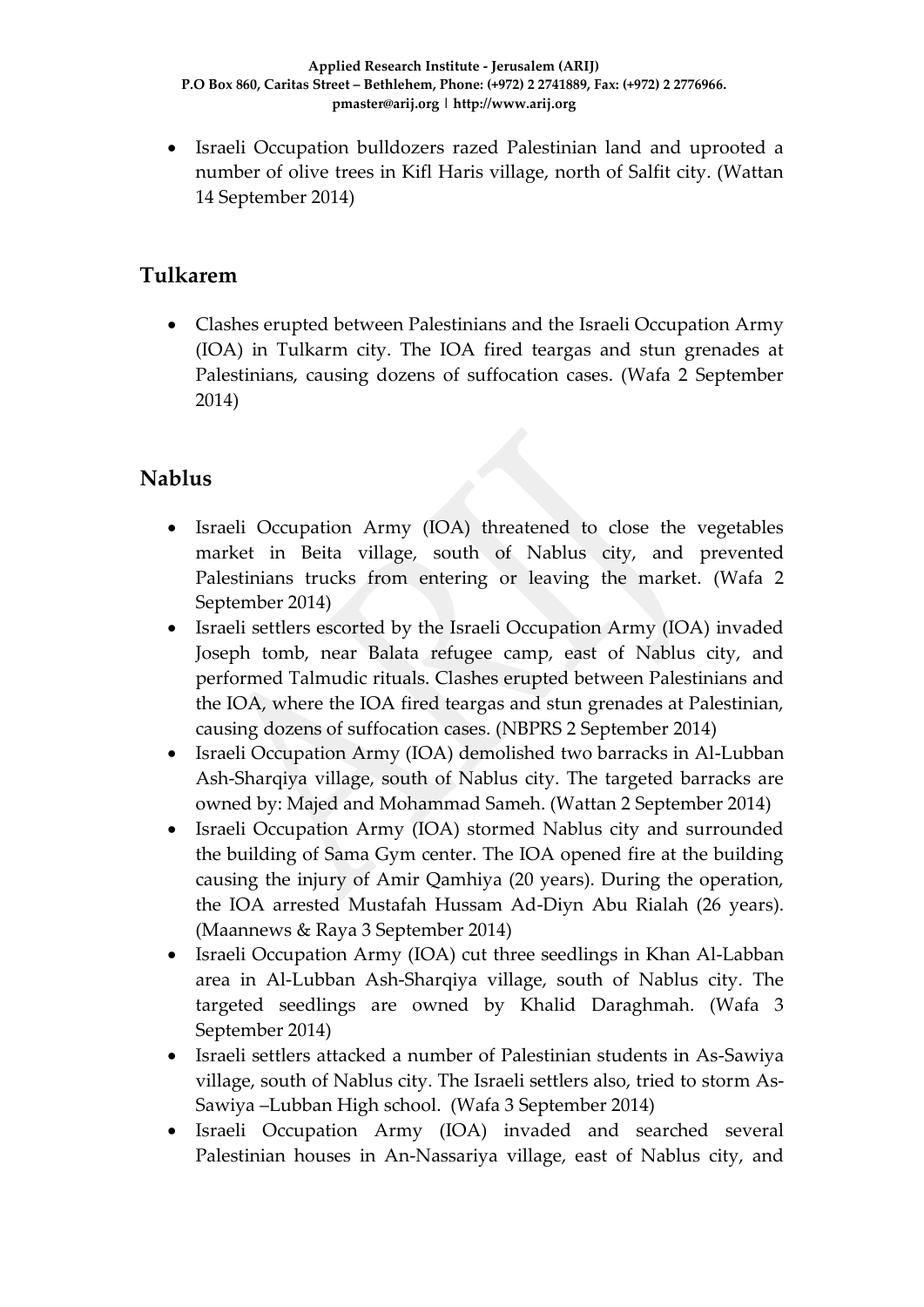destroyed the houses contents. The IOA arrested Issa As'ad Kassab. (Wafa & Raya 4 September 2014)

- Israeli settlers escorted by the Israeli Occupation Army (IOA) stormed Joseph tomb in Balata refugee camp, east of Nablus city, and performed Talmudic rituals. Clashes erupted between Palestinians and the IOA, where the IOA fired teargas and stun grenades at Palestinians. (Panorama FM 4 September 2014)
- MK Hotovely at Har Bracha: The Gov't Must Annex All Jewish Communities. Deputy Minister of Transportation Tzipi Hotovely attended Thursday on the  $4<sup>th</sup>$  of September 2014, inauguration of a new neighborhood in the Samraian community of Har Habracha, not far from Shechem. "The Jews who live in these communities are the bulwark of the State of Israel, and they convey the message in no uncertain terms that the Jewish People are here to stay in their homeland forever," Hotovely said. "It is incumbent upon the Israeli government to support the growth and expansion of Jewish settlement throughout Israel so that there by sovereignty over all," she added. [\(Israel National News](http://www.israelnationalnews.com/News/Flash.aspx/303593) 5 September 2014)
- Israeli Occupation Army (IOA) invaded and searched several Palestinian houses in Burin village, south of Nablus city. (Al-Quds 8 September 2014)
- Israeli Occupation Army (IOA) invaded and searched several Palestinian houses in Beit Furik village, southeast of Nablus city. The IOA detained and questioned a number of Palestinians. The targeted houses are owned by: Omar Kamal Hinni, Nihad Al-Abed Al-Arraf, Abu Bassam, Arsan Ma'rouf Hinni, Da'is Ma'rouf Hinni. (Panorama FM 10 September 2014)
- Israeli Occupation Army (IOA) stormed and toured in several areas in Nablus city. Clashes erupted between Palestinians and the IOA. (Panorama FM 10 September 2014)
- Clashes erupted between Palestinians and the Israeli Occupation Army (IOA) in Asira Al-Qibliya village, south of Nablus city. (Panorama FM 10 September 2014)
- Israeli settlers escorted by the Israeli Occupation Army (IOA) invaded Joseph tomb, east of Nablus city and performed Talmudic rituals. Clashes erupted between Palestinians and the IOA, where the IOA fired teargas and stun grenades at Palestinians, causing dozens of suffocation cases. (Wafa 17 September 2014)
- Israeli Occupation Army (IOA) stormed Askar refugee camp in Nablus city. Clashes erupted between Palestinians and the IOA. (Paltoday 18 September 2014)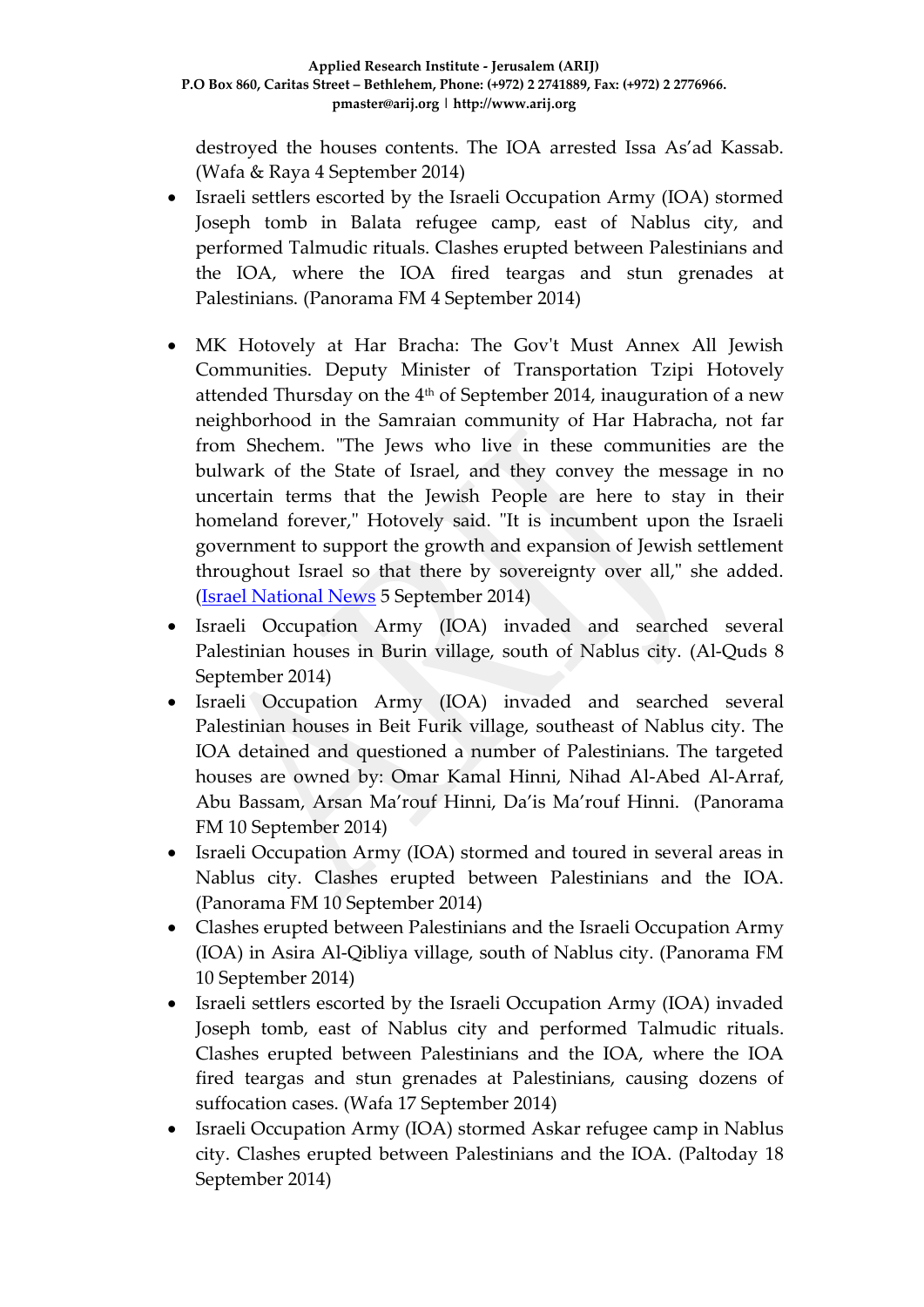- Israeli Occupation Army (IOA) closed all the entrances of Burin village, south of Nablus city, and declared it as "close military zone". During the operation, the IOA invaded and searched dozens of Palestinian houses. (Maannews 23 September 2014)
- Israeli Occupation Army (IOA) raided Burin village, south of Nablus city and opened fire at Palestinians, causing the injury of Muntasir Mansour (25 years). During the operation, the IOA arrested two Palestinians after stopping them at a sudden checkpoint erected by the IOA at the entrance of the village. (ARN 24 September 2014)
- Israeli Occupation Army (IOA) prevented Palestinian farmers from working in their land in Qusra village, south of Nablus city, under the claim that the IOA declared the area as "close military zone". at the same time, an Israeli bulldozer owned by Israeli settlers razed a vast area of land. (Wafa 24 September 2014)
- Israeli Occupation Army (IOA) invaded and searched a Palestinian house in Burin village, south of Nablus city. The targeted house is owned by Brusli Dakhil Eid. (Pal Info 26 September 2014)
- Israeli Occupation Army (IOA) stormed Beit Furik village, southeast of Nablus city and erected a military checkpoint between Beit Furik and Beit Dajan villages. At the checkpoint, the IOA stopped and searched Palestinian vehicles and checked ID cards. (Pal Info 26 September 2014)
- Israeli Occupation Army (IOA) erected a sudden checkpoint between Al-Badhan and Wadi Al-Far'a villages, northeast of Nablus city. The IOA stopped and searched Palestinian vehicles and checked ID cards. (Pal Info 26 September 2014)
- Israeli Occupation Army (IOA) tightened its procedures at Huwara military checkpoint, south of Nablus city. The IOA stopped and searched Palestinian vehicles and checked ID cards. (Maannews 27 September 2014)
- Israeli Occupation bulldozers demolished an electricity network consist of 69 electricity pole in Khribet At-Tawel in Aqraba village, southeast of Nablus city. The electricity project was funded by the Belgian government. (RB2000 & LRC 29 September 2014)

### **Gaza**

- Ziyad Tareq Al-Rifi (9 years) died of wounds he sustained during the Israeli war against Gaza strip. (Safa 1 September 2014)
- Israeli Occupation gunboats opened fire at Palestinian fishing boats while they were sailing at Rafah shore, south of Gaza strip. (Wattan 2 September 2014)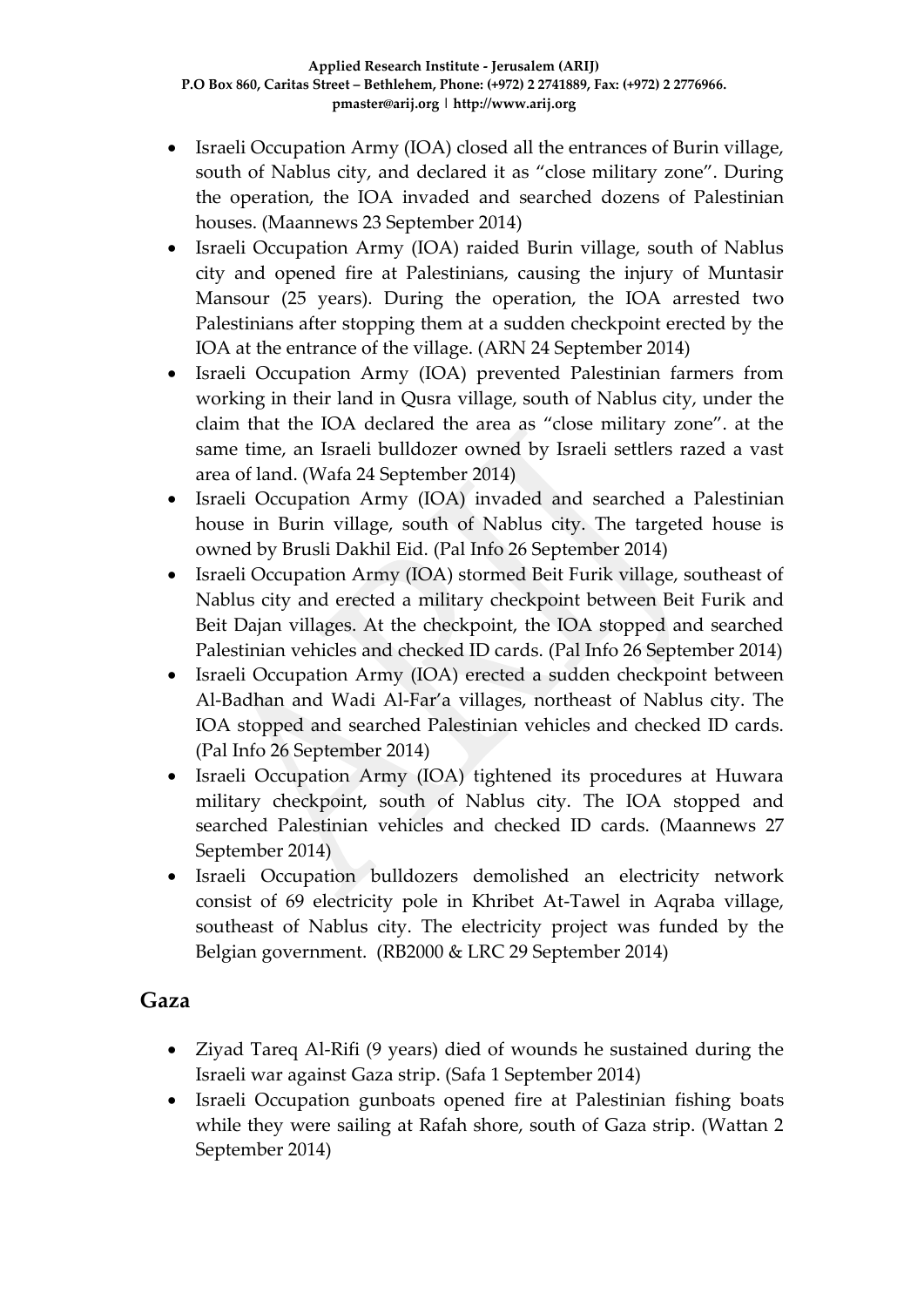- Basem Ahmed 'Ajour (27 years) died of wounds he sustained during the Israeli war against Gaza strip. (Wattan 2 September 2014)
- Israeli Occupation gunboats opened fire at Palestinian fishing boats while they were sailing at As-Sudaniya shore, northwest of Gaza city, and arrested two Palestinian fisher men. The arrestees were identified as: Mohammad Zaiyed and Musa As-Sultan. (Wafa 3 September 2014)
- Israeli Occupation jeeps and bulldozers staged 100 square meters into the eastern part of Ash-Shoka town, east of Rafah city, south of Gaza strip, razed land and uprooted trees. (Al-Ayyam 4 September 2014)
- Nasser Abu Marahil (42 years) and Attaf Mohammad Ja'rour died of wounds they sustained during the Israeli war against Gaza strip. (Wafa 4 September 2014)
- Mahmoud Suliman Ash-Sheikh Eid died of wounds he sustained during the Israeli war against Gaza strip. (Wafa 6 September 2014)
- Israeli Occupation gunboats opened fire at Palestinian fishing boats while they were sailing at Gaza shore. (Maannews 8 September 2014)
- Rahaf Suliman Abu Jami (5 years) from Bani Suhail town in Gaza strip, died of wounds she sustained during the Israeli war against Gaza strip. (RB2000 9 September 2014)
- Abd al Fatah Abu Salmiya (63 years) and Yousif Mohammad Ijme'at Ash-Shalalfah (11 years) died of wounds they sustained during the Israeli war against Gaza strip. (Maannews 11 September 2014)
- Israeli Occupation jeeps and bulldozers staged 300 meters into the eastern part of Al-Qarara town, south of Gaza strip, and razed agricultural land. (Wafa 11 September 2014)
- Israeli Occupation gunboats opened fire at Palestinian fishing boats while they were sailing at As-Sudaniya shore, northwest of Gaza city. (Safa 12 September 2014)
- Israeli Occupation gunboats opened fire at Palestinian fishing boats while they were sailing at Khan Younis and Rafah shores, south of Gaza strip. (RB2000 13 September 2014)
- Israeli Occupation Authorities prevented the Palestinian Ministry of Education from entering Gaza strip. (Wattan 14 September 2014)
- Anas Tasir Al-Hinawi (22 years) died of wounds he sustained during the Israeli war against Gaza strip. (Wafa 14 September 2014)
- Israeli Occupation gunboats opened fire at Palestinian fishing boats while they were sailing at As-Sudaniya shore, northwest of Gaza city. A Palestinian fisher man; Yousif Zaied (70 years) was injured. (Wattan & Maannews 18 September 2014
- Israeli Occupation jeeps and bulldozers staged 200 meters into agricultural land, east of Al-Qarara town, northeast of Khan Younis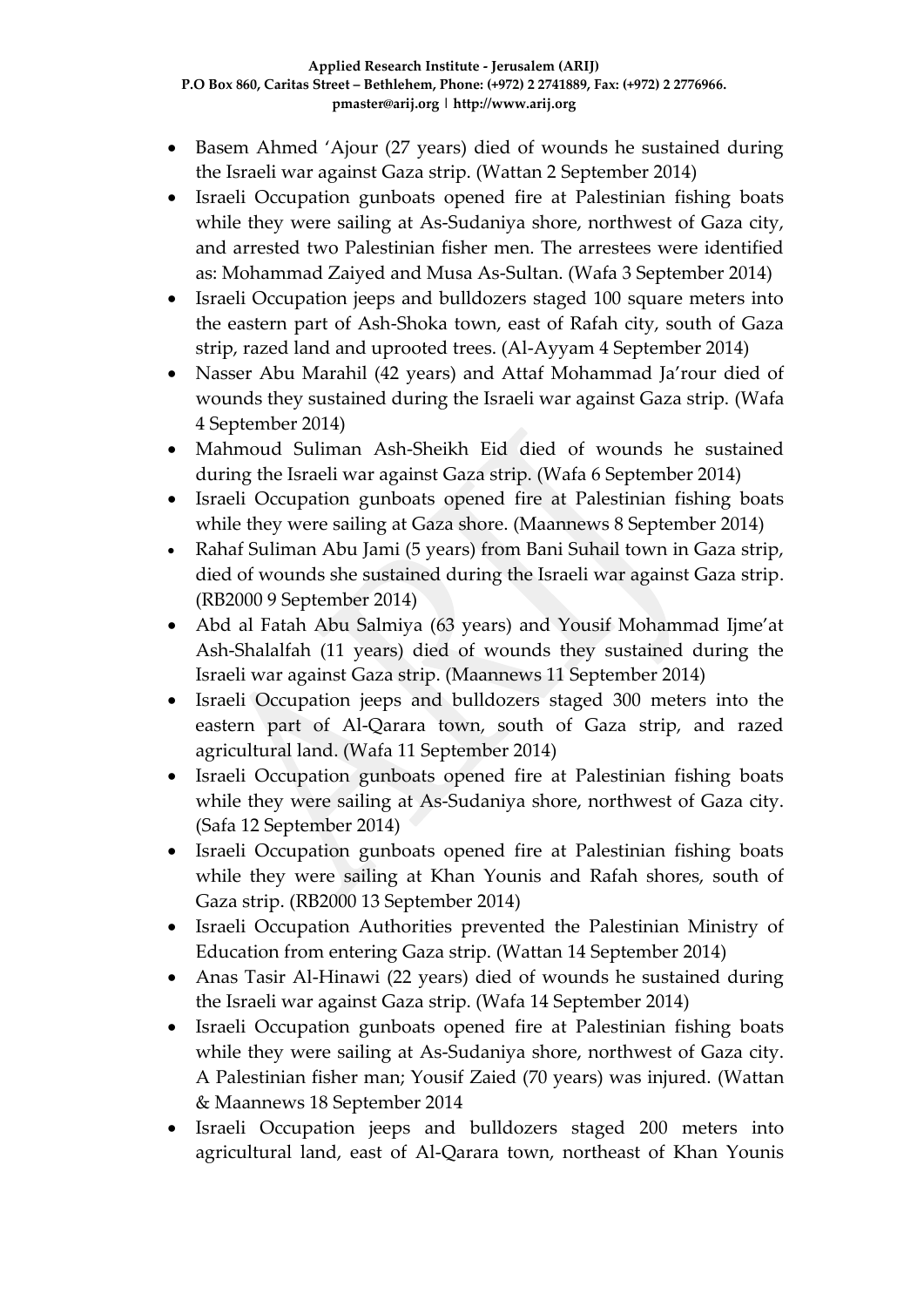city. The Israeli bulldozers razed land and opened fire at land. (Wafa 19 September 2014)

- Israeli Occupation gunboats opened fire at a Palestinian fishing boat while it was sailing at Gaza city shore and detained and questioned five Palestinian fishermen. The Palestinian fishermen were identified as: Sufiyan Kalab (47 years), Mohammad Abu Odeh (24 years), Mustafah Abu Odeh (25 years), Ahmed Ash0Sharif (32 years) and Abd Al-Rahman Abu Salmiya (30 years). (Raya 25 September 2014)
- A Palestinian farmer was injured after the Israeli Occupation Army (IOA) opened fire at him while he was working in his land, north of Beit Lahiya town, north of Gaza strip. (Wafa 28 September 2014)

### **Others**

 Israel halts work on illegal road through West Bank nature reserve. Activists, Palestinian residents claim construction was part of a broader attempt to deepen settlers' hold in natural area. The Civil Administration and the Israel Nature and Parks Authority have stopped illegal construction that began recently on a road that passes through a West Bank nature reserve. The construction was apparently an attempt to connect the outpost of Alonei Shiloh to various other thoroughfares. Alonei Shiloh is located on the northern slope of the Kaneh stream, in one of the most important natural areas in the northern West Bank. Dror Etkes, a veteran researcher of settlements, and Aviv Tatarsky, a human rights activist who is in contact with Palestinian farmers from the villages of Deir Istiya and Jinsafut, recently discovered the road, which is a few kilometers long. The Palestinian residents and Tatarsky recently filed a complaint with the INPA and the Civil Administration, demanding that the roadworks be stopped. Spokesmen for the authority and for the office of the Coordinator of Government Activities in the Territories confirmed that the work was indeed illegal. The two bodies took steps to stop it, including confiscating mechanical equipment at the site. Tatarsky said he was concerned that the building of the road was part of a broader attempt to deepen the settlers' hold on the area around the Kaneh stream, by implementing a master plan they have been working on for the past two years in cooperation with the INPA, the Environmental Protection Ministry and the Civil Administration. "The intent is to turn the area of the stream into an integral part of the settlements by means of a new network of roads, by blocking the road now serving Palestinian farmers and visitors," Tatarsky said. He added that the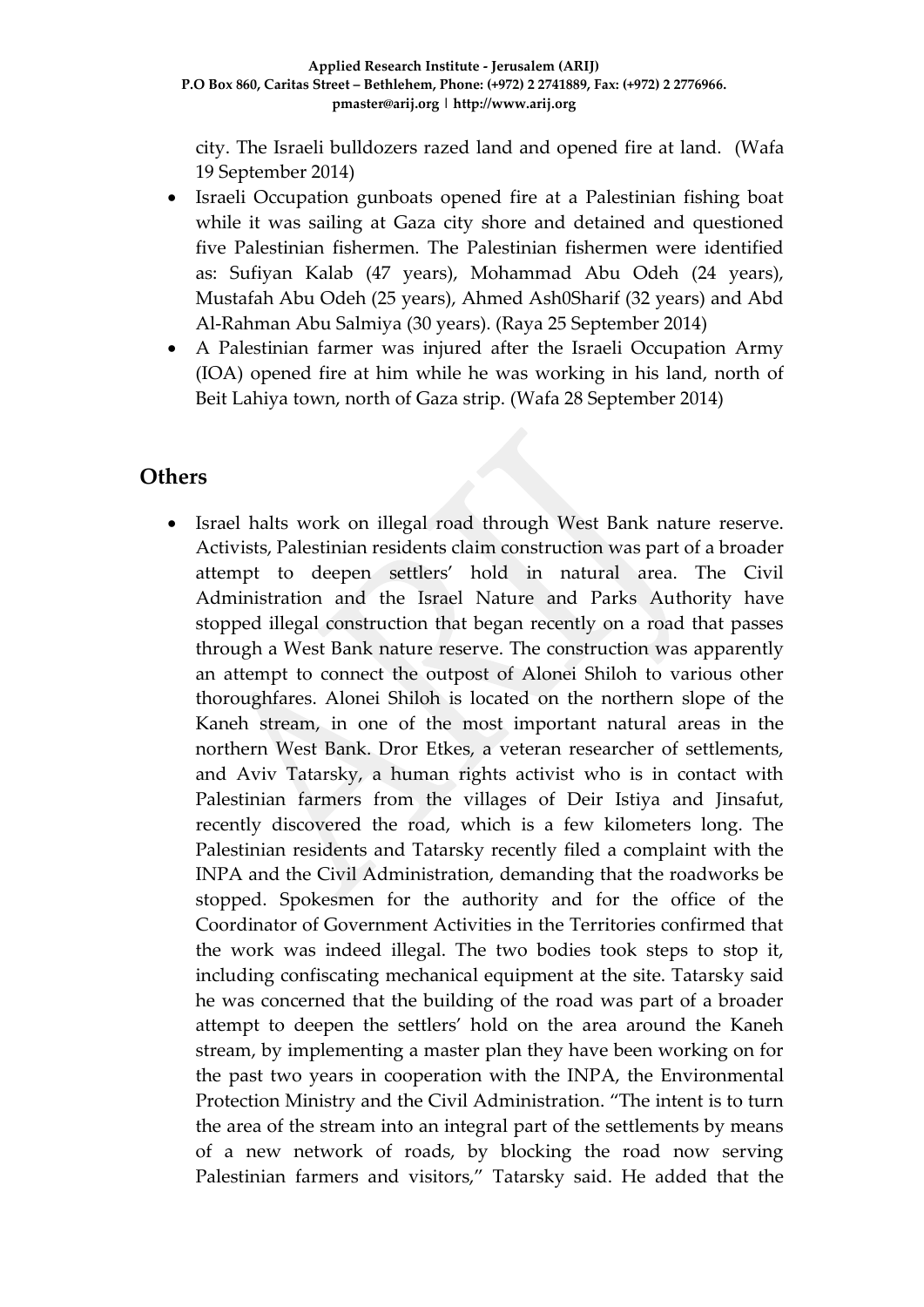illegal construction was done along the route of one of the roads in the master plan under discussion. During the past two years the Civil Administration has been uprooting Palestinian olive trees in the vicinity of the Kaneh stream, on the grounds that they constitute an expansion of cultivation beyond that which is currently allowed. For their part, the administration and the INPA claim that the orchards are damaging to the site's natural surroundings. With regard to the settlers' master plan, the INPA said that it is still incomplete. [\(Haaretz](http://www.haaretz.com/news/diplomacy-defense/.premium-1.613628) 3 September 2014)

- Settlement budget jumped by 600% in 2014. Calcalist reveals: two transfers boosted Jewish settlement budget from 58 million earlier this year to 404 million now. Last year the budget was half districts across the Green Line. [\(Calcalist](http://www.calcalist.co.il/local/articles/0,7340,L-3639958,00.html) 6 September 2014)
- **Court Legalizes State Land Declaration - From 2004.** If history is an indication, it may be a very long time before anything gets built on newly-declared state land in Gush Etzion. If history is an indication, it may be a very long time before anything gets built on land in Gush Etzion that was declared state land last week. Another declaration by the government over a decade ago has been winding its way through the court system, and it was only on Sunday that the High Court rejected arguments by Arab groups that the declaration was illegal. Sunday's case revolved around the legal status of Givat Eitam, a parcel of some 1,700 dunams (170 hectares or 420 acres) of land that is within area belonging to the Efrat local council, but outside the security fence. The state declared the parcel to be state land in August 2004, after it was first set inside the municipal boundaries of the city in 1999, with the local authority carefully checking its legal status. Local Arab farmers sued, claiming that the land belonged to them. The case has been wending its way through the courts for the past decade, and one of the results of the lawsuit was an order by the High Court to move part of the security fence in Efrat in 2011. As such, 400 dunams of the land were now inside the fence, while 1,300 are still outside – and on Sunday, the court said that the Efrat local council and the state were in the right, and that the land could remain with the status of state land. However, the saga is not yet finished: The court "suggested" in its decision that the state and the Arab farmers return to arbitration to discuss the fate of some of the land that has been planted by them – illegally, it turns out, since the state was justified in declaring the parcel state land. According to attorneys for the Arab farmers, the fact that some of the land is now being tilled by them obviates the "state land" declaration. Last week, in the aftermath of the abduction and murder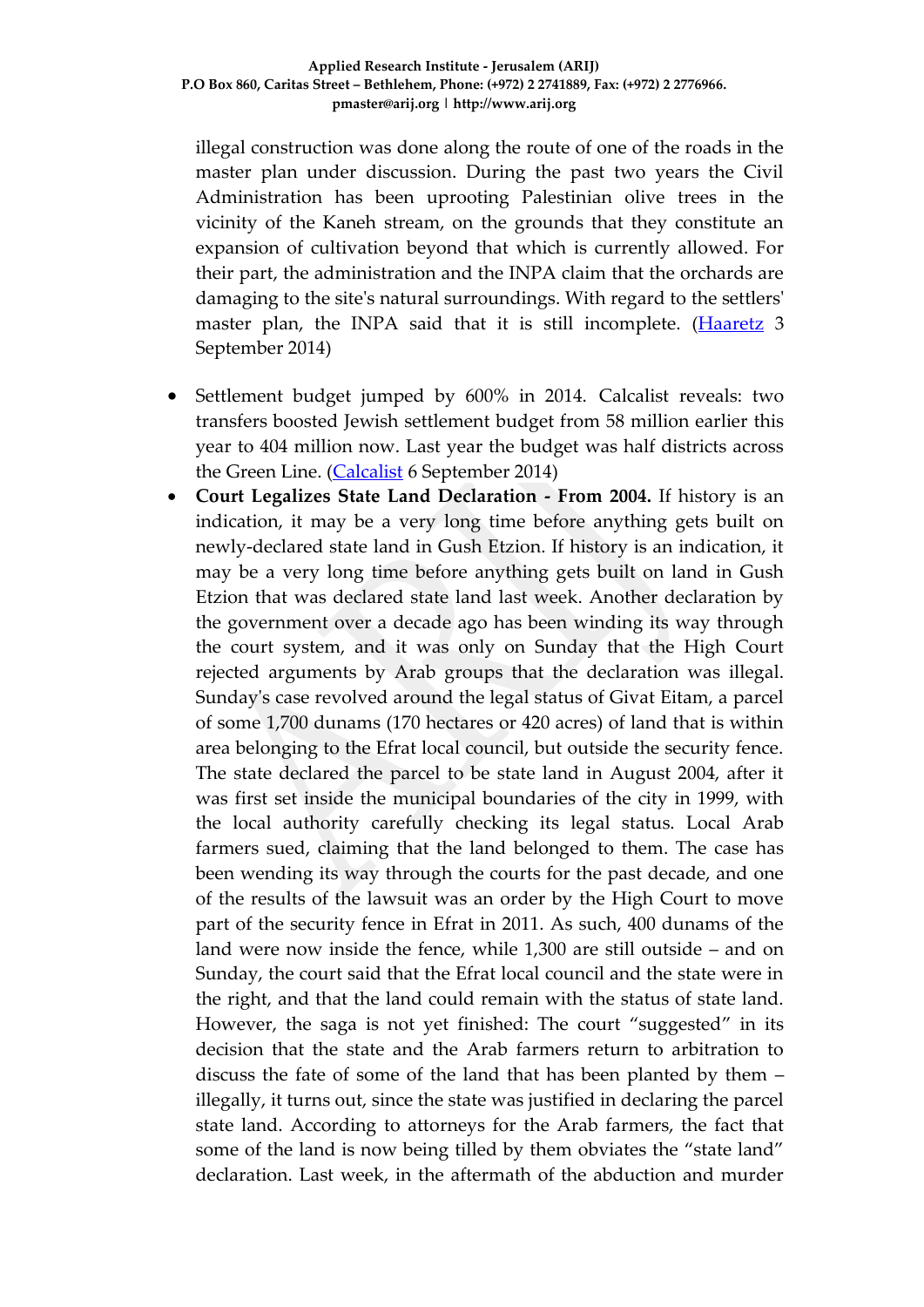to Gilad Sha'ar, Eyal Yifrah and Naftali Frenkel, the state declared 4,000 dunams (roughly 4,000,000 square meters) of land in Gush Etzion as state land. Those opposed to the decision have about a month to contest it. [\(Israel National News](http://www.israelnationalnews.com/News/News.aspx/184836) 7 September 2014)

- According to a report published by Calaclist website about the marketing land for building housing units in Israeli settlements in West Bank. "This year the Israel Lands Authority marketed land for the construction of 2,300 settlement units, a jump of 866% from a year earlier, at a time when the marketing of land in the Tel Aviv fell by 14.3%. According to a survey conducted by the "Calcalist" all tenders issued from January to July 2014. Examination, which included both high-density construction and detached housing, reveals that the housing units were marketed settlements are a significant part of the marketing efforts during this period - 14% from about 16.5 thousand housing units offered in auctions around the country. For every 5.6 units marketed within the Green Line (12.94 thousand units) marketed Land Authority territories into one unit, with respect to the noncompliant population. According to Central Bureau of Statistics, Statistical Abstract 2013 true settlements 4% of citizens live in the country. [\(Calcalist](http://www.calcalist.co.il/real_estate/articles/0,7340,L-3640189,00.html) 8 September 2014)
- 'Investigate transfer of funds to settlements'. Herzog and Cabel urge investigation of 'blatant and systemic budget discrimination' against residents of southern and northern communities as opposed to Israelis living in settlements. Opposition leader Isaac Herzog (Labor) and MK Eitan Cabel appealed to the State Comptroller Yosef Shapira and Attorney General Yehuda Weinstein over the weekend, seeking an investigation into the discrepancy between the amount of funds transferred to settlements and to southern and northern communities, following an article on the topic that was published by Yedioth Ahronoth on Friday. On Friday, journalist Nahum Barnea revealed the sum of money channeled through the Settlement Division of the World Zionist Organization, as opposed to sums it invests in the peripheral communities in the north and south of Israel. The publication is based on a study by the Molad research institute. According to the study, NIS 150 million out of the 200 million transferred to local authorities and communities are transferred to settlements in the West Bank. For example, a resident of Har Hebron receives NIS 1,418 a year from the Settlement Division, while a resident of Hof Ashkelon Regional Council receives only NIS 12. A resident of Eshkol Regional Council receives NIS 130 a year, compared to NIS 585 that a resident of the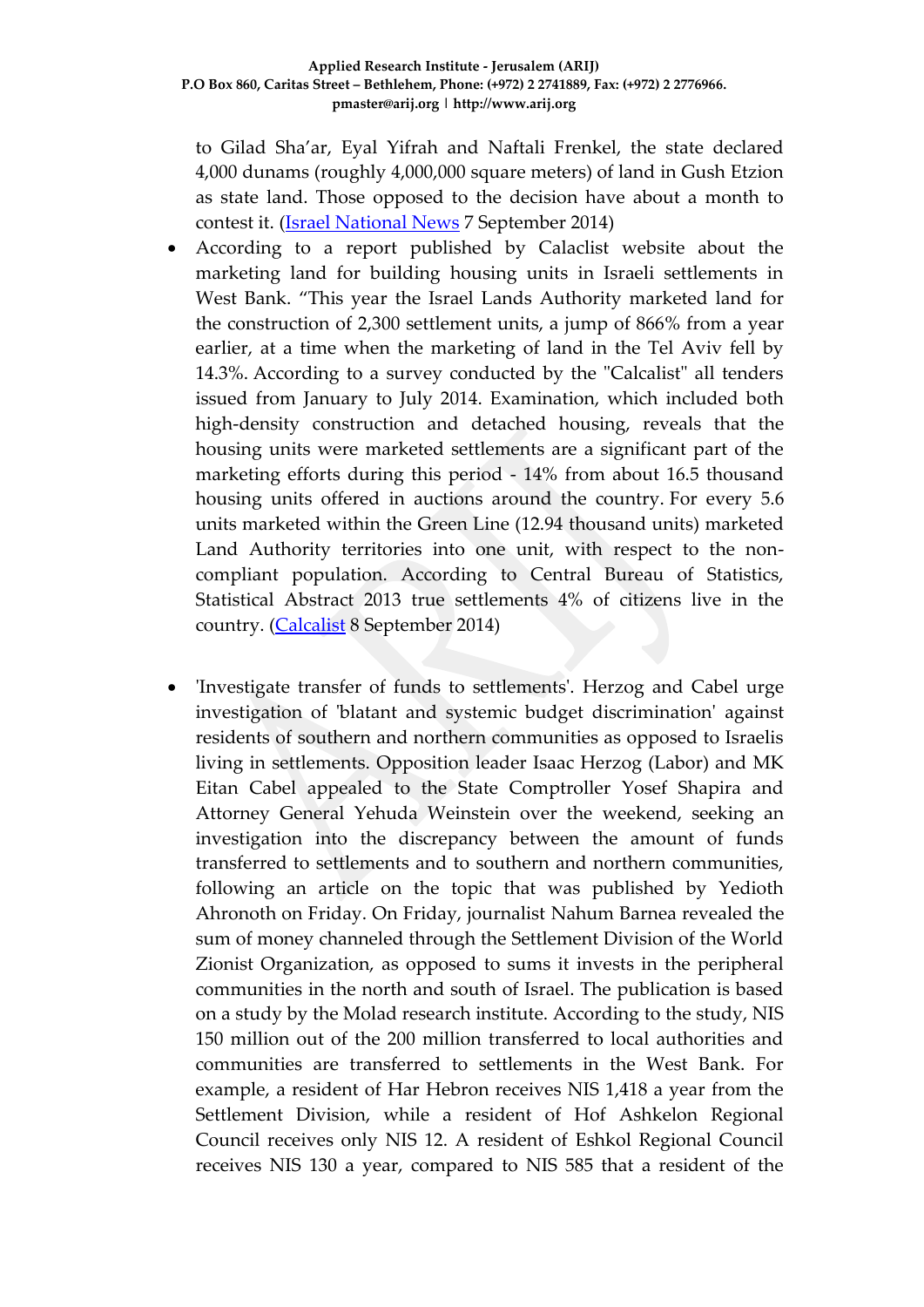Shomron Regional Council receives. The small settlement of Eli receives NIS 10 million alone – NIS one million more than the sums received by all the communities of the Golan Regional Council put together. "The data in the study reveal a disturbing situation of a blatant and systemic budget discrimination against communities in the north and south of the country, as opposed to communities located beyond the Green Line," Herzog and Cabel wrote in their appeal."We want to speak out on behalf of the residents of Israel's periphery, residents of the north and south," Herzog and Cabel stated, adding that "an act of underhanded opportunism is happening behind their backs, that prevents them from receiving funds to which they are lawfully entitled in order to develop their communities, the infrastructure in their area, draw new residents and improve the quality of their lives." "We want to speak out for them against the blatant and shameless unfairness of the Settlement Division's dividing of resources," they wrote. Herzog and Cabel say that the case at hand is a form of "cynical discrimination used against the southern and northern communities as opposed to the settlements." They further stated that the "discrimination between the residents created an unbearable situation of different classes, in which one group of residents is worth more than others. We call for a comprehensive examination of the Settlement Division's conduct that was revealed in the study." [\(Ynetnews](http://www.ynetnews.com/articles/0,7340,L-4568521,00.html) 8 September 2014)

 Report: Settlements receive disproportionate state funding. Study by the Adva Center finds that settlement population has grown 240% in 20 years. Residents of the Israeli settlements have received a disproportionate amount of state funds over the past 20 years, particularly those in non-Haredi settlements, according to a new report by the Adva Center. Following settlers, residents of Arab towns receive the second-highest amount of state funds per capita, followed by outlying and poor towns. Bottom of the list are residents of the major, economically stable cities. The Adva Center report focuses on inequality in government funding for municipal budgets. The latest report (published biannually) looked at the years 1991 to 2012, and examined four groups of locales – the so-called big 15 group of established cities, 25 of the so-called development towns in outlying areas, Arab towns and regional authorities, and settlements. The report distinguishes settlements with an ultra-Orthodox majority from the other settlements. The report's authors, Dr. Shlomo Swirski and Etty Konor Attias, note that the number of settlement residents has grown significantly over these 20 years, and is up 240% – from 100,000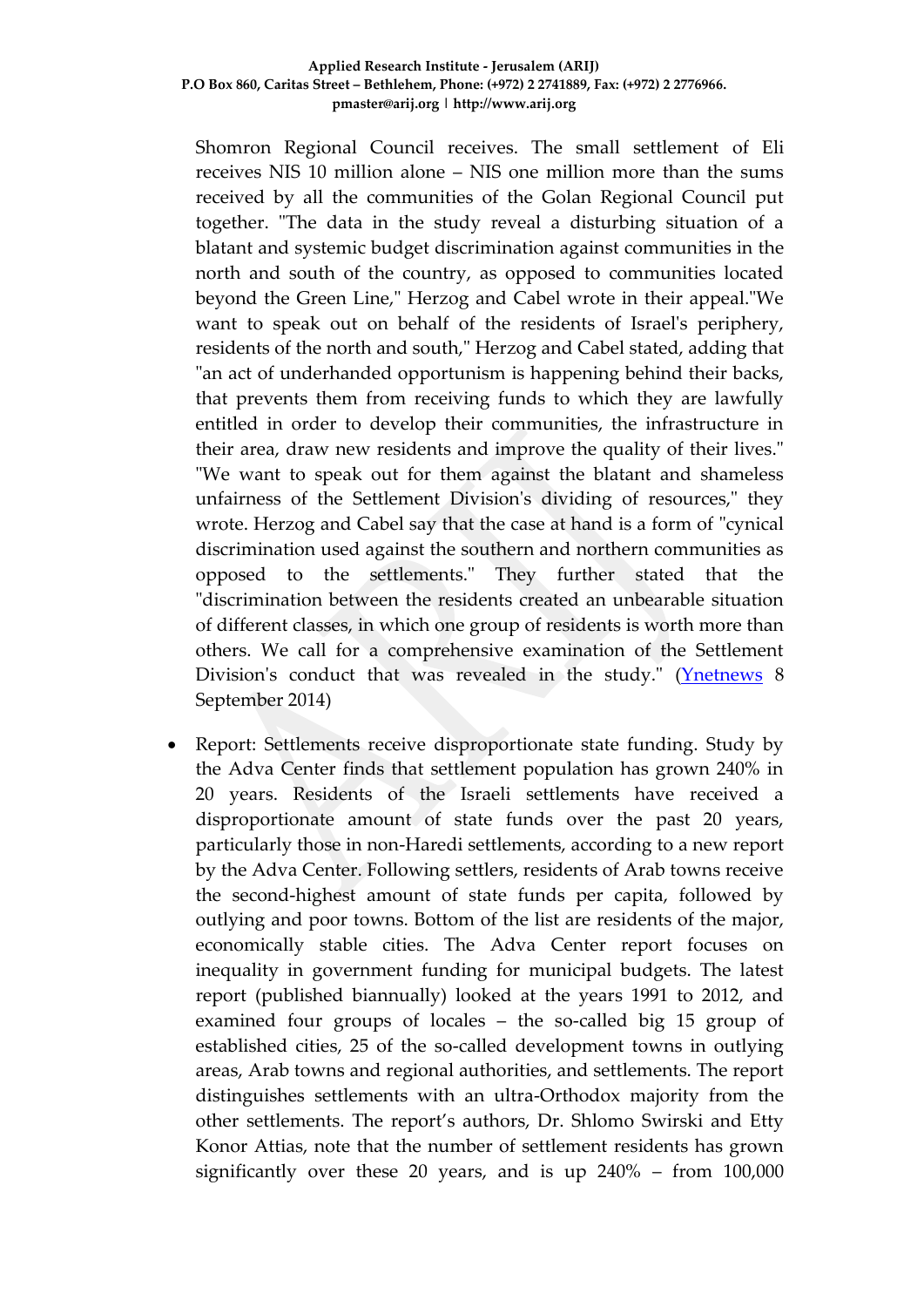residents in 1991 to 360,000 as of 2012. In comparison, Israel's population grew by 60% over that period. Most of the settlement population growth was concentrated in three ultra-Orthodox communities: Immanuel, Betar Ilit and Modi'in Ilit. These towns expanded by 375%. The population of non-Haredi settlements grew by 80% over the two decades examined. Population growth in Arab towns worked out to 100% over the past two decades. The outlying towns expanded by 55%, while established cities grew only 35%. Government assistance to municipal budgets comes in two forms – government funding of national services that are delivered by the municipalities, particularly education and welfare; and budget-balancing grants for the weaker municipalities. The 15 major cities, for instance, are not eligible for such grants. According to the report, in 2012 the government's largest investment per capita was in the settlements, once balancing grants were removed from the equation. Settlement residents received an average of 2,695 shekels (\$750) in government funding a year. Residents of Arab towns received an average of 2,277 shekels a year, while those in outlying towns received 1,892 shekels a year. Residents of big cities received a mere 1,684 shekels. The largest jump in government investment over the past two decades was in the Arab towns (again, after subtracting balancing grants). Government money for Arab towns tripled over this period, and was up from 750 shekels per capita 20 years ago. In fact, government investment increased in all towns except for outlying towns over this 20-year period. In these towns, funding actually decreased. The policy analysis institute's report also found what appeared to be a major gap between ultra-Orthodox settlements and non-Haredi settlements. Residents of non-Haredi settlements received average government funding of 3,213 shekels per person a year, versus 1,359 shekels in the Haredi settlements. Again, these figures exclude balancing grants. However, the explanation for this gap is merely technical – the funding for the Haredi education system is transferred directly to the educational organizations, as opposed to going through the municipalities. Another reason is that some Haredi schools receive only partial government funding. The report also found that balancing grants shrunk considerably following the end of the second intifada in 2003, until the financial crisis broke out in 2008. Arab communities benefited significantly from this money – the average resident of an Arab town received 746 shekels a year in balancing grants as of 1991, and this figure doubled to 1,464 shekels a year by 2001. However, due in part to budget cuts, Arab residents received an average of only 886 shekels a year in balancing grants by 2012. Outlying towns received an average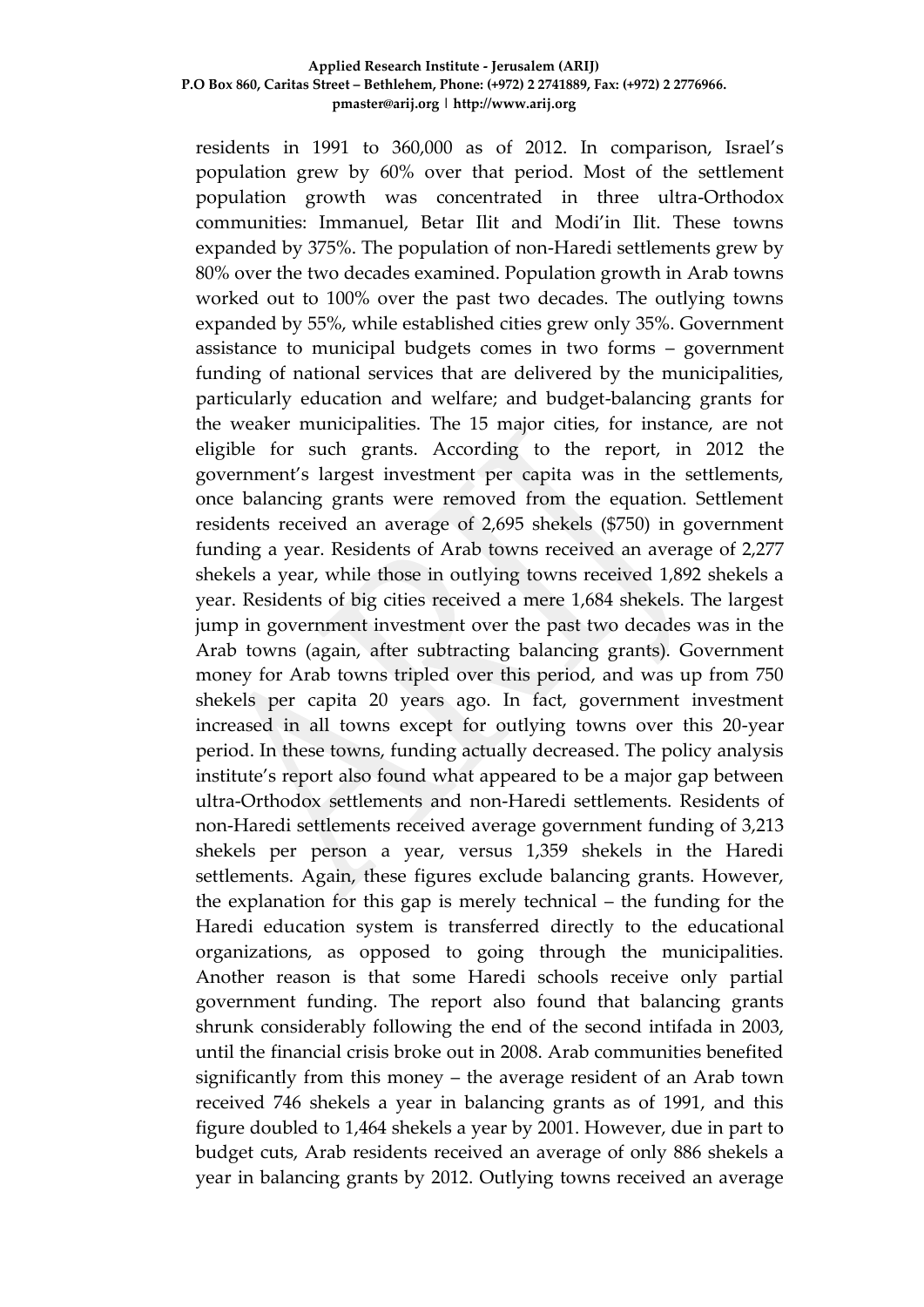of 671 shekels per capita as of 2012. The residents of non-Haredi settlements received the most in this category – 1,108 shekels per capita a year. Residents of Haredi settlements received on average two-thirds of this sum. The report also examines independent income by the four groups of communities. The big cities had the highest income per capita, at 5,401 shekels a year as of 2012. The outlying towns came in second, at 3,626 shekels per capita, while the towns in the West Bank and the Golan Heights brought in 2,690 shekels per capita on average. The non-Haredi settlements had revenues twice those of the Haredi settlements, at 3,049 shekels versus 1,464 shekels per capita. Last on the list were the Arab towns, with revenues of 1,406 shekels per capita. The Arab and Haredi towns trail on the list because they often lack commercial space where businesses pay commercial municipal tax rates, and because they have high poverty rates, making municipal tax collection difficult. Adva also examined municipal expenditure per capita. The settlements topped the list, with an average of 7,416 shekels spent on each resident as of 2012. This is higher than the 7,066 shekels spent by the big towns on their residents. Development towns spent an average of 6,443 shekels, while Arab municipalities spent an average of 4,688 shekels and Haredi settlements an average of 3,596 shekels per capita. "The ideological settlements, the non-Haredi ones, give their residents – via massive government assistance – a quality of life that all of Israel would want," states Swirski. Until 1997, the outlying towns were Israel's main focus of growth, but that has given way to the settlements, he added. [\(Haaretz](http://www.haaretz.com/business/.premium-1.614765) 9 September 2014)

 Israeli Human rights organization B'Tselem and Yesh Din: Israel is unwilling to investigate harm caused to Palestinians. B'Tselem and Yesh Din, the two leading Israeli human rights organizations in monitoring the investigations of offenses committed by security forces against Palestinians, find that the military law enforcement system is a complete failure. After examining the results of hundreds of investigations, the organizations assert that the existing investigation mechanism precludes serious investigations and is marred by severe structural flaws that render it incapable of conducting professional investigations. The existing apparatus is incapable of investigating policy issues or breaches of law by senior ranking military officials, and fails to promote accountability among those responsible. The figures show that the Israeli authorities are unwilling to investigate human rights violations committed by security forces against Palestinians. The failure of the Government of Israel to implement the Turkel Commission's recommendations, more than a year and a half after their publication, only reinforces this conclusion. B'Tselem has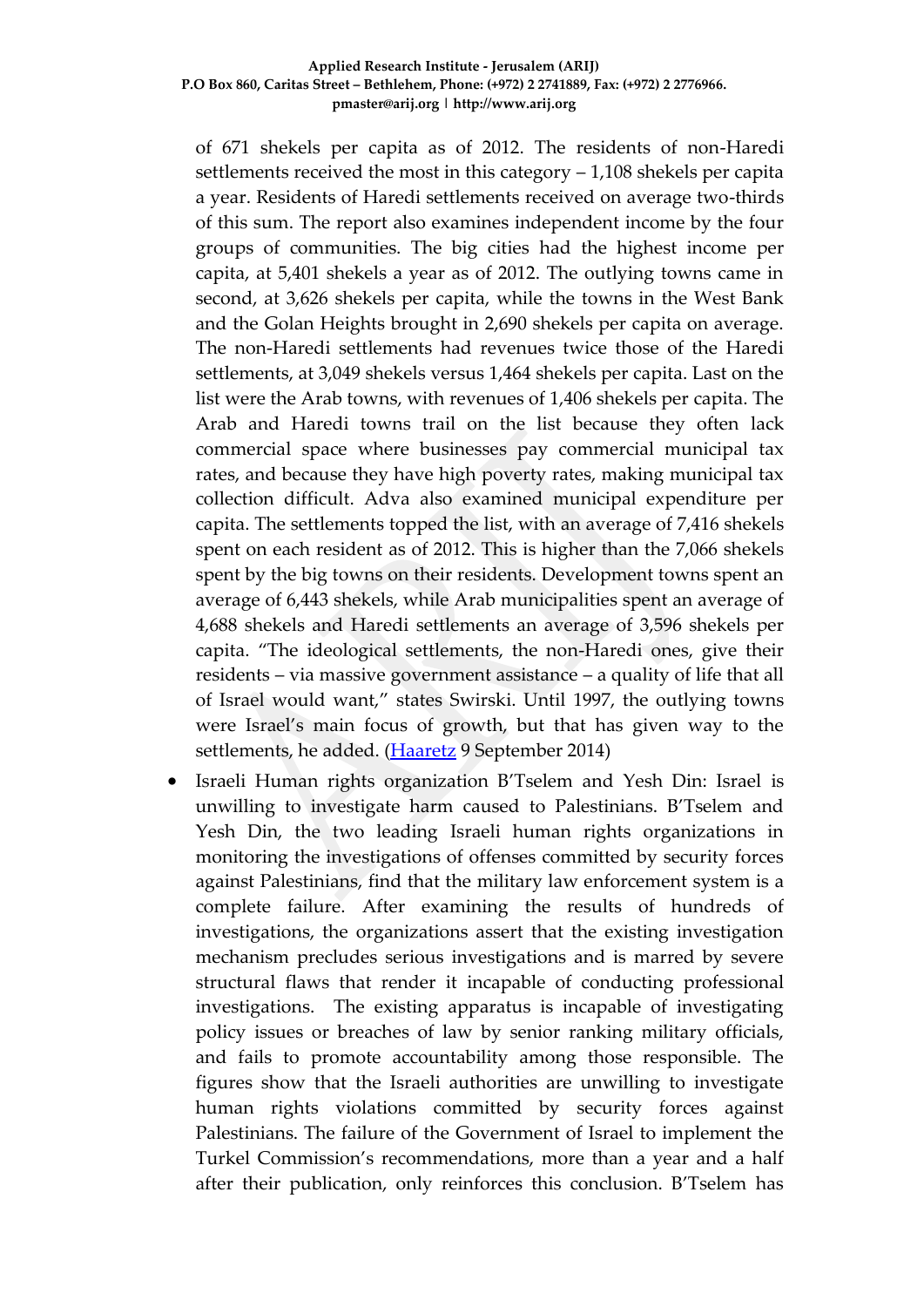decided to break with its previous practice concerning military operations in Gaza and reject a request made by the Military Advocate for Operational Matters Lt. Col. Ronen Hirsch to provide the military with information regarding "irregular" incidents that occurred during Operation Protective Edge. B'Tselem has changed its approach due to the poor track record of MAG Corps investigations so far. B'Tselem Executive Director Hagai El-Ad said: "B'Tselem believes it is crucial to investigate the directives and orders given to the forces by top political officials and military commanders. This is especially true of suspicions regarding unlawful policies concerning attacks, which received prior approval from the MAG Corps. Common sense has it that a body cannot investigate itself. Yet, again, the military will be investigating its own conduct in Operation Protective Edge; again, these investigations will not be supervised by anyone outside the military. It would be a welcome change if, instead of the existing whitewashing mechanisms, an independent apparatus were established to investigate suspected violations of international humanitarian law. Were such a mechanism established with the real aim of uncovering the truth and taking measures against those responsible – we would do our best to professionally assist its work." Newly published Yesh Din figures on investigations of suspected offenses committed against Palestinians by soldiers show a marked drop in the rate of indictments compared to previous years. Yesh Din calls for an urgent and comprehensive reform of the investigative apparatus and for legislation that treats and punishes war crimes as such. These measures are crucial for ensuring professional, effective investigations and the accountability of those responsible. Neta Patrick, Executive Director of Yesh Din: "The IDF's investigative system has failed. The figures we are publishing must, especially now, raise questions over Israel's lack of interest in conducting serious professional investigations. Years of research and monitoring of the military law enforcement system by Yesh Din have proven that the mechanisms in place cannot carry out effective investigations as a matter of course, not to mention during wartime. Every year, we caution against the sorry state of the investigation system. However, it appears that Israel refuses to deal with these structural failings or take minimal steps to correct them, despite harsh criticism voiced by public commissions and by civil society organizations. The inescapable conclusion is that the Government of Israel is not willing to investigate harm caused to Palestinians." (Yesh [Din](http://www.yesh-din.org/postview.asp?postid=283) 9 September 2014)

 Plans put on hold for controversial national park in east Jerusalem. Decision marks major victory for Palestinian residents of Isawiya and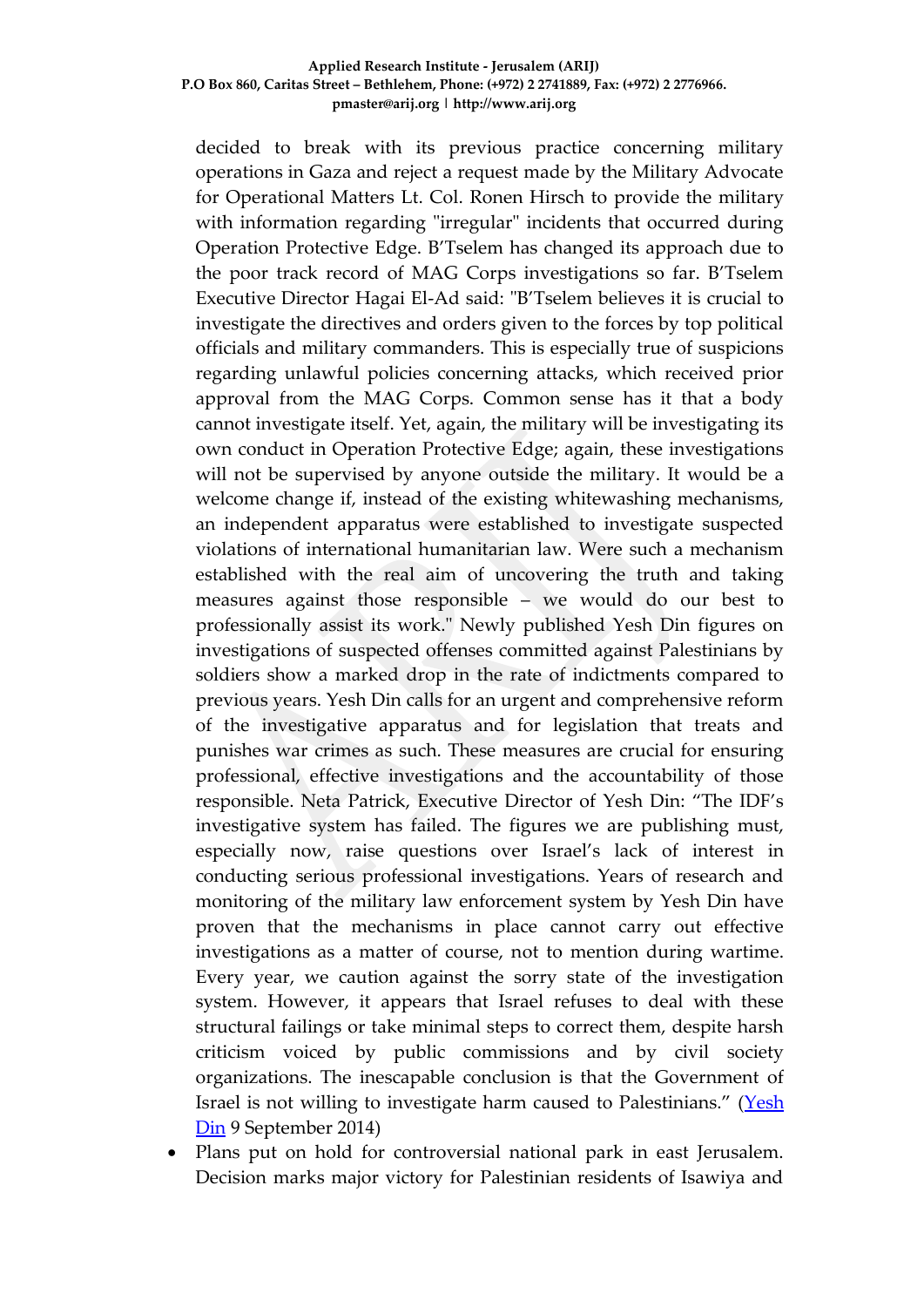A-Tur neighborhoods. A subcommittee of the Israel Nature and Parks Authority on Wednesday agreed to hold plans to build a controversial national park on Jerusalem's Mount Scopus, due to its expected impact on two nearby Arab neighborhoods. Although construction of the park has been strongly supported by the Jerusalem Municipality and the authority, opponents have long contended that it was little more than a ploy by the right wing to thwart Arab construction in Isawiya and E-Tur. "This was the last reservoir of land for the two villages, and the idea was to prevent them from continuing to build – especially near the main road to Ma'aleh Adumin," said Dr. Meir Margalit, a Meretz councilman who holds the east Jerusalem portfolio in the municipality. While plans to build the park were approved in a vote by the Jerusalem Municipality's planning and building committee, residents of Isawiya and E-Tur successfully appealed the decision. Last October, Environmental Protection Minister Amir Peretz also shelved plans for the park, due to the area being "devoid of unique archeological remains that justify turning it into a natural park." Peretz wrote in a statement that although plans for the park were in the works for years, the decision to freeze the plans was made after being convinced by legal experts and colleagues that the area was not suitable for a park. Peretz also noted concerns of international condemnation should the plans go forward. "I wish to inform you that I do not intend to support the continuation of this process until we have held additional discussions to examine the implications for natural values, as well as the national and international ramifications," he wrote. (IPOST 11 September 2014)

- Israeli Civil Administration issued tender No. 14/19 to construct a building at the western part of Arab Al-Jahaleen area. (Al-Quds 11 September 2014)
- Human Rights Watch accused Israel of committing war crimes by attacking three U.N.-run schools in the Gaza Strip in fighting in July and August, killing Palestinian civilians who had sheltered there. The New York-based group issued a report on Thursday that it described as the first in-depth documentation of the incidents, which took place during a 50-day conflict between Israel and Palestinian militants that ended in a ceasefire on Aug. 26. "Three Israeli attacks that damaged Gaza schools housing displaced people caused numerous civilian casualties in violation of the laws of war," it said in the report, based on interviews with witnesses and field research in the Hamas Islamistdominated enclave. Israeli government and military spokesmen declined immediate comment. But during the Gaza fighting, Israel rejected preliminary Human Rights Watch findings it committed war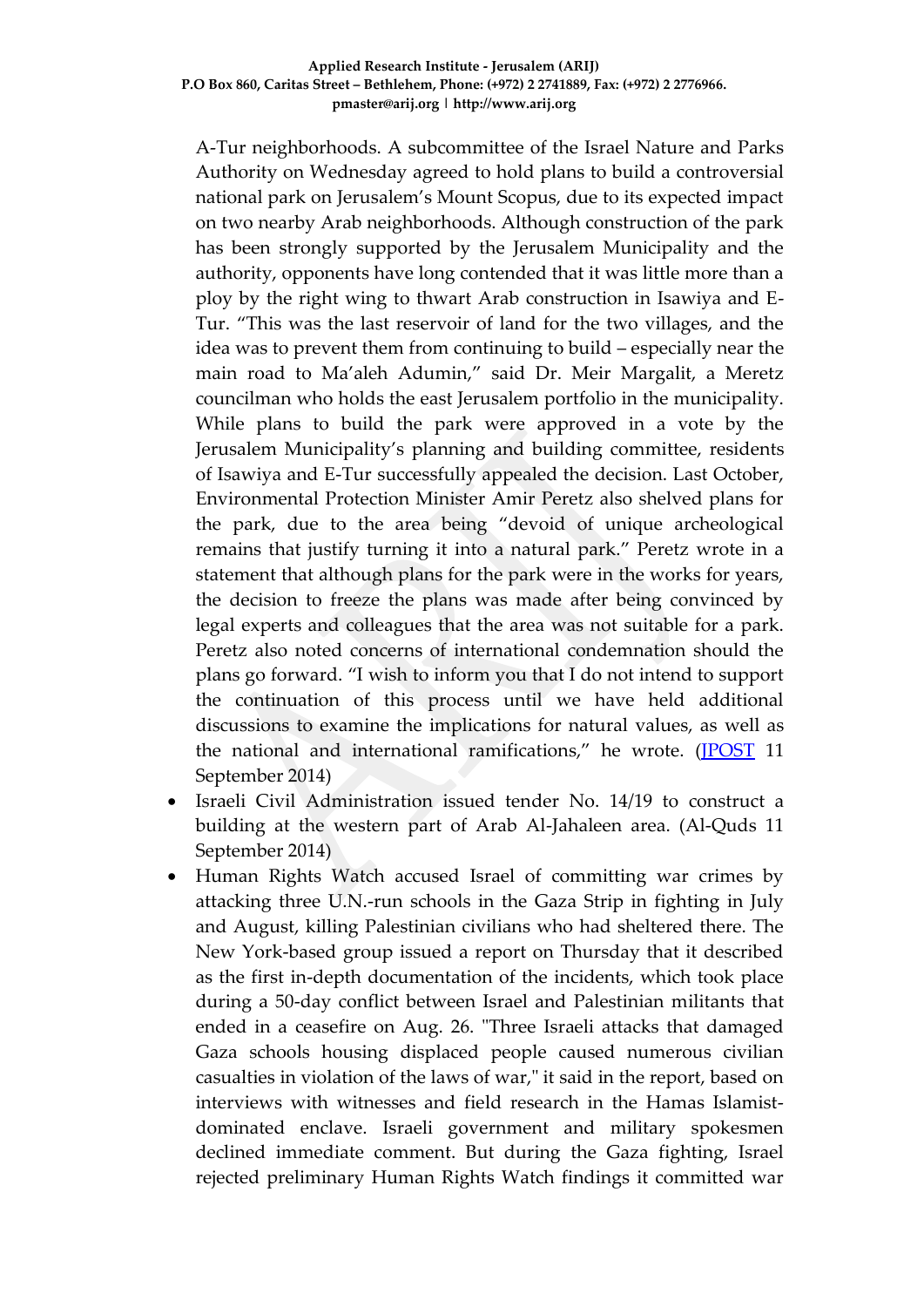crimes and said the group should focus on Hamas putting Palestinian civilians in harm's way by using residential areas as launching points for attacks and for weapons storage. On Thursday, Human Rights Watch also said it was skeptical about the credibility of five criminal investigations announced by Israel's military on Wednesday into its Gaza war operations. The organization said 45 people, including 17 children, were killed in or near the "well-marked schools" in the strikes on July 24 in the northern Gaza town of Beit Hanoun, on July 30 in Jabalya refugee camp and on Aug. 3 in Rafah, in the south of the enclave. It said its inspection of the Beit Hanoun site and photographs of munitions remnants suggested Israel fired mortars at the school, killing 13 people. The Israeli military said at the time the school was hit by errant fire and the area around the facility had been used by Palestinian fighters to launch rockets. In the Jabalya attack, Human Rights Watch said, Israeli artillery shells killed 20 people at the school. The military said its troops had come under mortar fire from fighters in the vicinity of the building and had shot back. Twelve people were killed at the school in Rafah, Human Rights Watch said, and an impact crater and fragments "strongly suggested" a Spike missile had been fired by an Israeli aircraft. The military said shortly after the incident that it had targeted three militants on a motorcycle near the school. Human Rights Watch, which called in its report for "all parties in the armed conflict in Gaza" to take measures to minimize harm to civilians, said the attacks on the Beit Hanoun and Jabalya schools "did not appear to target a military objective or were otherwise indiscriminate", while the third strike, in Rafah, was "unlawfully disproportionate". On its website, the group noted that Israel had opened five criminal probes, including one into the Beit Hanoun incident. But it said: "Israel has a long record of failing to undertake credible investigations into alleged war crimes." Israel's military said on Wednesday it hoped to obtain testimony from Palestinian witnesses with the help of international organizations operating in the Gaza Strip. The military investigations could help Israel challenge the work of a U.N. Human Rights Council commission of inquiry into possible war crimes committed by both sides in the fighting. Israel has long accused the 47 member state council of being biased against it and says Hamas militants, who launched rocket attacks on Israeli towns from residential neighborhoods, bear ultimate responsibility for Palestinian civilian casualties. More than 2,100 Palestinians, most of them civilians, were killed in seven weeks of fighting, according to the Gaza health ministry. Sixty-seven Israeli soldiers and six civilians in Israel were killed. Israel launched its Gaza offensive on July 8 with the declared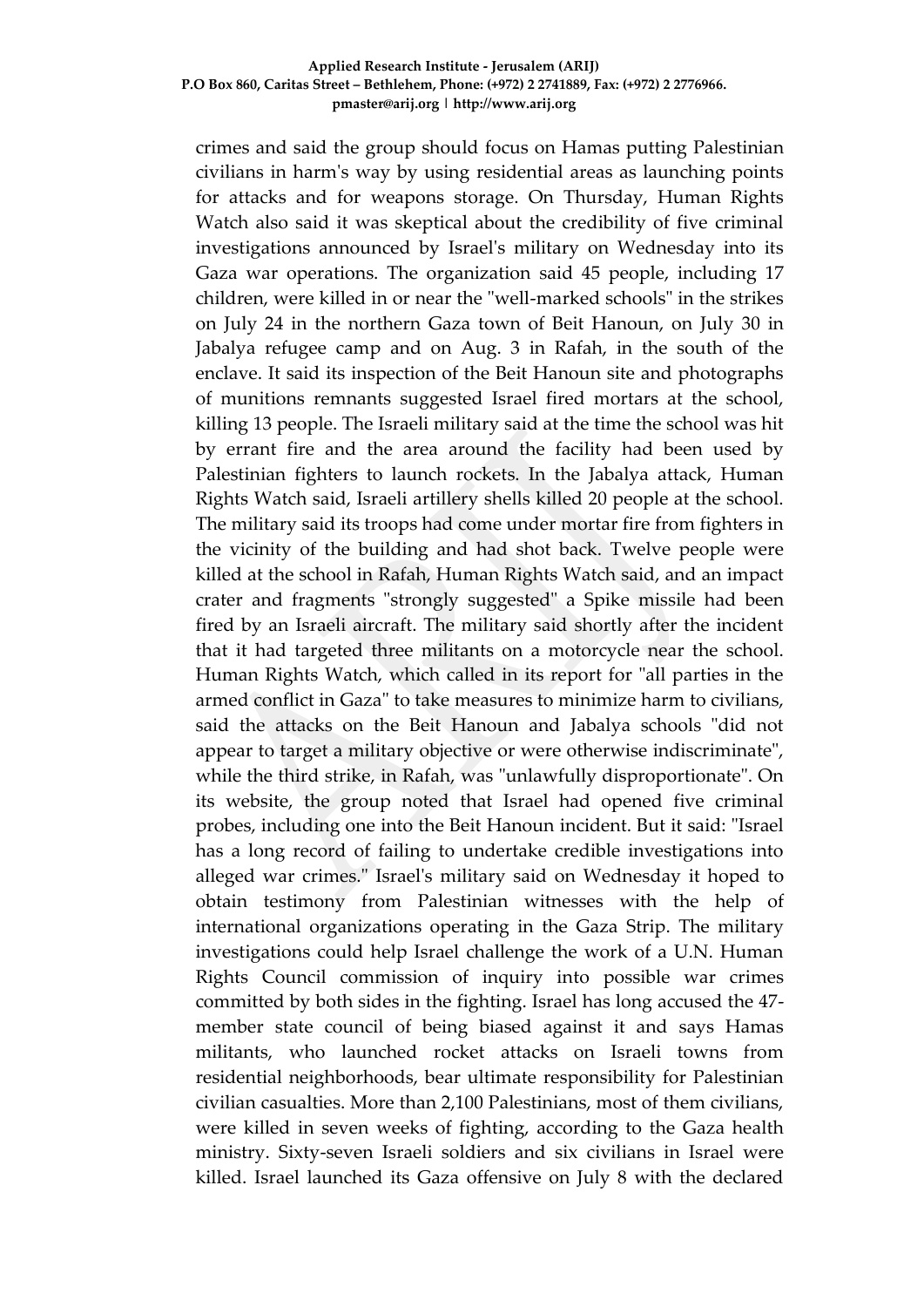aim of halting the cross-border rocket salvoes by Hamas. [\(Reuters](http://uk.reuters.com/article/2014/09/11/uk-mideast-gaza-war-idUKKBN0H60YD20140911) 12 September 2014)

- Sources: Palestinian teen killed by bullet to head, despite Israeli police denial. Israeli pathologists who performed autopsy said to agree; death of Mohammed Sunuqrut, 16, has sparked violent protests in East Jerusalem. The Palestinian teenager who died Sunday of injuries incurred during a demonstration in East Jerusalem could only have been killed by a plastic or sponge-tipped bullet, not by a fall as police have claimed, according to Israeli and Palestinian sources. Mohammed Sunuqrut, 16, was seriously injured during a demonstration in the Wadi Joz neighborhood on August 31. His family claimed he was shot in the head at close range with a rubber-coated bullet. But police insisted he had been shot in the leg, causing him to fall and hit his head on the pavement. After he died, his family commissioned a Palestinian pathologist, Dr. Saber al-Aloul, to attend the autopsy, which was performed at Israel's Institute of Forensic Medicine in Abu Kabir. According to Aloul, Sunuqrut died of a fractured skull and cerebral hemorrhage from the projectile fired from less than 10 meters away, said sources close to the Palestinian pathologist who performed the autopsy. The Israeli pathologist who conducted the autopsy has not yet published his report. But Israeli sources agreed the boy's fatal injury was caused by a nonmetal bullet rather than a fall, based on both the size of the wound and the nature of the fracture. The autopsy report has not yet been released. If Sunuqrut was killed by a sponge-tipped bullet, he would be the first person in Israel killed by this ammunition. In recent months Jerusalem police have been using a larger, heavier sponge-tipped bullet. Medical teams, journalists and Palestinian activists say the new bullet causes graver bodily harm than the previous kind and may even be fatal, as it appears in Mohammed Sunuqrut's case. The use of sponge-tipped bullets as a non-lethal weapon in Jerusalem demonstrations is very widespread. Police started using these bullets several years ago after the Or Commission banned the use of rubber-coated bullets in its report about the police's killing of 13 Arab demonstrators in October 2000. The IDF still uses rubber-coated bullets in the West Bank. [\(Haaretz](http://www.haaretz.com/news/diplomacy-defense/.premium-1.615433) 12 September 2014)
- Israeli settlers Population Growth Double Israeli National Average. Two percent growth in first half of 2014 occurred despite unprecedented freeze in building by Israeli government. The Jewish population in Judea and Samaria grew by an impressive 2% in the first half of 2014, according to statistics released by the Yesha Council. The Council, which represents Jews in the Judea-Samaria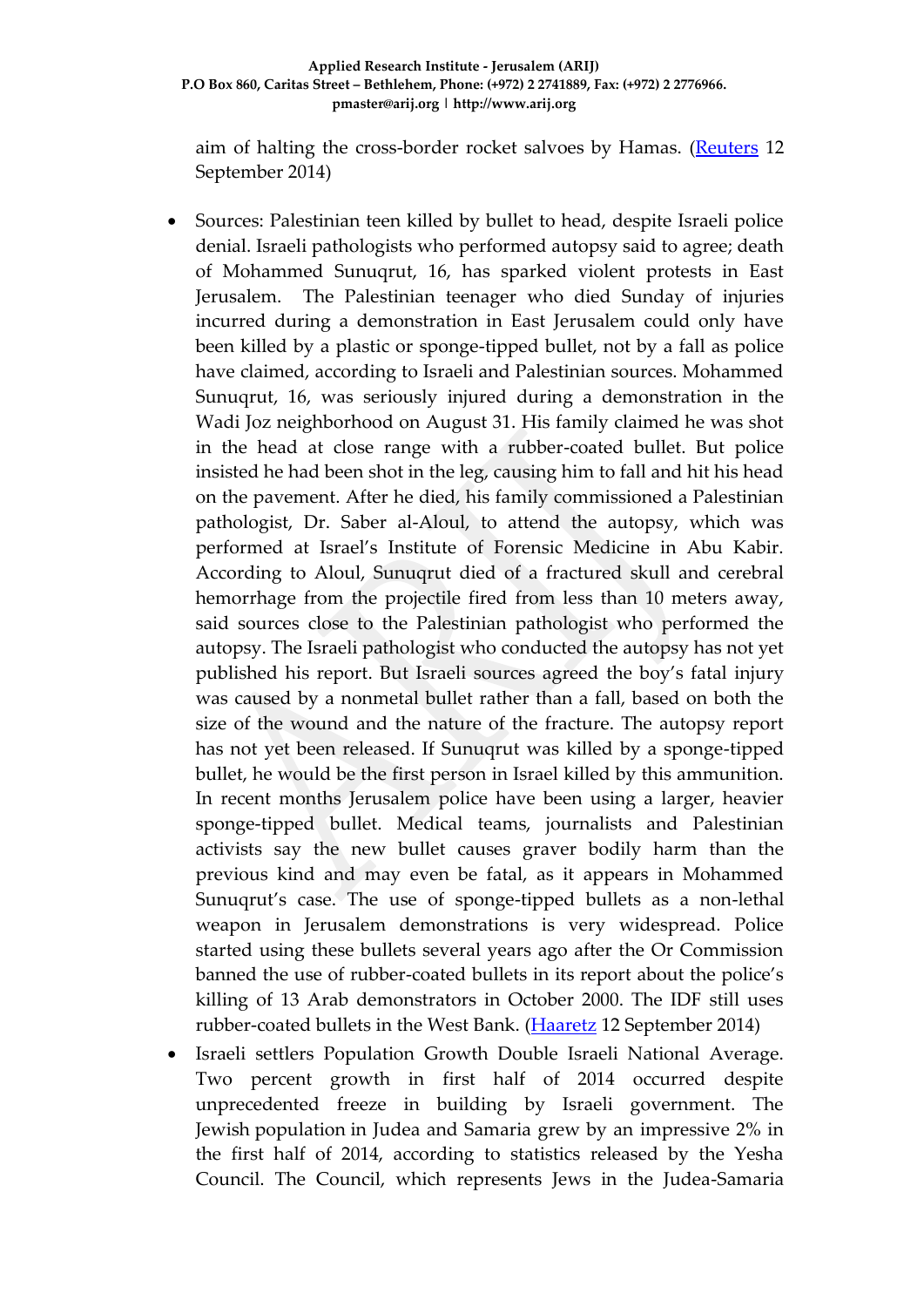region, said that between the end of December 2013 and the end of June of this year, the Jewish population rose from 374,469 to 382,031. It noted in a statement that the two percent growth in the first six months of the year translated to more than double the rate in the rest of Israel, which currently stands at 1.9 percent annually. That figure does not include neighborhoods and suburbs of Jerusalem built beyond the 1949 Armistice Lines, also known as the "Green Line". Some 200,000 Jews live in those neighborhoods. The statistics were based on a survey by Cogat, the official Israeli government body which administers Judea and Samaria. According to the report, the largest Jewish community in West Bank settlements is Beitar Illit, a Hareidi city southwest of Jerusalem, with 63,087 residents. However, it appears that the most rapid growth is being generated outside of the "major settlements blocs". Whereas the four largest communities registered a growth of roughly 1.9%, smaller towns and villages in the Samaria (Shomron) region boasted a whopping 3.8%. Yesha Council Dani Dayan told the *Associated Press* that the figures illustrate how despite international calls to ethnically-cleanse all or part of the region of its Jewish population, the reestablished Jewish communities in Israel's Biblical heartland are not going anywhere. "It is clear that it is a thriving community that is here to stay," he declared. Dayan said the population growth was "across the board" - from hareidi communities to religious-Zionist and predominantly secular ones. The figures are all the more remarkable given that there has been a de-facto building freeze in Judea and Samaria, with Prime Minister Netanyahu [being accused of caving in](http://www.israelnationalnews.com/News/News.aspx/184677) to international pressure to strangle growth. [Figures released](http://www.cbs.gov.il/hodaot2014n/04_14_235t4.pdf) by the Central Bureau of Statistics earlier this year revealed that in the same six-month period only 507 housing units were approved for building - a drop of 71.9% on the same period the year before. The only recent period which experienced less building was in 2009, when Netanyahu acquiesced to US demands for a full nine-month building freeze to coax the Palestinian Authority to the negotiating table. Unsurprisingly, the figures angered the Palestinian Authority and far-left groups, with PLO spokeswoman Hanan Ashrawi attacking Israeli "lawlessness" and Peace Now's chairman Yariv Oppenheimer accusing Israel of "exporting new settlers from Israel (sic)." (*Israel National News 17 September 2014*)

 Israeli population climbs to 8,904,373 ahead of Jewish New Year. Population increases by 173,811; the number of new Olim to Israel the past year stands at 24,801. As Israelis prepare to ring in the Jewish New Year, the Population and Immigration Authority released a report on